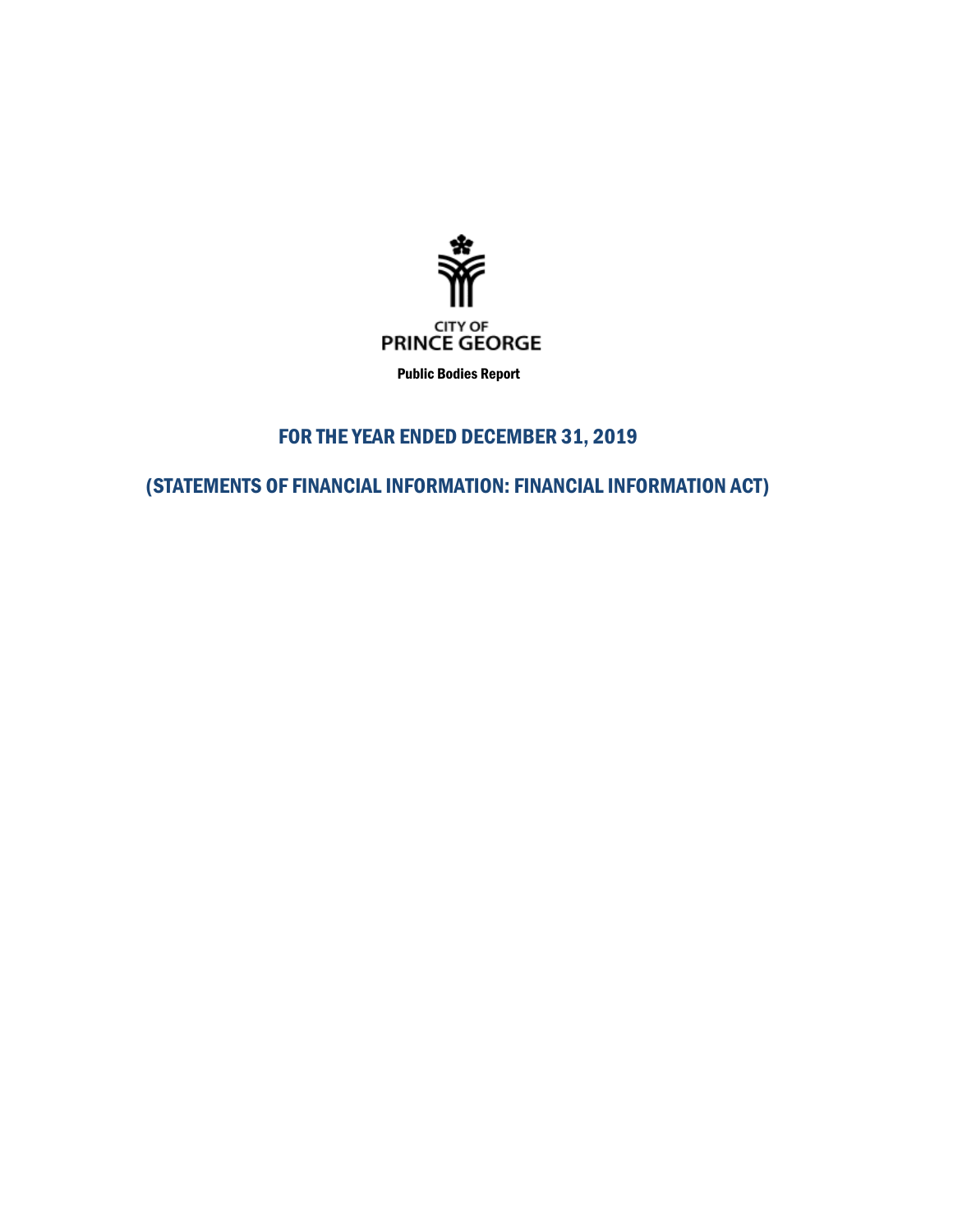May 15, 2020

## To Mayor and Council:

I hereby submit the Municipal Financial Report for the City of Prince George for the fiscal year ended December 31, 2019, pursuant to section 167 of the *Community Charter*. This report includes the Consolidated Financial Statements, the Auditor's Report and Supplementary Schedules. In accordance with Canadian Public Sector Accounting Standards, the City's consolidated statements include the Prince George Public Library and Tourism Prince George Society (Other Controlled Entities). The consolidated financial statements have been audited by KPMG LLP, independent external auditors appointed by the City.

The City's 2019 Financial Statements have two sections, which are as follows:

# 1) Financial Information

This section contains the Auditor's Report and the City's Consolidated Financial Statements with accompanying notes. The consolidated statements reflect the City's overall financial position as at December 31, 2019, with comparative amounts for 2018. The statements are represented as the Consolidated Statement of Financial Position, Consolidated Statement of Operations, Consolidated Statement of Change in Net Debt and Consolidated Statement of Cash Flows. The budgetary figures reported are those that were approved by Council in the annual 2019 Budget Bylaw. The Notes to the Consolidated Financial Statements provide further detail as to specific accounting policies and the composition of certain financial numbers and should be read in conjunction with the statements.

## 2) Supplementary Financial Information

This section contains the schedules for segment disclosure as well as balances in reserve funds, tangible capital assets, trust funds, and debt obligations.

## Financial Management and Control

The City's management maintains a system of internal controls designed to provide reasonable assurance that assets are safeguarded, transactions are properly authorized and recorded in compliance with legislative and regulatory requirements, and reliable financial information is available on a timely basis for preparation of the consolidated financial statements. These systems are monitored and evaluated by management.

Mayor and Council meet with management and the external auditors to review the consolidated financial statements and discuss any significant financial reporting or internal control matters prior to their approval of the consolidated financial statements.

The City prepares multi-year operational and capital expenditure plans each year that represent the programs that Council wishes to see implemented. The City Manager is responsible to provide overall guidance with respect to Council's direction concerning service and the City's operational and capital expenditure plans. Departments are responsible for developing and managing the budgets. Management is responsible for the preparation of the financial statements. While there is close consultation with the City's auditors, management is ultimately responsible for decisions relating to the form and content of these statements and for the treatment and reporting of transactions.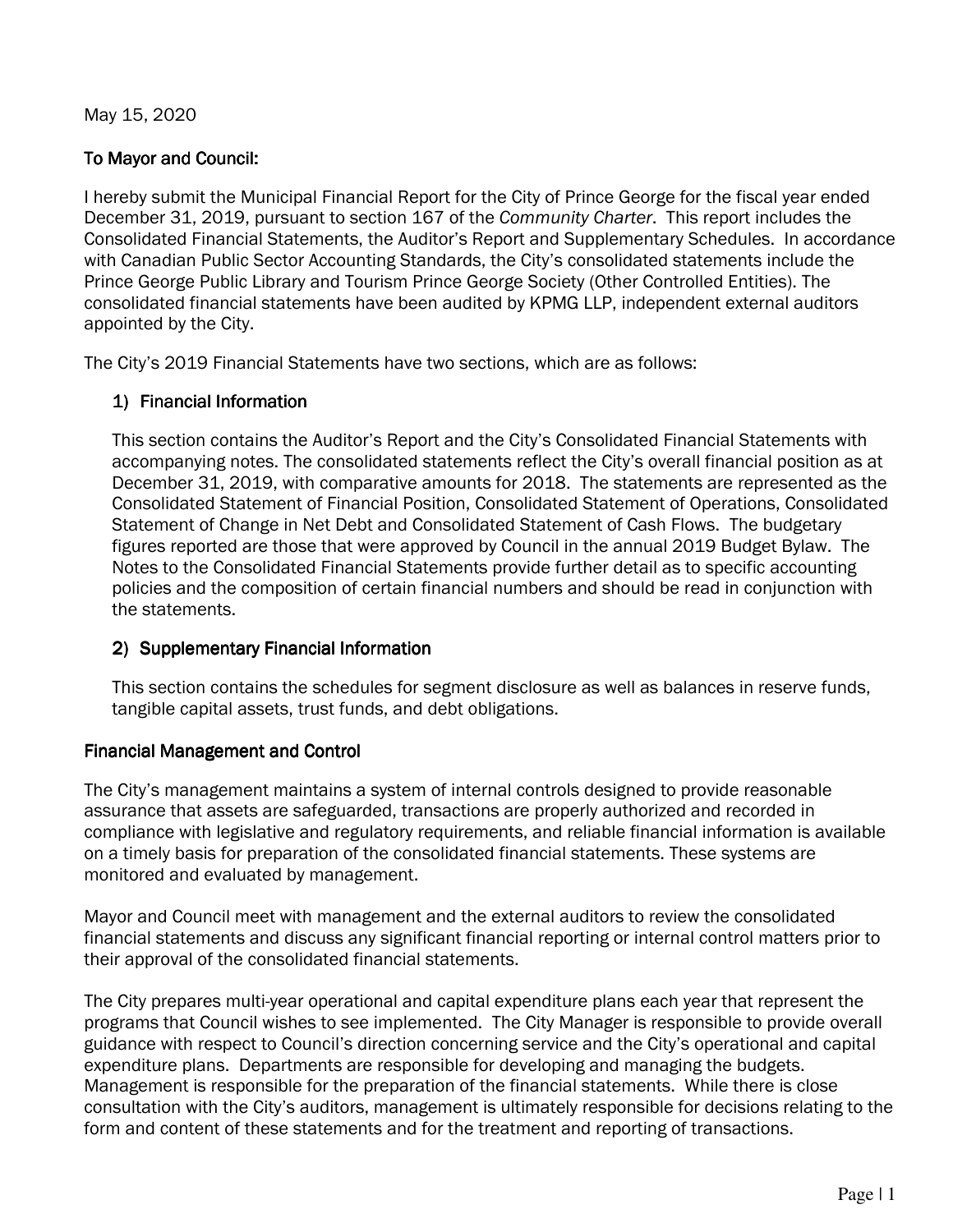# 2019 Capital Project Highlights

Approximately 131 individual capital projects were worked on or had transactional activity in 2019, culminating in \$52,549,132 in total capital expenditures. This amount includes \$240,010 in land costs associated with the Hart Industrial Storm Drainage project. This figure does not include Other Controlled Entities or land transactions other than the one stated above. Projects classified as new will typically increase the City's annual operating and maintenance obligations going forward.

|                     |                     | . .     |                        |                   |                     |         |
|---------------------|---------------------|---------|------------------------|-------------------|---------------------|---------|
| <b>Project Type</b> | <b>Expenditures</b> | %       | <b>IFund</b>           | <b>Projects</b> * | <b>Expenditures</b> | %       |
| New Asset           | 17.159.487          |         | 32.65% General         | 80                | 38,635,338          | 73.52%  |
| Renewal/Replacement | 31,403,484          |         | 59.76% District Energy | 2                 | 54.884              | 0.10%   |
| Upgrade             | 3,986,161           |         | 7.59% Sewer            | 25                | 4,295,208           | 8.17%   |
|                     |                     |         | Water                  | 24                | 9.563.702           | 18.20%  |
|                     |                     |         |                        |                   | 52,549,132          | 100.00% |
| <b>Grand Total</b>  | 52,549,132          | 100.00% |                        | 131               |                     |         |

### 2019 Capital Expenditures by Project Type and Fund

\* Number of projects is analogous to defined activities as many projects like road rehabilitation have multiple components to them.

### 2019 Top 10 Capital Projects by Level of Expenditure

|                                    | Project       | 2019            | <b>Cumulative</b> |
|------------------------------------|---------------|-----------------|-------------------|
| <b>Project Title</b>               | <b>Status</b> | <b>Expenses</b> | Spending          |
| George St Parkade Construction     | Ongoing       | 9,062,150       | 17,967,571        |
| Road Rehabilitation                | Complete      | 5,728,826       | 5,728,826         |
| Fire Hall 1 Replacement            | Ongoing       | 5,243,468       | 5,710,939         |
| Western Acres Water System Upgrade | Ongoing       | 4,693,790       | 5,557,716         |
| <b>FSLP Replacement</b>            | Ongoing       | 3,034,563       | 3,164,360         |
| <b>BCR Gravity Sewer Upgrade</b>   | Ongoing       | 2,174,760       | 2,852,816         |
| Mobile Equipment Replacement       | Ongoing       | 2,139,009       | 2,139,009         |
| 2nd Ave Parkade Upgrade            | Ongoing       | 1,889,724       | 1,986,765         |
| <b>Library New Entrance</b>        | Ongoing       | 1,823,543       | 2,088,055         |
| Water Main Replacement             | Complete      | 1,542,897       | 1,542,897         |
| <b>Totals</b>                      |               | 37,332,731      | 48,738,955        |

## George Street Parkade

The City has partnered with A&T Project Developments Inc. to build a new parkade that will provide a combination of underground parking stalls and surface spaces downtown at the corner of George Street and 6<sup>th</sup> Avenue. 351 new parking spaces will be created; 289 spaces are underground and 62 spaces are on a surface lot. The parking infrastructure will also serve as the base for the new downtown housing project that is being built by the same developer. \$9,062,150 was spent in 2019 and the parkade project will be complete in 2020. Total spending from all years to December 31, 2019 is \$17,967,571.

 $\parallel$ 

## Road Rehabilitation Road Rehabilitation

This year, 52 lane kilometres of road surface were rehabilitated, including 0.5 lane kilometres of alleyways at a cost of \$5,728,826. The City received an unbudgeted grant of almost \$250,000 from the Ministry of Transportation and Infrastructure in 2019, for the construction of bicycle lanes that were completed alongside this year's road rehabilitation work.

## Fire Hall #1 Replacement

The current Fire Hall #1, situated at the corner of  $7<sup>th</sup>$  Avenue and Dominion Street, has reached the end of its life and is no longer suited structurally or logistically to house the downtown fire and dispatch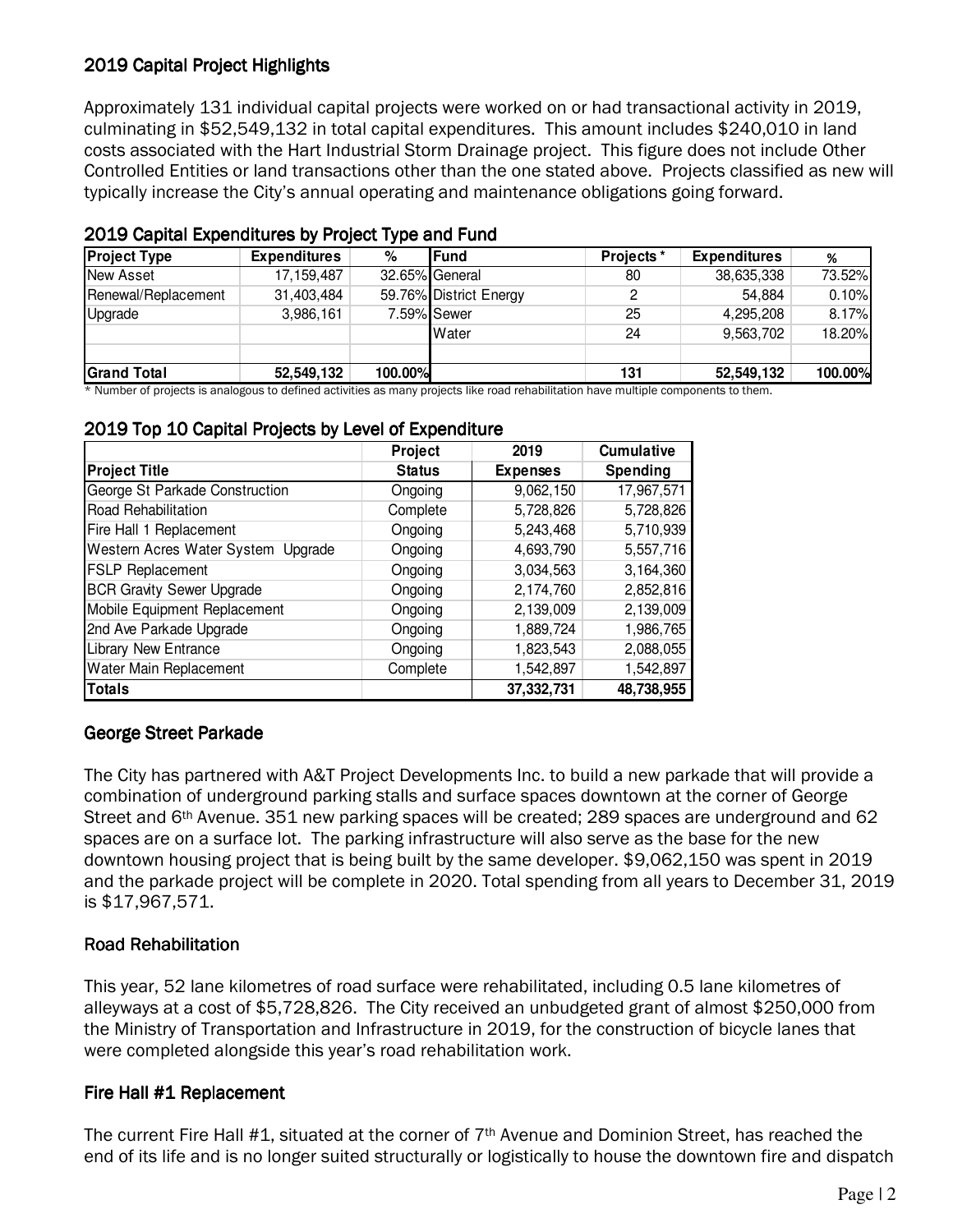staff and their equipment. A new, larger facility is being constructed on Massey Drive and the scheduled completion date is late 2020. The 2019 expenses were \$5,243,468.

## Western Acres Water System Upgrade

The Western Acres Water System Upgrade project includes a new well, booster pump station, reservoir and main line that will connect to the old system. The City spent \$4,693,790 in 2019 and the work is to continue in 2020.

## Four Seasons Leisure Pool Replacement

The downtown swimming pool has reached the end of its life and is being replaced at a total cost of \$42,000,000 including the purchase of the Days Inn Hotel and subsequent demolition and eventual demolition of the old Four Seasons Leisure Pool. The construction costs of the new facility are set at \$35,000,000. This project is still in the early phases and \$3,034,563 was expended in 2019.

## **BCR Gravity Sewer Upgrade**

This project was deemed necessary to increase flows and capacity in the BCR Industrial Area. 2 kilometres of 200 and 250 millimetre sewer lines are being replaced with 525 and 750 millimetre piping. \$2,174,760 was spent in 2019 and this project will continue in 2020.

### **Mobile Equipment Replacement**

The City purchased 25 units, at a cost of \$2,139,009, in whole or part in 2019 for general mobile equipment replacement, for which the City generally acquires lease financing. Only general use vehicles are now leased through the BC Municipal Finance Authority as the fees that have been set for Sewer, Water and Solid Waste Services are meant to include the cost of the periodic replacement of their fleet of equipment, thereby reducing the City's financing burden.

## 2<sup>nd</sup> Avenue Parkade Upgrade

This facility was originally constructed in 1975 and, after almost 45 years of use, requires major structural, mechanical and electrical upgrades. This project is scheduled for completion in October 2020. Expenses of \$1,889,724 were incurred in 2019.

### New Library Entrance

This project involves the construction of a new vestibule, elevator and stairs from the parking level to the second floor of the Bob Harkins Branch of the Prince George Public Library. The project's 2019 expenditures were \$1,823,543 and the project is to continue in 2020.

### Water Main Replacement

The Water Main Replacement capital program provides for the planning, prioritizing, engineering, and construction of water main replacements. The program proactively replaces water mains and reduces the risk of water main breaks. Expenses total \$1,542,897 for this project.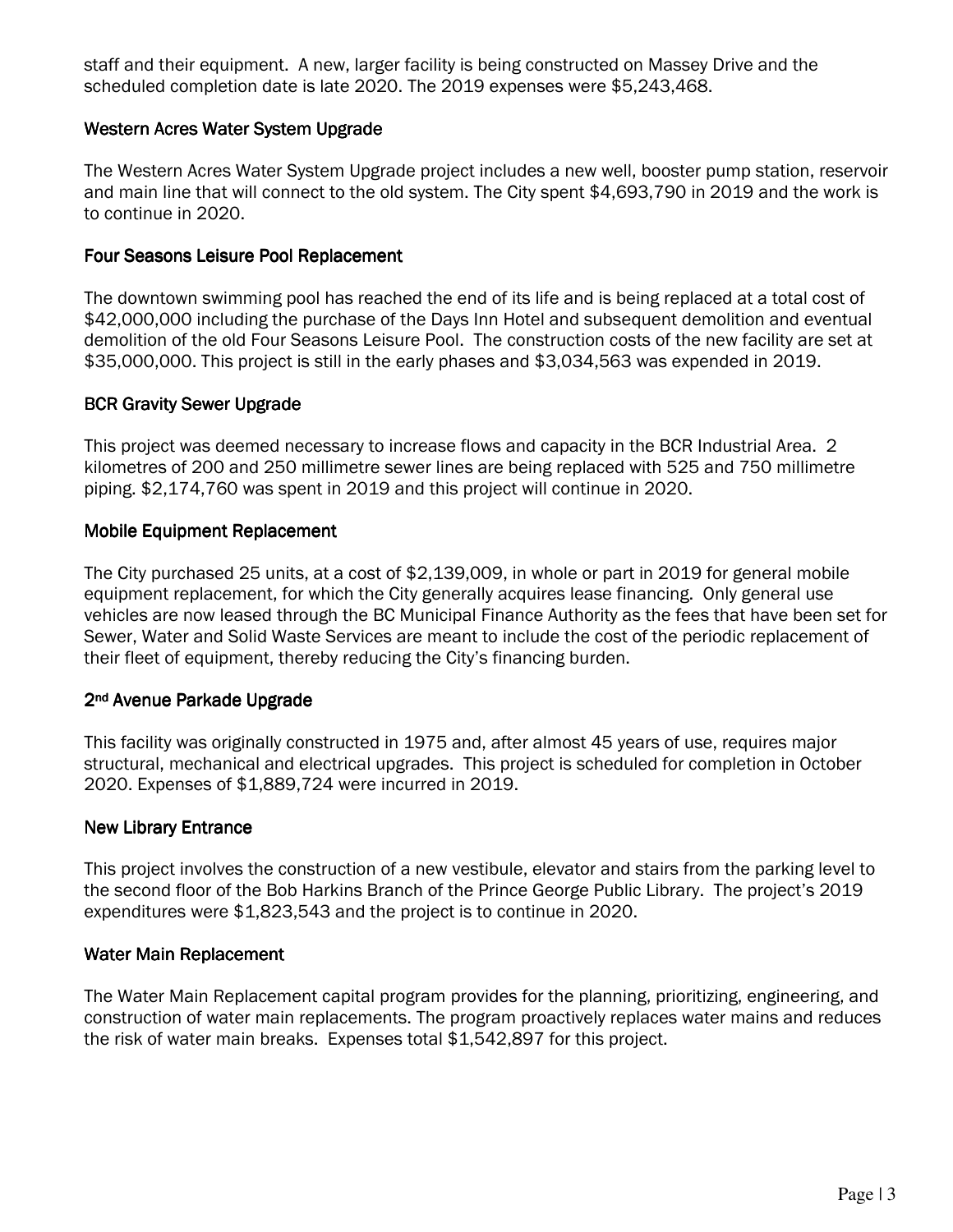## 2019 Financial Results

## Reserve Fund Levels

This table provides information about the City's reserve fund balances in 2019 and 2018:

| <b>Reserves</b>                          | 2019       | 2018       | Change        |
|------------------------------------------|------------|------------|---------------|
| <b>Endowment Fund</b>                    | 12,443,467 | 16,478,989 | (4,035,522)   |
| Capital Expenditure Reserve              | 1,593,499  | 1,077,976  | 515,522       |
| Miscellaneous                            | 806,249    | 747,596    | 58,653        |
| Storm Drainage                           | 7,346      | 7,161      | 185           |
| Northern Capital and Planning Reserve    | 7,696,811  |            | 7,696,811     |
| Debt Reserve                             | 1,011,230  | 1,032,491  | (21, 260)     |
| Major Events                             | 438,288    |            | 438,288       |
| <b>Crown Land Forest</b>                 | 230,785    |            | 230,785       |
| Carbon Tax Rebate                        | 1,890,510  | 1,644,835  | 245,675       |
| Road Rehabilitation Reserve              | 590,388    | 398,698    | 191,690       |
| General Infrastructure Reinvestment Fund | 3,668,686  | 1,669,237  | 1,999,449     |
| Sewer Utility Reserve                    | 7,698,861  | 6,637,483  | 1,061,378     |
| <b>Water Utility Reserve</b>             | 10,354,895 | 12,931,220 | (2, 576, 324) |
| Mobile Equipment Replacement Reserve     | 2,028,583  | 1,462,952  | 565,631       |
| Computer Reserve Fund                    | 1,978,546  | 1,592,051  | 386,495       |
| College Heights Area Reserve             | 11,497     | 11,208     | 290           |
| Peden Hill Area Reserve                  | 5,555      | 5,415      | 140           |
| South Fort George Area Reserve           | 788        | 768        | 20            |
| Van Bien Area Reserve                    | 5,837      | 5,690      | 147           |
| Vanway Area Reserve                      | 700        | 683        | 18            |
| <b>Parkland Acquisition Reserve</b>      | 134,918    | 857,113    | (722, 195)    |
| Downtown Off-Street Parking Reserve      | 1,843,881  | 2,617,897  | (774, 016)    |
| Fortis BC Reserve                        | 534,437    | 1,296,961  | (762, 524)    |
| Community Works Fund                     | 7,295,858  | 1,982,724  | 5,313,135     |
| Ospika/Marleau Extension Reserve         | 225,946    | 220,297    | 5,650         |
| Solid Waste Reserve                      | 2,810,854  | 2,143,595  | 667,259       |
| Performing Arts Centre Reserve           | 85,591     |            | 85,591        |
| <b>Totals</b>                            | 65,394,008 | 54,823,039 | 10,570,969    |

The following graph depicts the City's capital spending over the past ten years, broken down by General, District Energy, Sewer, and Water capital projects.

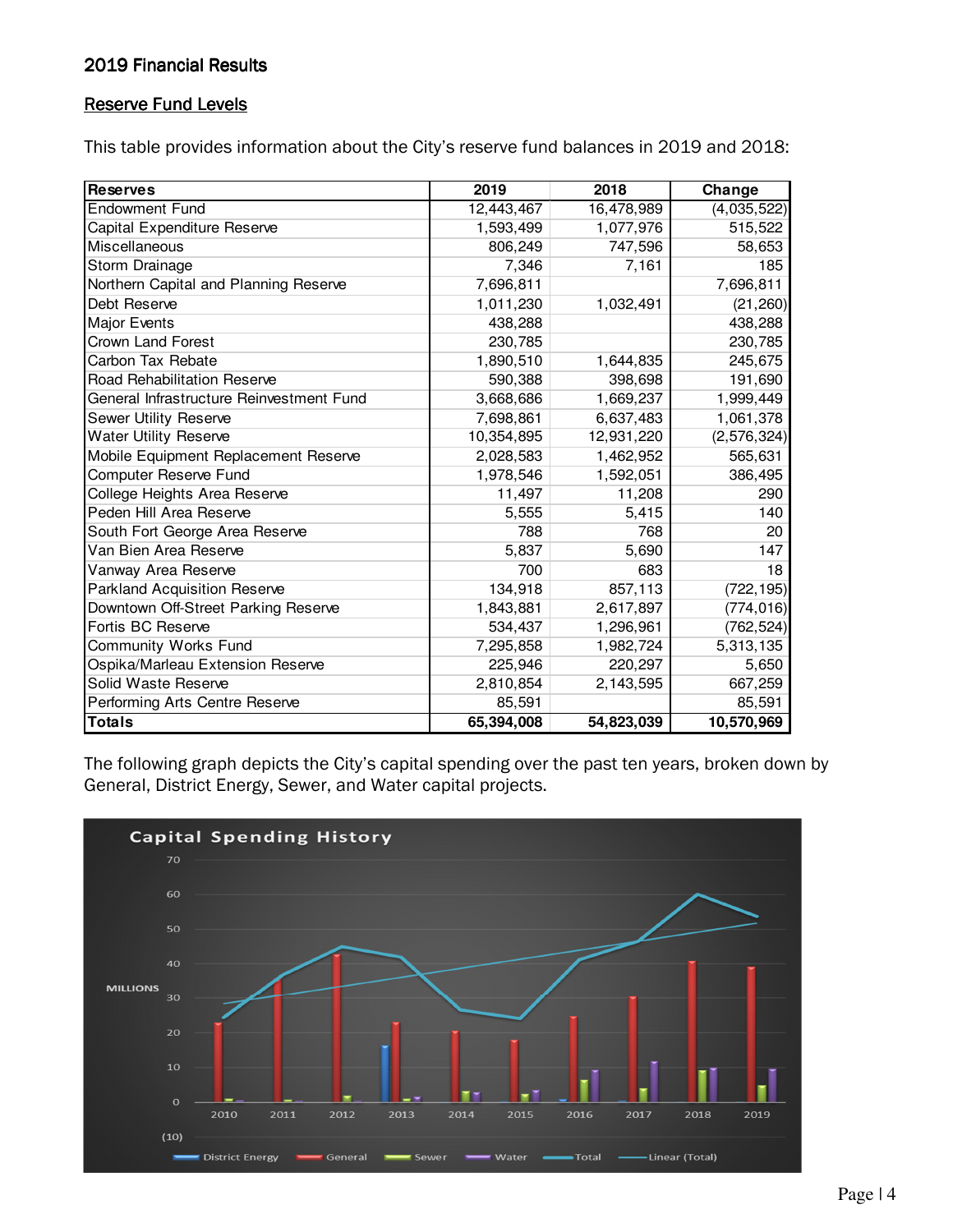Capital investment in City infrastructure declined slightly in 2019 but spending on assets, new and old, continues to be robust. Reserves in 2017 and 2018 were at low levels because of the increased investment, but in 2019 and beyond, reserves start to increase again.

In 2019, the City received two significant grants from other levels of government: The Northern Capital and Planning Grant, in the amount of \$8,135,000 and an extra Community Works payment, in the amount of \$3,235,359. These unexpected gifts from the provincial and federal governments helped to bolster declining reserve balances in 2019. Lastly, if the City and Fortis BC terminate their lease-in lease-out agreement at the 17-year point at the end of 2021, there will be an approximate \$25,000,000 payment that will also help buoy reserves.

It is important to note that some of the increased spending from reserves has been a result of a "pay as you go" approach, as opposed to debt funding, that the City has applied in areas such as sewer, water and solid waste. The following graph helps illustrate that point.



### Investment Earnings

The City of Prince George invests funds that are in excess of current cash flow requirements. As per Sustainable Finance Guideline 6.0, the City's investment portfolio was invested primarily with the British Columbia Municipal Finance Authority for the year 2019 due to competitive rates and ease of administration. However, the City is ever watchful of opportunities that arise and still meet the stringent guidelines inherent in the *Community Charter*. Investment terms are structured in order to maximize return yet still meet expected expenditures.

The fixed income market continues to be challenging and industry publications are signalling that it will continue offering low yields for the foreseeable future.

The return on investments for the year ended December 31, 2019 was \$2,385,971, which was earned on monthly average investments of \$94.3 million. The return on investments for the year ended December 31, 2018 was \$1,799,967, which was earned on monthly average investments of \$92.9 million. The average rate of return for 2019 was 2.47% compared to 2.16% in 2018. As per Public Sector Accounting Standards, the bond fund is presented at book value (\$5,010,193 at December 31,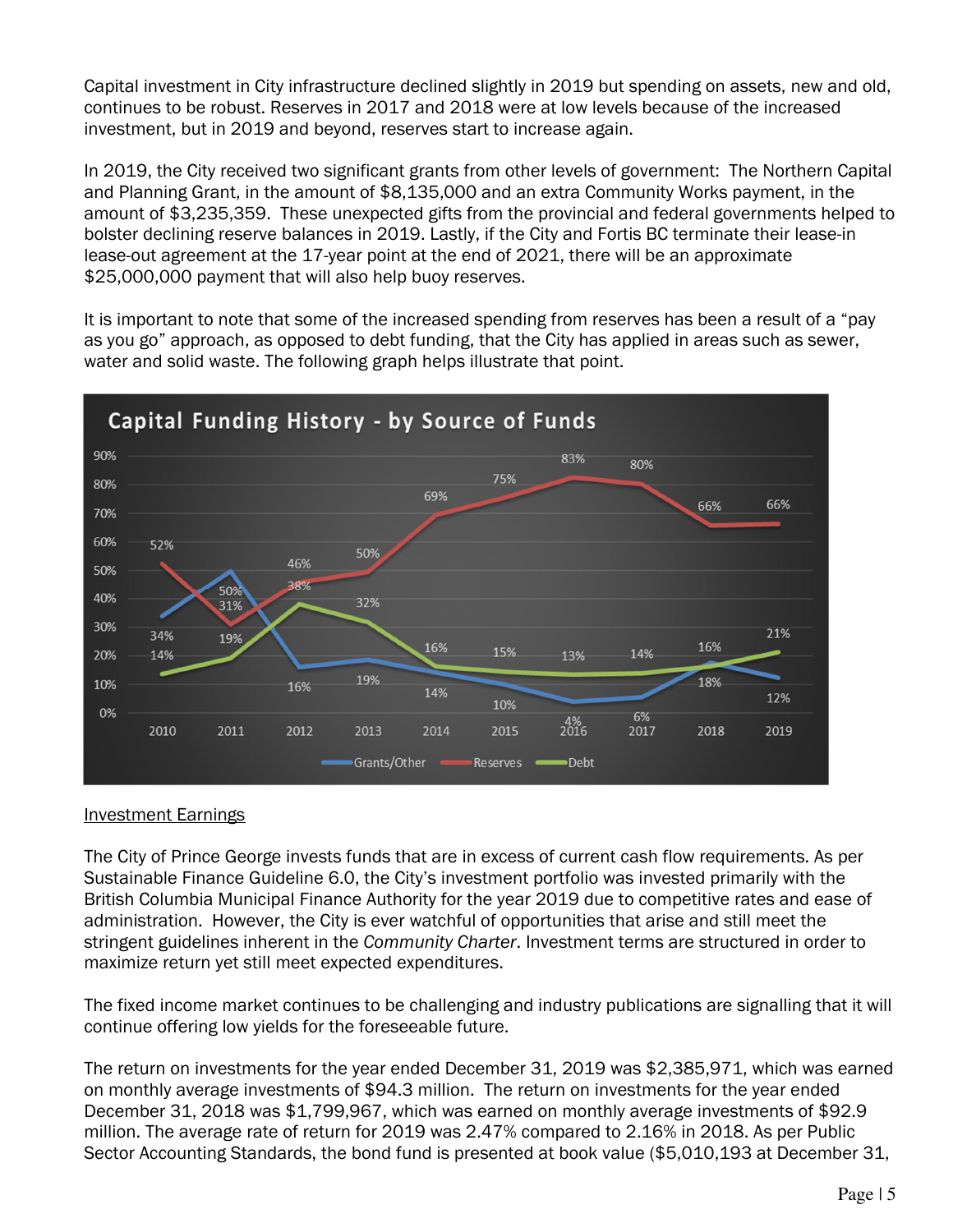2019) until market value is realized upon disposal. The bond fund experienced a capital loss in December 2019 and its market value at December 31, 2019 was \$4,995,772.

## External Debt

Short-term and long-term debt (including capital leases and excluding Other Controlled Entities) principal outstanding was approximately \$86.9 million at the end of 2019 (\$74.9 million General Capital Fund, \$1.4 million District Energy Capital Fund, \$6.8 million Water Capital Fund, and \$3.8 million Sewer Capital Fund), compared to \$85.1 million at the end of 2018. The Fortis BC capital lease of \$10.2 million is included in 2019 long-term debt but does not impact our overall annual debt servicing costs, as the payments are covered by rental revenue from Fortis BC and surplus rental revenue reserves. Short-term debt for municipal purposes is defined as financial obligations for terms of five years or less.

## Debt Servicing Costs

BC municipalities' financial liabilities (e.g. under leases, partnering, and long-term debt agreements) are subject to liability servicing limits. They also require elector approval if they are:

- a loan guarantee or are of a capital nature; and
- the agreement is for more than five years; or
- the agreement could be for more than five years if an extension were exercised.

A municipality cannot incur a liability if it would cause their total annual cost of debt servicing (principal and interest payments) to exceed the regulated amount. The regulated amount is currently based on 25% of a municipality's controllable annual revenues such as: property taxes; payments in lieu of taxes; user fees; and unconditional grants.

The City relies on debt financing for new infrastructure and for major repair of existing infrastructure. The City also enters into financing agreements for the purchase of general use mobile equipment. The following chart provides the debt capacity and available capacity as determined by the Municipal Liabilities Regulation. The total amount of all approved loan authorization bylaws is included in the liability servicing limit regardless of whether the funds have actually been borrowed.

| Year    | <b>Municipal Revenue</b> | <b>Liability Servicing</b> | <b>Payment Capacity</b> | Approximate Principal      |
|---------|--------------------------|----------------------------|-------------------------|----------------------------|
|         |                          | Limit                      | Available               | <b>Borrowing Available</b> |
| 2015    | \$160,816,299            | \$40,204,075               | \$24,889,275            | \$276,547,500              |
| 2016    | \$164,912,920            | \$41,228,230               | \$22,443,740            | \$249,374,889              |
| 2017    | \$165,029,633            | \$41,257,408               | \$22,496,328            | \$249,959,200              |
| 2018    | \$172,759,289            | \$43,189,822               | \$25,154,282            | \$279,492,022              |
| $2019*$ | \$187,166,152            | \$46,791,538               | \$25,268,709            | \$280,763,433              |

\*2019 figures are estimates as the official figures were not available at the time of this report.

The City is projected to be at less than 50% of its borrowing capacity for the next five years and debt payments will decrease sharply in 2022 when the City no longer has the Fortis Lease-In Lease-Out agreement debt as part of its overall portfolio.

## **Significant Financial Management Practices**

# Revolving Reserve Fund

The City operates the Endowment Reserve Fund as a "revolving fund." Appropriations from this reserve are treated much like debt, and annual contributions or transfers are made from the General Operating Fund to repay the monies appropriated, with interest, over a period of 5 to 20 years, depending upon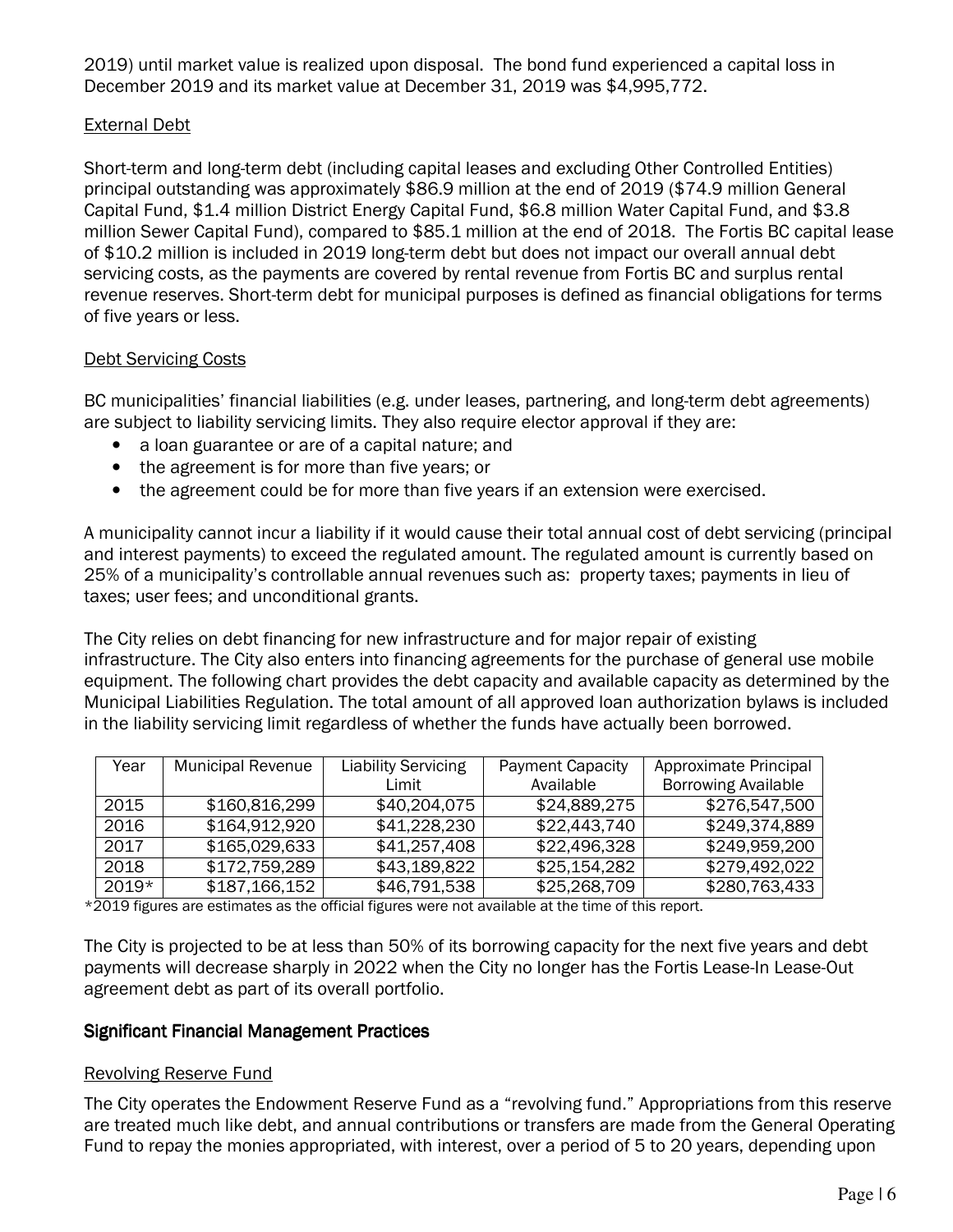the size of the appropriation. The appropriations from the reserve are referred to as "internal debt," and are reflected in the financial statements.

This reserve fund provides an attractive alternative to borrowing money on the open market because repayment schedules are more easily tailored to current budget needs and interest and principal repayments can be deferred in the event of economic need.

### Financing of Utilities

The City's policy is to not use general taxation to fund the provision of water and sanitary sewer services, or the operation of the solid waste collection service. These services are financed through a combination of user charges and parcel taxes, applicable only to those who benefit from the service(s), and government grants. A management fee is included in the cost structure of these services so that the users of the services provide a contribution to the City's general overhead costs, including the provision of facilities, office, and general corporate services such as human resources and accounting.

## **Summary**

Compiling financial statements requires the input and assistance of numerous City staff members throughout the year and at year-end. I would like to thank all the City staff members who contribute to this process on an on-going basis.

Respectfully submitted,

Hrip Dalio

Kris Dalio, Director of Finance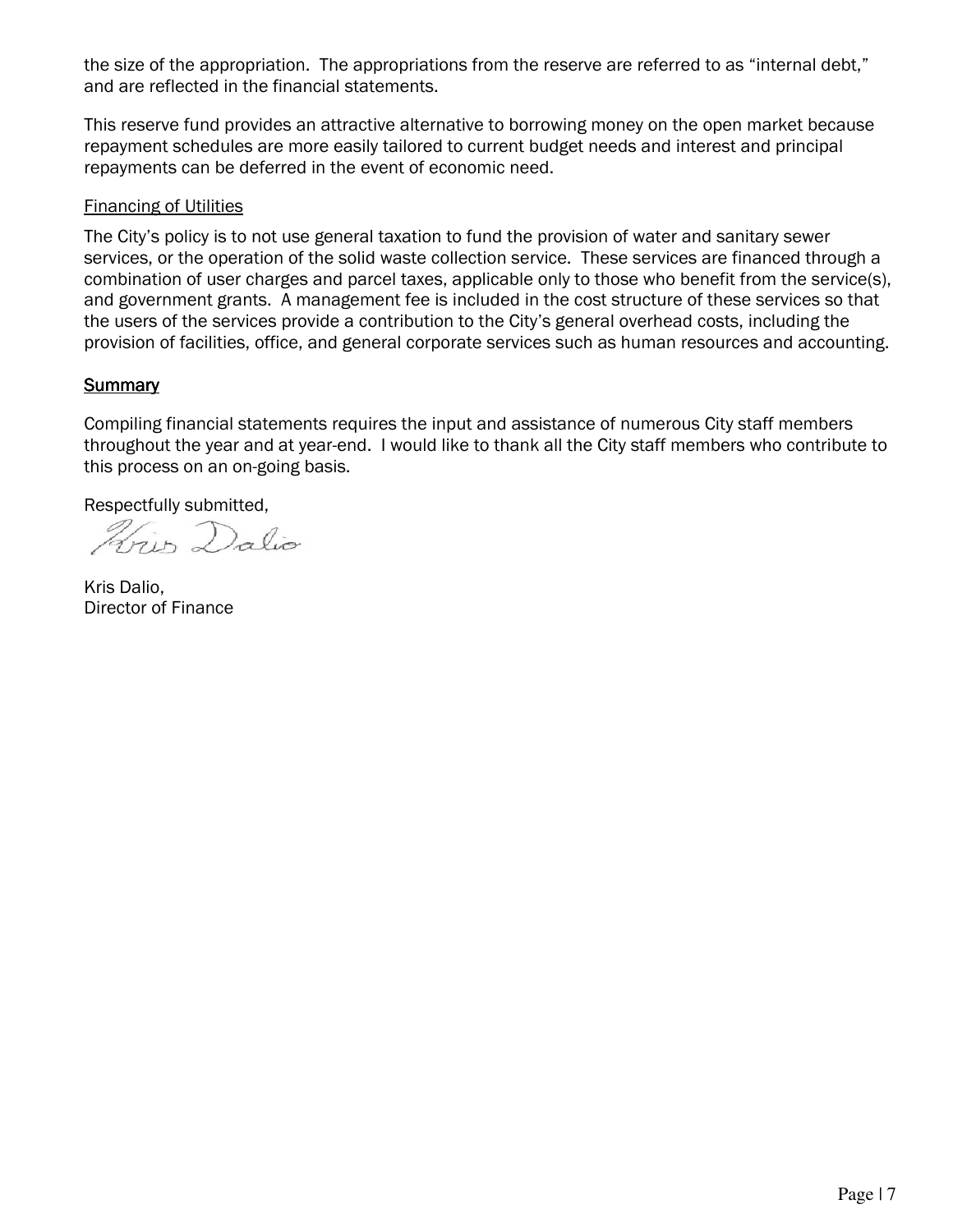### PUBLIC BODIES REPORT

### YEAR ENDED DECEMBER 31, 2019

### INDEX

### Page

| <b>City Highlights</b>                                                  | $\mathbf 1$ |
|-------------------------------------------------------------------------|-------------|
| Statements of Debts and Guarantee & Indemnity Agreements                | 8           |
| Reconciliation of Labour and Benefits to Financial Statements           | 9           |
| Statement of Employee Remuneration and Expenses Paid                    | 10          |
| Statement of Elected Officials Remuneration, Expenses and Benefits Paid | 19          |
| Reconciliation of Supplier Payments to Financial Statements             | 20          |
| <b>Statement of Individual Suppliers</b>                                | 21          |
| Statement of Individual Suppliers - Grants                              | 31          |
| Statement of Financial Information Approval                             | 32          |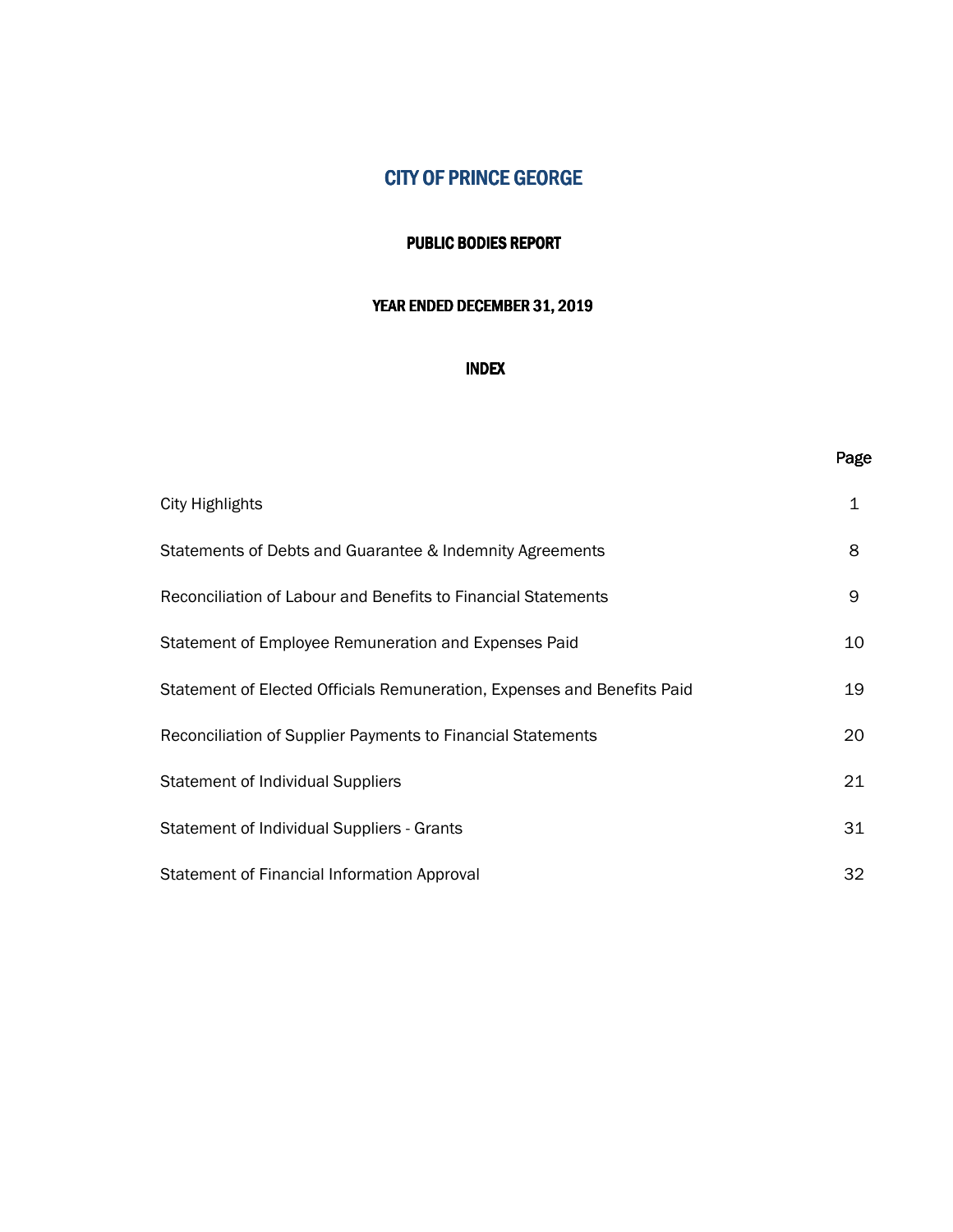# CITY OF PRINCE GEORGE FINANCIAL STATEMENT INFORMATION FOR THE YEAR 2019

### SCHEDULE OF DEBTS

pursuant to Schedule 1, Section 1 (1)(c); Schedule 1, Section 4 (1)(a) and (2) of the Financial Information Regulation

Note: Refer to Schedule 5 of the Consolidated Statements in the Annual Report

### SCHEDULE OF DEBTS COVERED BY SINKING FUNDS OR RESERVES

pursuant to Schedule 1, Section  $1 (1)(c)$ ; Schedule 1, Section 4 (1)(b) of the Financial Information Regulation

Nil

### SCHEDULE OF GUARANTEE AND INDEMNITY AGREEMENTS

pursuant to Schedule 1, Section 1 (1)(d); Schedule 1, Section 5 (1) of the Financial Information Regulation

Nil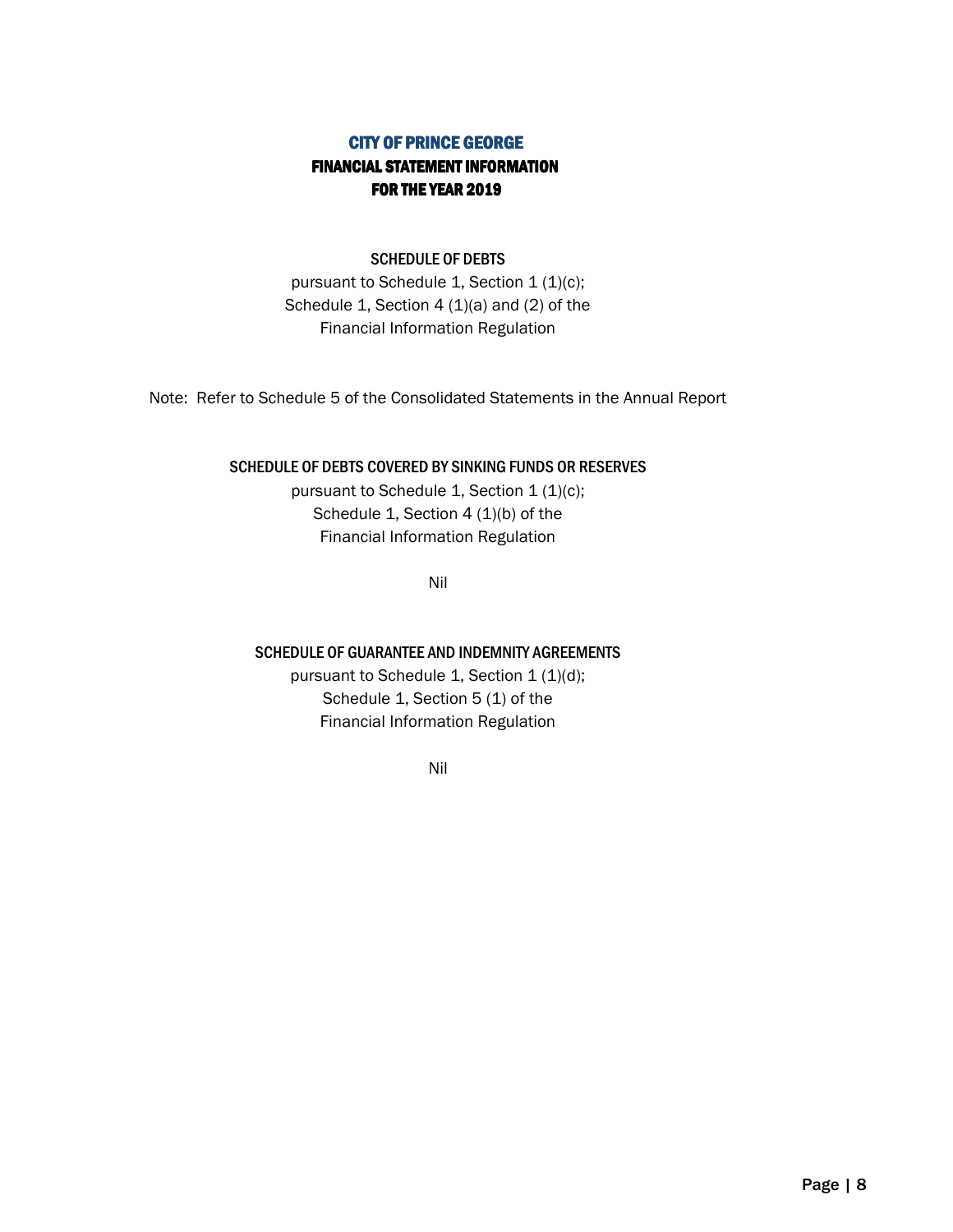## FINANCIAL INFORMATION STATEMENT RECONCILIATION OF LABOUR AND BENEFITS TO FINANCIAL STATEMENTS AS AT DECEMBER 31, 2019

| Remuneration [Sec 6(2)(a)]<br>Remuneration [Sec $6(2)(b)$ and $(c)$ ] | \$<br>440,407<br>60,997,341 |
|-----------------------------------------------------------------------|-----------------------------|
| Total payments per Financial Information Statements                   | 61,437,748                  |
| Add:                                                                  |                             |
| 2019 labour and benefits accrual                                      | 2,885,066                   |
| CPG benefits                                                          | 12,554,408                  |
| Other adjustments                                                     | 228,782                     |
| Less:                                                                 |                             |
| 2018 labour and benefits accrual                                      | (2,635,351)                 |
| Labour and benefits charged to capital accounts                       | (994,681)                   |
| Library labour not included in CPG labour                             | (2,888,973)                 |
| Labour and benefits per financial statements Note 14                  | 70,587,000                  |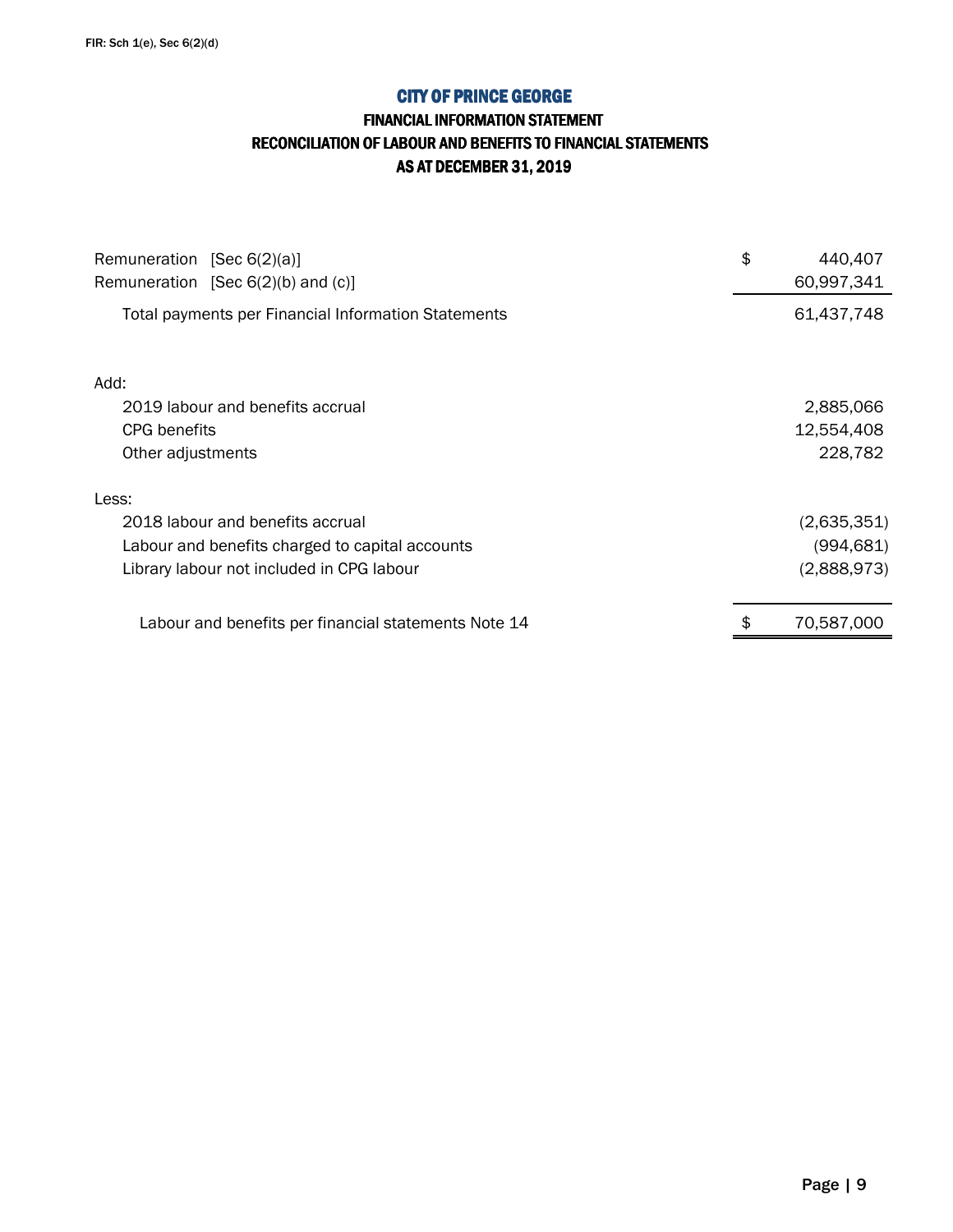#### FINANCIAL INFORMATION STATEMENT

#### STATEMENT OF EMPLOYEE REMUNERATION AND EXPENSES PAID

JANUARY 1, 2019 TO DECEMBER 31, 2019

|                        |                                     |                    | Overtime    | <b>Vacation</b> | All Other           | <b>Greater Than</b> |                 |
|------------------------|-------------------------------------|--------------------|-------------|-----------------|---------------------|---------------------|-----------------|
| <b>Employee</b>        | <b>Position</b>                     | <b>Base Pay</b>    | Payout      | Payout          | <b>Compensation</b> | \$75,000            | <b>Expenses</b> |
| Abbott, Wesley BN      | <b>Technical Support Specialist</b> | \$<br>78.580.17 \$ | 1,624.74 \$ | 290.34          |                     | \$<br>80,495.25 \$  | 3.962.31        |
| Albarracin, Ignacio    | <b>Public Service Manager</b>       | 90,227.11          |             |                 |                     | 90,227.11           |                 |
| Allum, Waynos M        | <b>Engineering Assistant</b>        | 84,943.84          | 3.642.21    | 453.64          | 40.00               | 89.079.69           | 2.246.10        |
| Anderson, Reece W      | Wastewater Tech Foreman 1           | 71,815.90          | 3,420.00    | 370.91          | 489.28              | 76,096.09           |                 |
| Andreychuk, Darren W   | Fire Captain                        | 125,206.40         | 1.415.66    |                 | 2,380.98            | 129,003.04          | 1.471.79        |
| Angus, Todd D          | Engineering Asst - Asset Mgmt       | 84,464.55          | 6,456.02    | 718.25          | 100.00              | 91,738.82           | 1,674.12        |
| Atherton, Scott P      | <b>GIS Analyst</b>                  | 78,186.45          | 836.22      | 330.43          |                     | 79,353.10           | 5,027.81        |
| Aussem, Dean           | Fire Captain                        | 125,544.09         | 4,216.77    |                 | 5,091.06            | 134,851.92          | 1,793.30        |
| Babicz, Walter         | Gen Mgr, Administrative Svcs        | 197,144.16         |             | 9,066.95        |                     | 206,211.11          | 5,913.93        |
| Barcellos, Melissa LM  | Manager, Economic Development       | 133,537.50         |             | 472.06          |                     | 134,009.56          | 36,354.78       |
| Barg, Shawn J          | Plumbing Inspector                  | 81,512.19          |             | 233.18          |                     | 81,745.37           | 2.783.17        |
| Bayne, Allan G         | Partsperson                         | 69,701.03          | 6,107.84    | 385.29          | 16.00               | 76,210.16           |                 |
| Beaman, Joseph M       | <b>Mechanic Certified</b>           | 74,919.30          | 9,707.16    | 877.93          | 691.50              | 86,195.89           |                 |
| Beckett, Brad          | Sr Manager, PG Events Group         | 130,989.46         |             | 1,794.11        |                     | 132,783.57          | 3,828.99        |
| Belsham, Richard P     | Fire Captain                        | 125,562.79         | 2.409.44    |                 | 3,852.22            | 131.824.45          | 1,110.96        |
| Bennett, John CV       | Health & Safety Advisor             | 109,719.79         |             | 247.88          |                     | 109,967.67          | 767.58          |
| Bhathal, Parmieet      | Wing Truck Driver 3                 | 69,436.01          | 6.296.41    | 614.96          | 84.00               | 76,431.38           |                 |
| Bird, James D          | Firefighter                         | 100,224.07         | 4,301.96    |                 | 5,842.30            | 110,368.33          | 1,153.22        |
| Bjorn, Chris           | <b>Project Supervisor</b>           | 111,600.75         |             | 462.25          |                     | 112,063.00          | 396.40          |
| Blair, Trent A         | <b>Fire Prevention Lieutenant</b>   | 103,556.20         |             |                 |                     | 103,556.20          | 1,639.98        |
| Blasing, Larissa CM    | <b>Payroll Specialist</b>           | 90,804.77          |             |                 |                     | 90.804.77           | 2,297.34        |
| Bobbie, David          | Foreman, Water Pumphouse            | 92,345.17          | 21,736.49   | 3,012.31        | 10.00               | 117,103.97          | 2,651.52        |
| Bobbie, Kristina L     | Asset Manager                       | 133,690.20         |             | 842.96          |                     | 134,533.16          | 3,964.22        |
| Bond, Christopher W    | Firefighter                         | 100,063.79         | 4,229.06    |                 | 7,217.60            | 111,510.45          | 910.91          |
| Bone, Christina DL     | Assoc Dir, SI & Partnerships        | 149,649.96         |             | 1,342.16        |                     | 150,992.12          | 9,094.34        |
| Bonner, Jim K          | Wing Truck Driver 3                 | 70,178.73          | 6,882.28    | 1,353.35        | 403.28              | 78,817.64           |                 |
| Borgia, Ray J          | Manager, Risk & Procurement         | 133,537.50         | 1,450.85    | 4,066.30        |                     | 139,054.65          | 1,178.63        |
| Bowden, Curtis         | <b>Technical Support Specialist</b> | 74,343.63          | 1,035.32    |                 |                     | 75.378.95           | 29.78           |
| Bradshaw, David G      | Mgr, Transp & Technical Svcs        | 127,244.18         |             | 1,299.74        |                     | 128,543.92          | 1,474.72        |
| Brbot, Peter           | Fire Captain                        | 128,003.67         | 3.426.58    |                 | 4.091.28            | 135,521.53          | 2,033.60        |
| Brouwer, Aaron E M     | Firefighter                         | 103,318.12         | 209.11      |                 | 5,274.78            | 108,802.01          | 417.48          |
| Buckner, Deanna-May    | Fire Dispatcher                     | 71,444.19          | 281.91      |                 | 5,017.39            | 76,743.49           | 538.22          |
| Burleigh, Bryan P      | Firefighter                         | 114,317.98         | 2,547.71    |                 | 3,176.83            | 120,042.52          | 4,382.44        |
| Burry, Paul A          | <b>Library Director</b>             | 97,599.15          |             |                 |                     | 97,599.15           |                 |
| Burt, Charles Wyatt    | <b>Carpenter Certified</b>          | 77,169.26          |             |                 |                     | 77,169.26           | 633.87          |
| Byrne, Andrea C        | <b>Environmental Coordinator</b>    | 79,169.09          | 2,075.61    |                 |                     | 81,244.70           | 3,780.52        |
| Caffrey, Sandra L      | Manager, Labour Relations           | 134,010.95         |             | 638.83          |                     | 134,649.78          | 2,959.11        |
| Carmichael, Colin G    | Equipment Operator 4                | 72,978.90          | 4,138.68    | 401.74          | 268.00              | 77,787.32           |                 |
| Caron, Michael L       | <b>Construction Technician 2</b>    | 74,602.41          |             | 455.13          | 10.00               | 75,067.54           |                 |
| Cheang, Hong Cuc (Kim) | <b>Finance Supervisor</b>           | 90,804.53          |             | 456.58          |                     | 91,261.11           | 9.09            |
| Clark, Alan            | Development Engineer                | 128,192.92         |             | 498.71          |                     | 128,691.63          | 7,052.31        |

Remuneration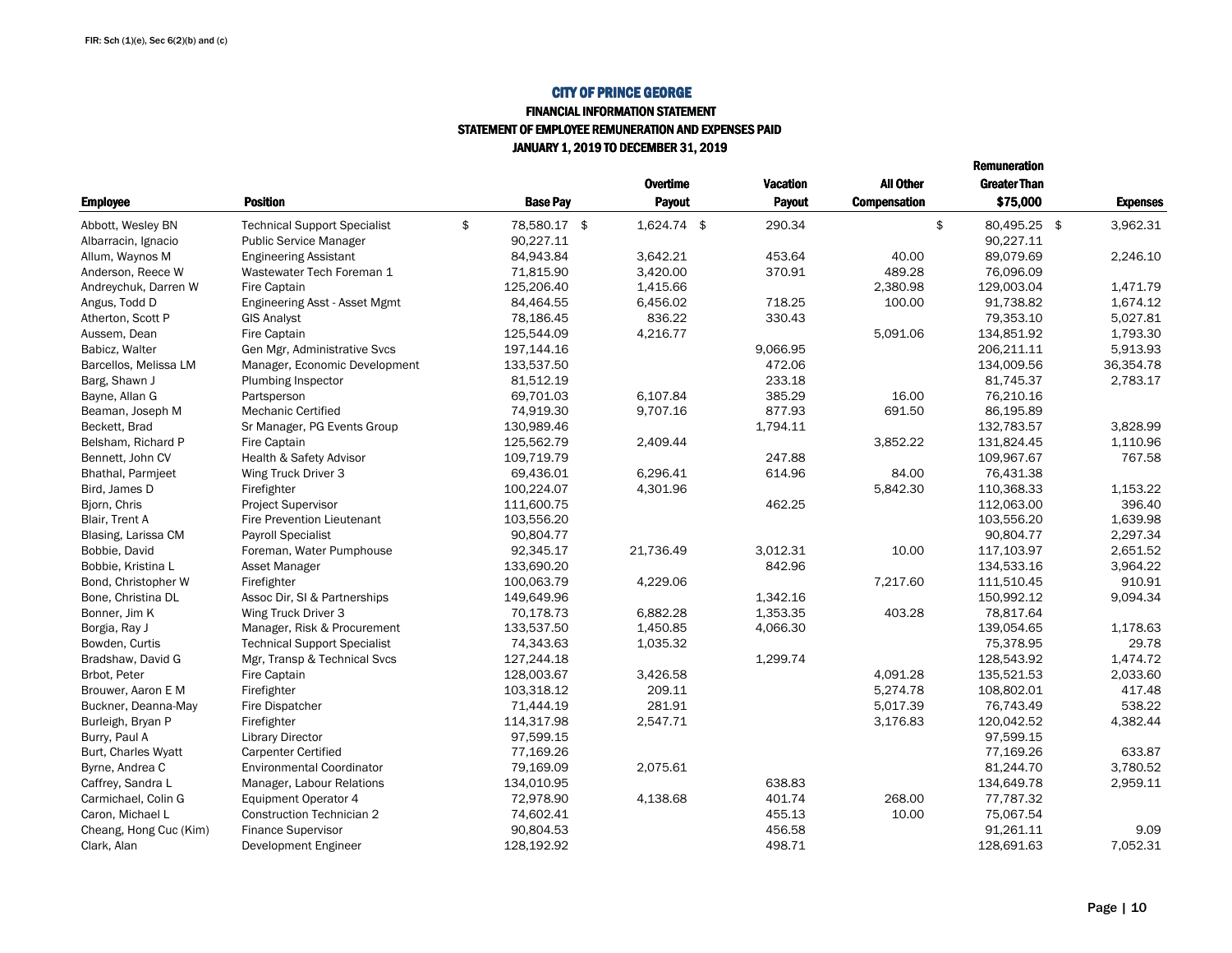#### FINANCIAL INFORMATION STATEMENT STATEMENT OF EMPLOYEE REMUNERATION AND EXPENSES PAIDJANUARY 1, 2019 TO DECEMBER 31, 2019

|                         |                                     |                 | <b>Overtime</b> | Vacation      | All Other           | <b>Greater Than</b> |                 |
|-------------------------|-------------------------------------|-----------------|-----------------|---------------|---------------------|---------------------|-----------------|
| <b>Employee</b>         | <b>Position</b>                     | <b>Base Pay</b> | Payout          | <b>Payout</b> | <b>Compensation</b> | \$75,000            | <b>Expenses</b> |
| Clark, Rob W            | <b>Strategic Financial Analyst</b>  | 104,978.50      |                 | 710.42        |                     | 105.688.92          | 35.67           |
| Clay, Ryan D            | Waste Water Tech Lvl 2 Cert         | 72,030.62       | 5,711.40        | 409.05        | 533.15              | 78,684.22           |                 |
| Clemas, C Jim           | <b>Fire Captain</b>                 | 126.158.28      | 1,889.75        |               | 3,840.24            | 131.888.27          | 887.97          |
| Compo, Dallas           | Wing Truck Driver 3                 | 73,170.94       | 5,046.81        | 452.27        | 318.38              | 78,988.40           |                 |
| Connolly, Patrick G     | Utility Serviceperson-Cert'd        | 69,360.74       | 4,544.35        | 1,548.91      | 70.00               | 75,524.00           |                 |
| Cooper, Devon           | Manager, Police Support Svs         | 123,187.07      |                 | 540.60        |                     | 123,727.67          | 2,316.42        |
| Corrigan, Cindy         | <b>PRIME Coordinator</b>            | 79,006.90       |                 | 25.64         |                     | 79,032.54           |                 |
| Coyle, Sean R           | Firefighter                         | 102,720.03      | 1,099.10        |               | 5,481.05            | 109,300.18          | 910.60          |
| Creighton, Ryan M       | Firefighter                         | 99,388.67       | 1,879.37        |               | 4,964.58            | 106,232.62          | 558.25          |
| Crick, Brandon M        | Utilities Foreman                   | 70,745.51       | 9,872.93        | 599.55        | 70.00               | 81,287.99           |                 |
| Crittenden, Frederick B | Mgr, Bylaw Services                 | 138,953.90      |                 | 533.71        |                     | 139,487.61          | 3,804.86        |
| Crossan, Bradley W      | Fire Captain                        | 125,317.86      | 5,758.14        |               | 2,721.12            | 133,797.12          | 991.78          |
| Crossan, Jared B        | Firefighter                         | 86,648.28       | 3,317.99        |               | 2,145.78            | 92,112.05           | 644.40          |
| Cruch, Ryan A           | Emerg Vehicle Tech in Training      | 80,095.42       | 27,459.16       | 2,616.46      |                     | 110,171.04          | 1,090.16        |
| Cunningham, Troy E      | Utilities Foreman - EOCP Lev 2      | 89,762.95       | 20,186.96       | 1,598.19      | 110.00              | 111,658.10          | 4,446.78        |
| Dalio, Kristopher R     | Director of Finance                 | 182,207.58      |                 | 1,285.02      |                     | 183,492.60          | 1,007.08        |
| Dancey, Brandy L        | Fire Alarm Opr/Dispatcher (Sp)      | 97,055.32       | 2,015.26        |               | 2,628.60            | 101,699.18          | 3,907.98        |
| Davey, Adam D           | Dir, Comm Svcs & Public Safety      | 144,921.69      |                 | 1,464.39      |                     | 146,386.08          | 7,264.64        |
| Day, Joshua G           | Firefighter                         | 100,063.79      | 4,509.49        |               | 6,676.84            | 111,250.12          | 1,379.29        |
| Decker, Matthew B       | Utilities Foreman - EOCP Lev 2      | 88,132.67       | 8,702.05        | 2,534.34      | 50.00               | 99,419.06           | 807.54          |
| Derksen, Dave E         | <b>Animal Control Officer</b>       | 48,591.62       | 7,556.47        | 13,003.11     | 20,555.59           | 89,706.79           |                 |
| Derksen, Karl H         | Assistant Aquatics Foreman          | 71,888.94       | 3,705.22        | 623.50        | 582.30              | 76,799.96           |                 |
| Dhaliwal, David J       | Fire Captain                        | 125,544.09      | 318.89          |               | 1,360.56            | 127,223.54          | 1.691.88        |
| Dhanjal, Amy L          | <b>Communications Coordinator</b>   | 76,062.22       |                 |               |                     | 76,062.22           |                 |
| Di Massimo, Michael     | Foreman - Solid Waste               | 81,157.85       | 3.656.64        | 415.93        |                     | 85.230.42           | 533.53          |
| Dipa, Marino S          | Utility Serviceperson-Cert'd        | 68,698.47       | 15,808.20       | 1,064.35      | 110.00              | 85,681.02           |                 |
| Doll, Christina M       | Workforce Development Officer       | 78,186.45       | 477.84          | 310.13        |                     | 78,974.42           | 5,757.60        |
| Dorval, Mark A          | Firefighter                         | 103,424.59      | 5.069.55        |               | 3,252.90            | 111,747.04          | 919.07          |
| du Preez, Susanna W     | Supervisor, Revenue Services        | 104,833.26      |                 | 13,337.61     |                     | 118,170.87          |                 |
| Duchesneau, Matthew S   | Utility Serviceperson-Cert'd        | 70.293.20       | 21.300.97       | 2.029.15      | 160.00              | 93.783.32           |                 |
| Dumoulin-White, David J | Arborist 2                          | 74,429.61       | 4,950.87        | 513.42        |                     | 79,893.90           |                 |
| Dupas, Marty L          | <b>Chief Communications Officer</b> | 131,989.79      |                 | 770.49        |                     | 132,760.28          | 5,263.61        |
| Dyer, David             | GM, Infr Svcs & Public Works        | 201,635.69      |                 | 1,521.82      |                     | 203,157.51          | 7,416.42        |
| Ellington, Rance B      | Emerg Vehicle Tech in Training      | 79,417.66       | 18,411.55       | 1,133.52      | 423.75              | 99,386.48           | 2,705.01        |
| Elliott, Charlie J      | <b>Municipal Engineer</b>           | 86,136.54       |                 | 525.17        | 4,231.68            | 90,893.39           | 1,866.66        |
| Emery, Rae-Ann          | Director, Human Resources           | 182,807.58      |                 | 9,358.67      |                     | 192,166.25          | 8,439.63        |
| Emon, Carolyn           | <b>Criminal Analyst</b>             | 81,282.26       | 429.11          | 186.38        |                     | 81,897.75           | 29.78           |
| Evely, Joseph W         | <b>Equipment Operator 3</b>         | 71,046.39       | 7,954.54        | 1,240.59      | 31.88               | 80,273.40           |                 |
| Everitt, Gordon         | Chief WWTP Lvl 4 Certified          | 69,539.06       | 3,322.40        | 5,752.99      | 9,577.65            | 88,192.10           | 517.35          |
| Eyford, Shayne          | Foreman - Roads                     | 80,147.87       | 12,780.32       | 2,416.26      | 269.57              | 95,614.02           |                 |
| Ezelyk, Tyler L         | <b>Electrician Certified</b>        | 80,418.91       | 14,347.41       | 958.76        |                     | 95,725.08           | 2,737.10        |
|                         |                                     |                 |                 |               |                     |                     |                 |

Remuneration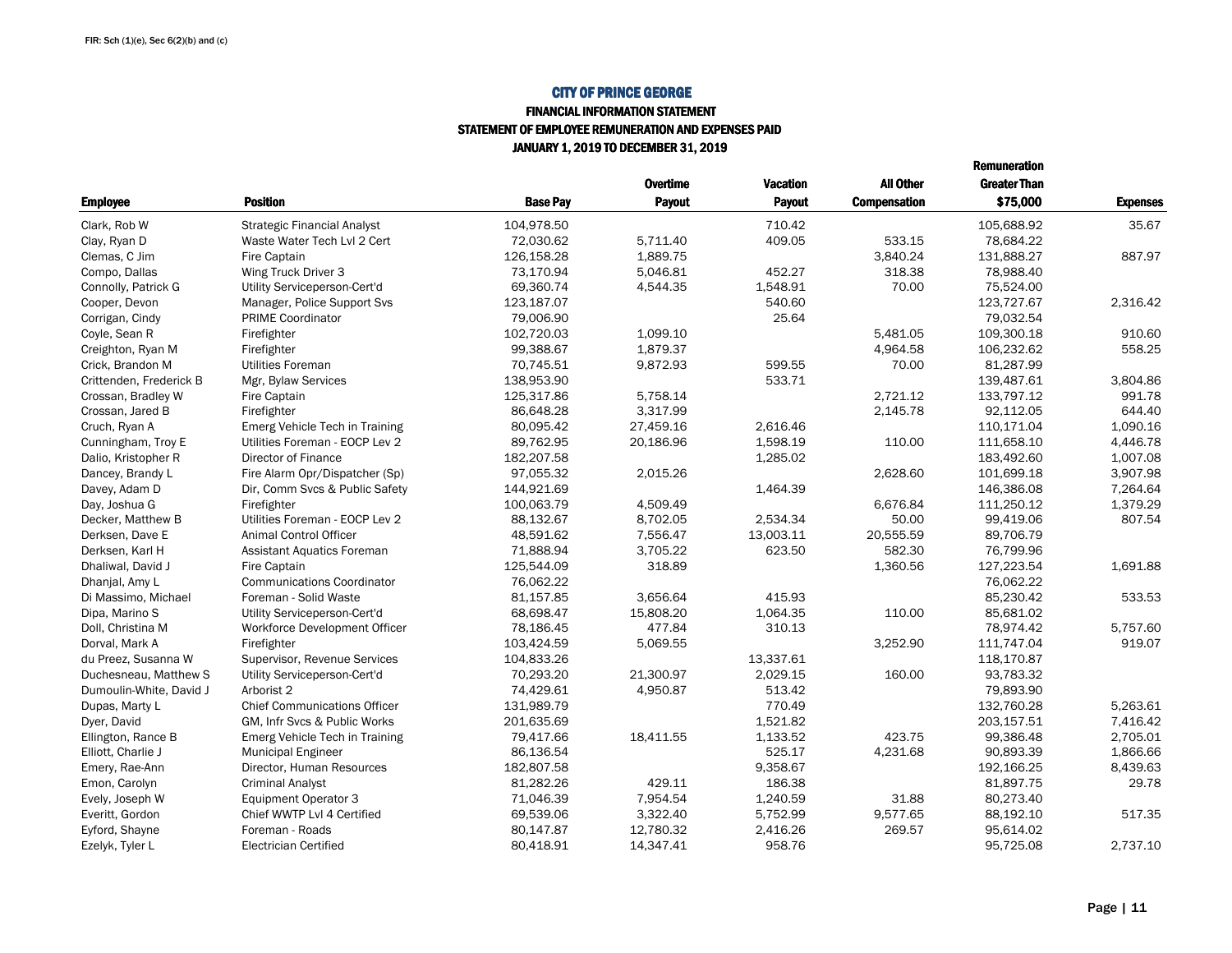#### FINANCIAL INFORMATION STATEMENTSTATEMENT OF EMPLOYEE REMUNERATION AND EXPENSES PAID

JANUARY 1, 2019 TO DECEMBER 31, 2019

|                       |                                      |                 |                 |                 |                     | <b>Remuneration</b> |                 |
|-----------------------|--------------------------------------|-----------------|-----------------|-----------------|---------------------|---------------------|-----------------|
|                       |                                      |                 | <b>Overtime</b> | <b>Vacation</b> | <b>All Other</b>    | <b>Greater Than</b> |                 |
| <b>Employee</b>       | <b>Position</b>                      | <b>Base Pav</b> | <b>Payout</b>   | <b>Pavout</b>   | <b>Compensation</b> | \$75,000            | <b>Expenses</b> |
| Feeney, Steve K       | <b>Chief Fire Prevention Officer</b> | 126,757.02      |                 |                 |                     | 126,757.02          | 6,699.05        |
| Fennell, Steven M     | Firefighter                          | 103,136.13      | 2.844.80        |                 | 1.765.86            | 107,746.79          | 6.024.16        |
| Fiddler, Dallas W     | <b>Equipment Operator 3</b>          | 70.907.73       | 8.237.46        | 1.322.32        | 80.00               | 80.547.51           |                 |
| Fillion, Tyler J      | Jail Guard                           | 71,308.75       | 4,987.90        |                 | 1,586.36            | 77,883.01           |                 |
| Fisher, Leanne J      | <b>Facility Foreman</b>              | 72,715.07       | 3,146.70        | 383.30          | 82.35               | 76.327.42           |                 |
| Foisy, Kenneth RA     | Firefighter                          | 102,382.59      | 3,671.13        |                 | 2,230.56            | 108,284.28          | 809.30          |
| Fonseca, Benjamin B   | Firefighter                          | 100,414.62      | 3,461.24        |                 | 3,247.92            | 107,123.78          | 356.39          |
| Force, Jason M        | Equipment Operator 2                 | 66,800.67       | 7.505.76        | 784.07          | 245.23              | 75,335.73           |                 |
| Frenkel, Brad         | Supervisor, IT Applications          | 123,187.08      |                 | 759.34          |                     | 123,946.42          | 1,764.79        |
| Froescul, Dale        | Fire Captain                         | 125,894.09      | 985.00          |                 | 2,171.53            | 129,050.62          | 867.91          |
| Geddes, Jason W       | Firefighter                          | 102,720.03      | 2,059.55        |                 | 4,325.00            | 109,104.58          | 108.25          |
| Gill, Graeme          | Firefighter                          | 78,323.40       | 1,013.03        |                 | 1,462.38            | 80.798.81           | 1,624.74        |
| Ginter, Adrian N      | <b>Mechanic Certified</b>            | 79,334.47       | 9,510.53        | 1,335.95        | 385.00              | 90,565.95           | 195.00          |
| Goddard, Ursula       | Jail Guard                           | 69,922.26       | 5,378.34        |                 | 1,213.16            | 76,513.76           |                 |
| Gomes, Luis J         | <b>Equipment Operator 4</b>          | 72,162.43       | 8,835.00        | 2,197.99        | 306.00              | 83,501.42           |                 |
| Goodrich, Samuel W    | Utility Serviceperson-Cert'd         | 67,984.65       | 9,446.10        | 253.98          | 90.00               | 77,774.73           |                 |
| Gordon, Adam D        | Firefighter                          | 78,348.90       | 358.61          |                 | 649.62              | 79,357.13           | 1,974.05        |
| Gordon, Kaitlyn       | Firefighter                          | 100,063.79      | 3,044.92        |                 | 2,977.26            | 106,085.97          | 1,898.53        |
| Gould, Simon J        | Fire Captain                         | 125,544.09      | 170.08          |                 | 3,980.12            | 129,694.29          | 1,577.27        |
| Goulding, Jason B     | Lieutenant                           | 115,320.06      | 3,946.43        |                 | 6,786.52            | 126,053.01          | 897.98          |
| Greco, Lowanda L      | <b>Payroll Specialist</b>            | 90,357.13       | (221.93)        | 303.09          |                     | 90,438.29           | 3,275.59        |
| Gregor, Marta N       | <b>Community Coordinator</b>         | 77,122.57       | 280.08          | 214.47          | 9.63                | 77,626.75           |                 |
| Griffiths, David J    | Water Pumphouse Opr2 Certified       | 69,922.83       | 11,315.84       | 809.21          |                     | 82,047.88           |                 |
| Groeneveld, Colin R   | Firefighter                          | 115,163.59      | 1,538.38        |                 | 1,812.00            | 118,513.97          | 5,508.82        |
| Gunn, James A         | Fire Captain                         | 125,206.41      | 1,082.82        |                 | 4,054.08            | 130,343.31          | 2,172.86        |
| Gunning, Kevin A      | Firefighter                          | 99,726.11       | 1,093.92        |                 | 3,247.92            | 104,067.95          | 1,501.66        |
| Halliday, Shirley M   | Foreman - Roads                      | 76,208.05       | 9,156.83        | 2,294.42        | 276.35              | 87,935.65           | 150.00          |
| Halovich, John A      | Firefighter                          | 108,864.67      | 3,102.09        |                 | 6,654.68            | 118,621.44          | 806.95          |
| Halvorson, Fyfe E     | Supervisor, Financial Services       | 105,904.15      | 179.25          | 496.71          |                     | 106,580.11          | 4,437.40        |
| Hansen, Jennifer L    | Fire Alarm Opr/Dispatcher (Sp)       | 97,842.07       |                 |                 | 4,456.91            | 102,298.98          | 4,342.40        |
| Hanson, Leland A      | Mgr, Infrastructure Delivery         | 133,537.50      |                 | 709.96          |                     | 134,247.46          | 3,820.93        |
| Heggelund, Garrett WL | Firefighter                          | 99,726.11       | 321.42          |                 | 2,348.20            | 102,395.73          | 440.07          |
| Hemming, Shane D      | Utility Serviceperson-Cert'd         | 68,153.91       | 23,041.25       | 1,574.23        | 240.00              | 93,009.39           |                 |
| Hempsall, Lesley G    | HR Advisor, Recruitment              | 99,383.46       |                 | 489.21          |                     | 99,872.67           | 327.58          |
| Henderson, Kelly E    | Firefighter                          | 103,136.02      | 4,310.10        |                 | 2,532.62            | 109,978.74          | 1,623.57        |
| Herzog, Eric T        | <b>Mechanic Certified</b>            | 80,134.12       | 16,870.71       | 296.71          | 473.25              | 97,774.79           | 1,800.00        |
| Hickey, L Dean        | Firefighter                          | 103,080.11      | 4,681.86        |                 | 3,011.43            | 110,773.40          | 388.57          |
| Hines, Karolyn L      | Fire Alarm Opr/Dispatcher (Sp)       | 97,252.40       | 3,022.89        |                 | 1,577.16            | 101,852.45          | 1,615.27        |
| Hladchuk, Jason V     | <b>Equipment Operator 4</b>          | 71,775.69       | 7,791.71        | 408.45          | 406.27              | 80,382.12           |                 |
| Hoecherl, Kerry-Anne  | Payroll & Benefits Assistant         | 82,398.08       |                 | 587.19          |                     | 82,985.27           | 1,492.31        |
| Hofstede, Doug        | Community Coordinator (DH)           | 81,411.42       |                 | 450.46          |                     | 81,861.88           | 858.26          |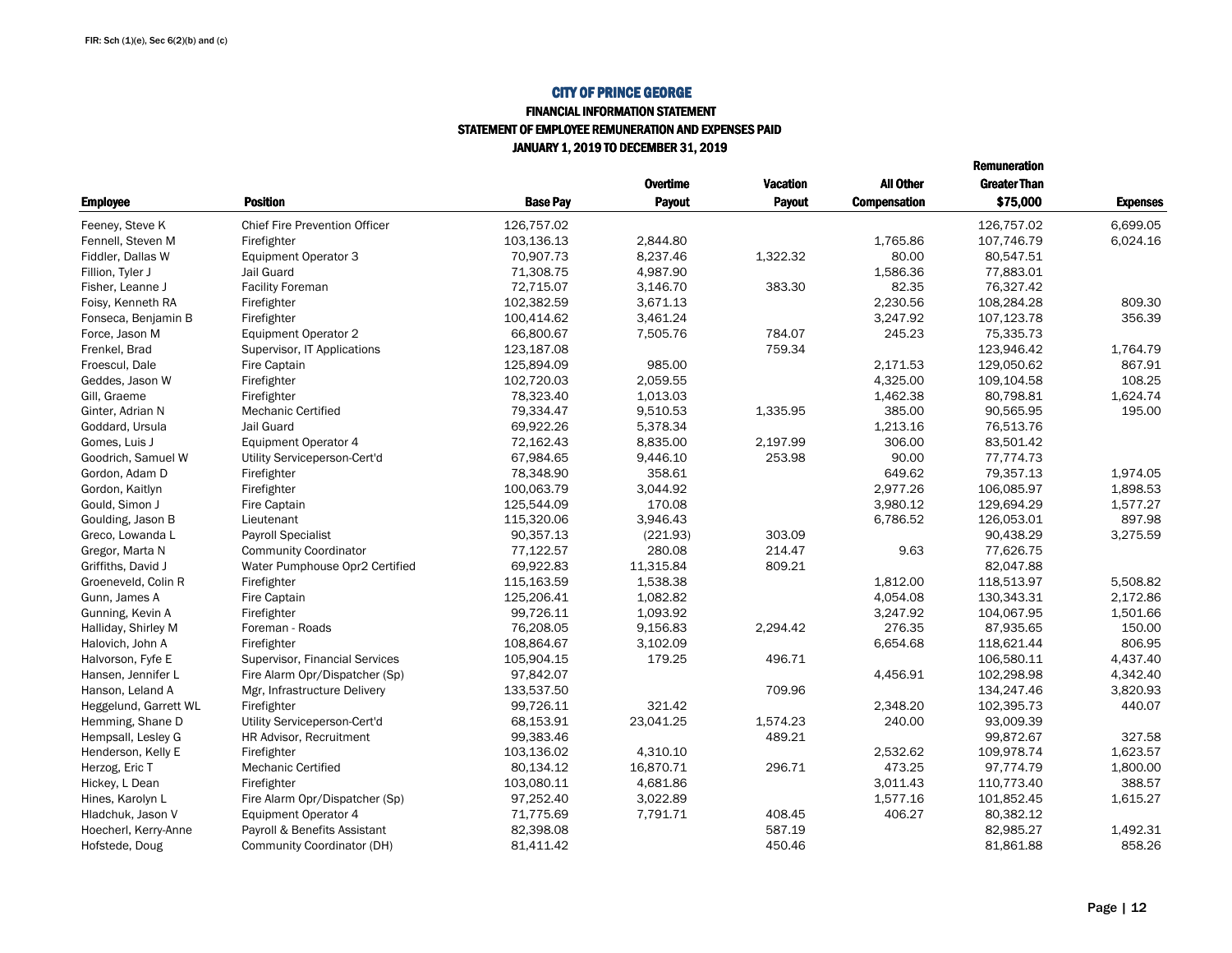#### FINANCIAL INFORMATION STATEMENTSTATEMENT OF EMPLOYEE REMUNERATION AND EXPENSES PAID

JANUARY 1, 2019 TO DECEMBER 31, 2019

|                      |                                      |                 | Overtime  | <b>Vacation</b> | <b>All Other</b>    | <b>Greater Than</b> |                 |
|----------------------|--------------------------------------|-----------------|-----------|-----------------|---------------------|---------------------|-----------------|
| <b>Employee</b>      | <b>Position</b>                      | <b>Base Pav</b> | Payout    | Payout          | <b>Compensation</b> | \$75,000            | <b>Expenses</b> |
| Holliday, Michael C  | Firefighter                          | 113.850.83      | 2.884.44  |                 | 4.076.04            | 120.811.31          | 1.186.75        |
| Homes, Adam M        | Director, Infrastructure Svcs        | 179,396.09      |           | 1,140.79        |                     | 180,536.88          | 9,510.03        |
| Houston, Gregory L   | Firefighter                          | 103,909.09      | 1,925.24  |                 | 6,947.70            | 112,782.03          | 7,209.05        |
| Hudson, Guy A        | <b>Safety Training Coordinator</b>   | 112,069.72      |           | 461.68          |                     | 112,531.40          | 472.58          |
| Hunter, Eric C       | Foreman - Parks                      | 89,339.46       | 3,088.66  | 1,014.75        |                     | 93,442.87           | 353.75          |
| Husband, Brent L     | Firefighter                          | 86,495.64       | 1,280.64  |                 | 2,634.50            | 90,410.78           | 252.70          |
| Iverson, John D      | Fire Chief                           | 167,032.27      |           | 2,048.64        |                     | 169,080.91          | 3,558.32        |
| Jackson, Glenn D     | <b>Plant Electrician</b>             | 63,341.15       | 8.776.39  | 6,144.48        | 3,031.47            | 81.293.49           | 390.73          |
| Jarvis, Dale A       | Project Supervisor                   | 106,952.61      | 17,988.78 | 1,746.57        |                     | 126,687.96          | 5,520.61        |
| Jensen, Sandra       | Building Inspector 1                 | 83,943.66       |           | 242.54          |                     | 84,186.20           | 1,316.53        |
| Johnson, Terri A     | Supervisor, Accounting Svcs          | 105,428.49      |           | 1,842.98        |                     | 107,271.47          | 1,769.57        |
| Johnston, Bradley    | Firefighter                          | 105,469.20      | 1,006.10  |                 | 3,789.48            | 110,264.78          | 7,132.75        |
| Jollimore, Darcy M   | Electricn/Electrncs Tech-cert        | 81,638.39       | 11,279.50 | 1,032.33        |                     | 93,950.22           | 590.99          |
| Jones, Mick L        | Supervisor, Roads Operations         | 116,168.53      | 1,731.48  | 4,720.91        |                     | 122,620.92          | 353.60          |
| Kean, Warren T       | Firefighter                          | 92.420.68       | 2,252.04  |                 | 4,782.20            | 99.454.92           | 277.69          |
| Keim, Lana           | Suprv, Organizational Learning       | 123,187.10      |           | 1,266.06        |                     | 124,453.16          | 792.30          |
| Kellett, Michael O   | <b>Senior Communications Officer</b> | 105,191.30      | 716.99    | 614.64          |                     | 106,522.93          | 1,439.08        |
| Kennedy, Thad T      | <b>Assistant Chief</b>               | 143,093.70      | 1,780.75  |                 | 4,727.20            | 149,601.65          | 400.69          |
| Kenney, Robert A     | <b>Equipment Operator 3</b>          | 70,828.08       | 4,377.10  | 416.70          | 251.00              | 75,872.88           |                 |
| King, Blake          | Deputy Fire Chief                    | 155,301.94      |           | 1,181.28        |                     | 156,483.22          | 1,232.39        |
| Kiteley, Susan       | Equipment Operator 2                 | 67,716.88       | 6,165.12  | 1,009.60        | 199.76              | 75,091.36           |                 |
| Kitt, William J      | Firefighter                          | 111,125.74      | 1,117.12  |                 | 3,248.13            | 115,490.99          | 568.19          |
| Knudsgaard, Paul J   | Deputy Fire Chief (PK)               | 106,606.12      | 1,995.06  |                 | 3,825.84            | 112,427.02          | 10,041.58       |
| Kosec, Laurie-Ann    | Strategic Planner                    | 81,361.17       | 617.55    | 746.82          |                     | 82,725.54           | 733.26          |
| Kovacevic, Anthony M | Firefighter                          | 100,365.57      | 1,966.28  |                 | 5,445.84            | 107,777.69          | 492.66          |
| Krahn, Bowan M       | Carpenter Shop Foreman               | 90,274.78       | 1,798.98  | 575.30          |                     | 92,649.06           | 812.62          |
| Krause, Carl D       | Firefighter                          | 100,063.79      | 2,138.74  |                 | 4,330.56            | 106,533.09          | 228.25          |
| Krause, Shannon E    | Fire Alarm Opr/Dispatcher (Sp)       | 94,430.33       |           |                 | 2,762.35            | 97,192.68           | 729.74          |
| Kronebusch, Tyler RN | <b>Mechanic Certified</b>            | 73,223.54       | 4,405.48  |                 | 481.13              | 78,110.15           | 29.78           |
| Kubert, Robert E     | Firefighter                          | 86,354.94       | 839.65    |                 | 1,218.00            | 88,412.59           | 811.70          |
| Labedzki, Patryk MJ  | Firefighter                          | 99,697.97       |           |                 |                     | 99,697.97           | 16.47           |
| Lafontaine, Jon P    | Supervisor, Utility Operations       | 113,291.92      |           | 563.79          |                     | 113,855.71          | 897.89          |
| Lai, Derek           | <b>Engineering Assistant</b>         | 78,166.45       | 1.274.24  | 242.74          | 20.00               | 79,703.43           | 5,016.80        |
| Lamont, Cole EW      | Utility Svcperson in Trng - 2        | 65,176.64       | 10,320.16 | 519.78          | 200.00              | 76,216.58           |                 |
| Langton, Steven G    | Manager, Health & Safety             | 139,104.44      |           | 604.77          |                     | 139,709.21          | 2.266.52        |
| Lapierre, Shane W E  | Firefighter                          | 106,236.36      | 2,148.06  |                 | 4,012.32            | 112,396.74          | 6,656.24        |
| LaRocque, Gabriel O  | Equipment Operator 4                 | 74,047.30       | 522.30    | 1,298.35        | 236.26              | 76,104.21           |                 |
| Law, John L          | <b>Assistant Chief</b>               | 143,897.66      | 585.45    |                 | 3,707.85            | 148,190.96          | 385.17          |
| Layte Liston, Gina   | Director, Public Works               | 188,922.94      |           | 4,735.69        |                     | 193,658.63          | 5,564.92        |
| Le Morvan, Michael   | <b>Engineering Assistant</b>         | 82,968.89       |           | 253.51          |                     | 83,222.40           | 3,954.05        |
| LeBrun, Sean P       | Mgr, Parks & Solid Waste Div         | 128,570.50      |           | 1,298.34        |                     | 129,868.84          | 29.78           |

Remuneration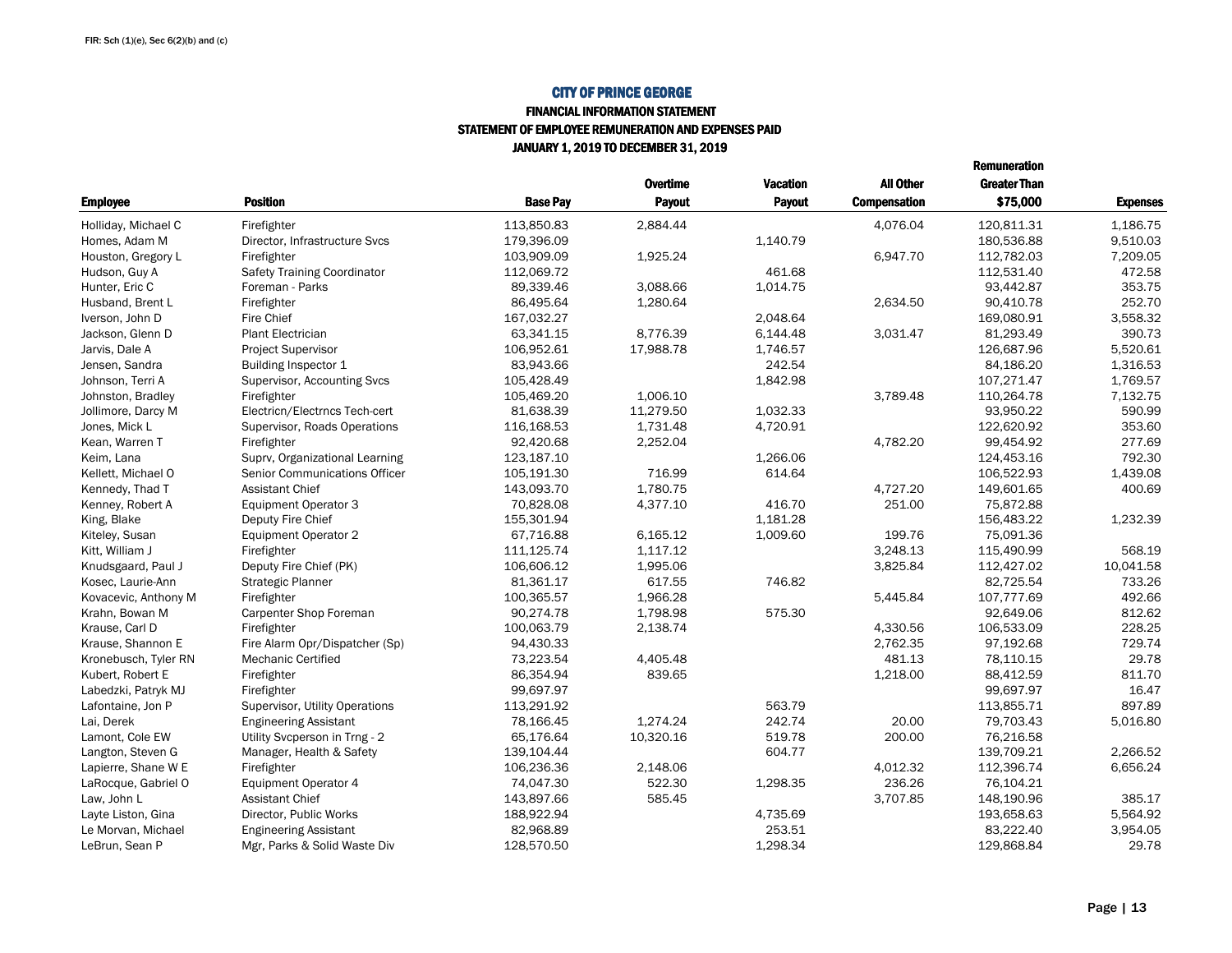### FINANCIAL INFORMATION STATEMENTSTATEMENT OF EMPLOYEE REMUNERATION AND EXPENSES PAID

JANUARY 1, 2019 TO DECEMBER 31, 2019

|                           |                                   |                 | Overtime  | <b>Vacation</b> | All Other           | <b>Greater Than</b> |                 |
|---------------------------|-----------------------------------|-----------------|-----------|-----------------|---------------------|---------------------|-----------------|
| <b>Employee</b>           | <b>Position</b>                   | <b>Base Pav</b> | Payout    | Payout          | <b>Compensation</b> | \$75,000            | <b>Expenses</b> |
| Leclair. Ed G             | <b>Exhibition Park Foreman</b>    | 81.507.30       | 2.563.64  | 767.73          | 3.90                | 84.842.57           | 188.51          |
| L'Heureux, Jason          | <b>Electrician Certified</b>      | 80,295.43       | 13,140.67 | 1,319.86        |                     | 94,755.96           | 2,653.40        |
| Litke, Jim E              | Lieutenant                        | 124,565.62      | 5,332.97  |                 | 3,487.18            | 133,385.77          | 2,059.80        |
| Litzen, Franklin J (Jim)  | <b>Engineering Assistant</b>      | 78,984.17       | 9,566.80  | 957.52          |                     | 89,508.49           | 2,819.23        |
| Livingstone Leman, Cheryl | <b>Community Coordinator</b>      | 77,111.60       |           | 296.27          |                     | 77.407.87           |                 |
| Lloyd, Chrystal L         | HR Advisor, Org Learning          | 99,752.71       |           | 672.85          | 1,164.40            | 101,589.96          | 1,787.79        |
| Loukes, Wade P            | <b>Operations Manager</b>         | 129,044.55      |           | 540.62          |                     | 129,585.17          | 2,571.66        |
| Lowet, Rodney A           | Firefighter                       | 83,418.01       | 1,306.97  |                 | 2.300.70            | 87,025.68           | 1,558.25        |
| MacIvor, Sherrie L        | Fire Alarm Opr/Dispatcher (Sp)    | 97,842.07       | 265.38    |                 | 2,653.80            | 100,761.25          | 1,531.32        |
| MacKenzie, Brenda L       | Forensic Ident Technician         | 77,538.62       |           | 305.66          |                     | 77,844.28           | 2,712.98        |
| MacLeod, Norman M         | Firefighter                       | 102,382.59      | 2,120.21  |                 | 3,415.98            | 107,918.78          | 2,742.61        |
| Magee, Cheyenne M         | Water Pumphouse Opr2 Certified    | 72,400.04       | 11,552.09 | 1.284.34        |                     | 85,236.47           |                 |
| Mallach, Clinton W        | Equipment Operator 5              | 75,662.50       | 5,875.39  | 637.55          | 130.00              | 82,305.44           |                 |
| Manning, Leroy J          | Fire Captain                      | 125,819.09      | 4,386.92  |                 | 5,421.97            | 135,627.98          | 1,818.69        |
| Manning, Ryan C           | Animal Control Officer            | 61.800.54       | 20.063.43 | 1.789.30        | 293.96              | 83.947.23           |                 |
| Marchand, Loyd M          | Equipment Operator 3              | 71,081.66       | 8,097.64  | 1,390.81        | 100.00              | 80,670.11           |                 |
| Martens, Clifford Dale    | Mgr, Facilities Maintenance       | 102.621.27      |           | 407.46          |                     | 103.028.73          | 2.246.13        |
| Mastroianni, Mario M      | <b>Fleet Planning Specialist</b>  | 76,831.49       | 441.96    | 148.32          |                     | 77,421.77           |                 |
| Matheson, Neil A          | Foreman - Parks                   | 86,648.63       | 12,319.32 | 1,432.36        |                     | 100,400.31          | 414.78          |
| Matheson, Richard         | <b>Aquatic Operations Foreman</b> | 83,775.88       | 4,432.20  | 1,079.08        | 3.68                | 89,290.84           | 29.78           |
| Mathison, Adam O          | <b>Engineering Assistant</b>      | 76,937.40       | 58.16     |                 |                     | 76,995.56           | 2,078.48        |
| Matkovic, Anthony D       | <b>Mechanic Certified</b>         | 77,877.74       | 285.28    | 387.53          |                     | 78,550.55           |                 |
| Matthews, Dylan V         | Wastewater Tech Foreman 2         | 80,769.44       | 1,825.40  | 283.86          | 20.00               | 82,898.70           | 2,931.89        |
| Mauro, Orlando            | Irrigation Technician 2           | 75,730.23       |           | 381.05          |                     | 76,111.28           |                 |
| McCarron, Jason D         | Firefighter                       | 104,471.32      | 1,030.01  |                 | 3,207.78            | 108,709.11          | 6.032.76        |
| McCloskey, William J      | Mgr, IT Services Division         | 144,788.04      |           | 512.19          |                     | 145,300.23          | 5,286.96        |
| McConkey, Robyn           | Parks Services Coordinator        | 81,546.42       |           | 726.12          |                     | 82,272.54           |                 |
| McCullough, Denver W      | Firefighter                       | 103.365.78      | 2.096.96  |                 | 2.044.68            | 107.507.42          | 342.48          |
| McDougall, John Dallas    | Foreman - Roads                   | 76,032.83       | 19,833.45 | 2,173.17        | 284.66              | 98,324.11           | 110.00          |
| McFarland, Mecolata       | <b>Business Analyst</b>           | 105,428.52      |           | 587.30          |                     | 106,015.82          | 828.31          |
| McIntosh, Blake           | Manager, Roads & Fleet            | 140,252.63      | 2.023.50  | 970.61          |                     | 143,246.74          | 468.60          |
| McKnight, Darcy K         | <b>Mechanic Certified</b>         | 79,763.74       | 4,577.31  | 286.22          | 448.75              | 85,076.02           | 1,991.84        |
| McLennan, David R         | Firefighter                       | 86,692.62       | 942.27    |                 | 2,697.66            | 90,332.55           | 182.66          |
| McLeod, Heather M         | <b>Environmental Coordinator</b>  | 75,593.89       | 3,922.56  | 467.52          |                     | 79,983.97           | 1,300.00        |
| McMullen, David R G       | Firefighter                       | 100.063.79      | 2,495.49  |                 | 4,735.46            | 107,294.74          | 223.17          |
| McPherson, Jolanda        | <b>Records Supervisor</b>         | 79,554.62       |           | 606.81          |                     | 80,161.43           |                 |
| Melanson, Tim             | Fire Captain                      | 125,206.41      | 252.00    |                 | 4,137.05            | 129,595.46          | 838.14          |
| Meldrum, Bradley C        | <b>Carpenter Certified</b>        | 79,219.91       | 1.795.99  | 497.32          |                     | 81.513.22           | 138.87          |
| Mercedes, Steven E        | Project Supervisor                | 112,536.01      |           | 724.87          |                     | 113,260.88          | 1,678.60        |
| Mercer, Troy J            | Firefighter                       | 86,692.62       | 1,841.55  |                 | 2,725.20            | 91,259.37           | 28.47           |
| Middleton, Kerry S        | <b>Engineering Assistant</b>      | 83,377.17       |           | 254.26          |                     | 83,631.43           | 1,496.19        |

Remuneration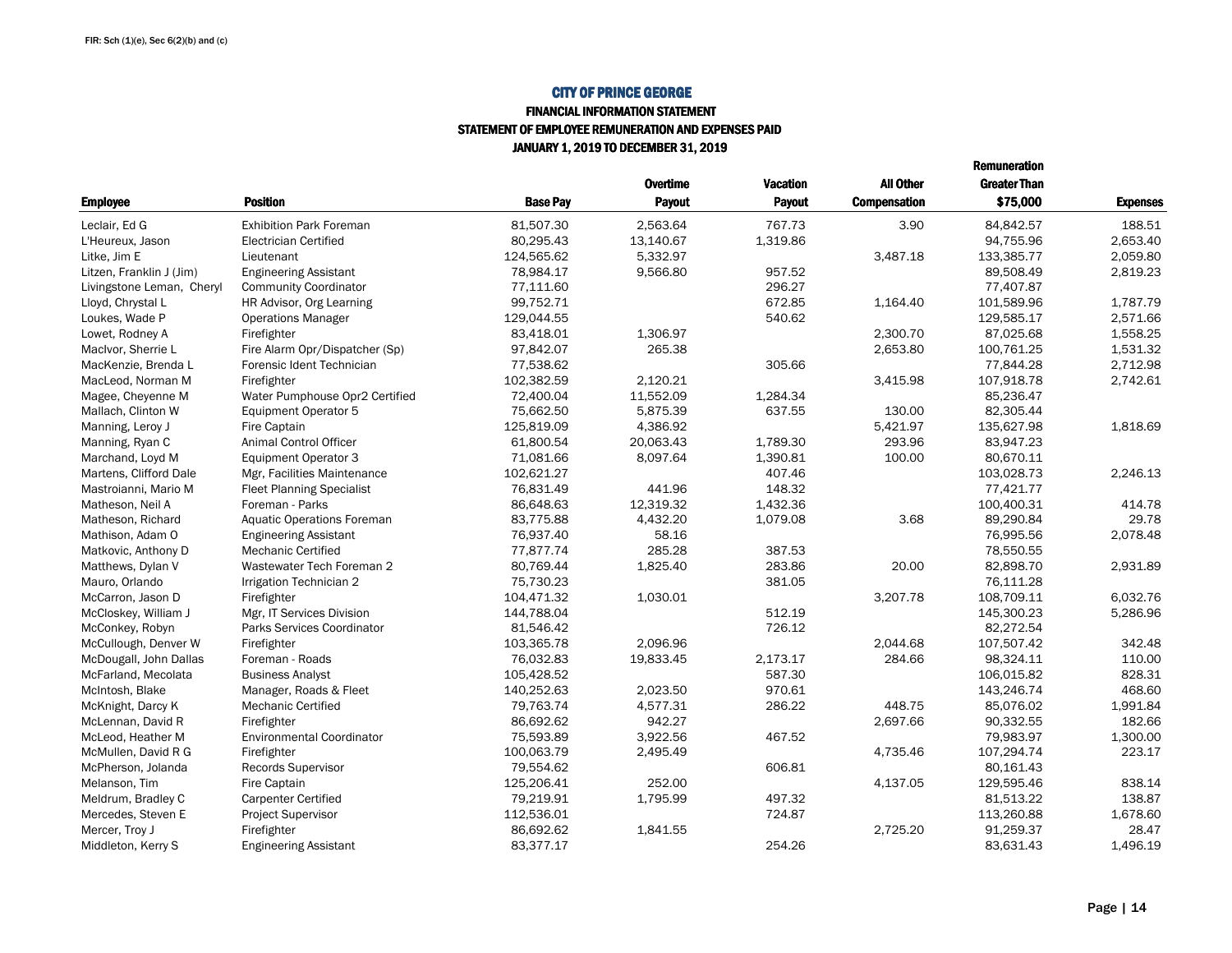#### FINANCIAL INFORMATION STATEMENT STATEMENT OF EMPLOYEE REMUNERATION AND EXPENSES PAIDJANUARY 1, 2019 TO DECEMBER 31, 2019

|                       |                                       |                 |                 |                 |                     | <b>Remuneration</b> |                 |
|-----------------------|---------------------------------------|-----------------|-----------------|-----------------|---------------------|---------------------|-----------------|
|                       |                                       |                 | <b>Overtime</b> | <b>Vacation</b> | <b>All Other</b>    | <b>Greater Than</b> |                 |
| <b>Employee</b>       | <b>Position</b>                       | <b>Base Pav</b> | Payout          | Payout          | <b>Compensation</b> | \$75,000            | <b>Expenses</b> |
| Mikkelsen, Glen D     | Manager, Entertainment                | 123.202.54      | 7,192.77        | 1,715.79        | 24.87               | 132,135.97          | 8.880.54        |
| Monahan, Mark P       | Firefighter                           | 100,063.79      | 3.073.13        |                 | 3.496.58            | 106,633.50          | 825.74          |
| Morris, Cameron       | Firefighter                           | 114.600.22      | 2.643.09        |                 | 3.065.87            | 120.309.18          | 2.411.25        |
| Morton, Alison D      | <b>Building Inspector 3</b>           | 95,006.18       | 265.98          | 271.59          |                     | 95,543.75           | 2,737.49        |
| Munro. Elisha C       | Fire Alarm Opr/Dispatcher (Sp)        | 94,092.65       |                 |                 | 2.041.44            | 96,134.09           | 645.98          |
| Murrin, Jason A       | Utilities Foreman - EOCP Lev 1        | 90,080.76       | 26.005.38       | 1.747.04        | 405.54              | 118,238.72          | 2.293.30        |
| Naef, Troy            | Site Administrator                    | 105,703.54      |                 | 561.82          |                     | 106,265.36          | 1,172.61        |
| Naeth. Sheldon F      | <b>Welder Certified</b>               | 80,031.86       | 788.71          | 207.95          | 1.822.15            | 82.850.67           | 166.66          |
| Nelson, Michael D     | Firefighter                           | 103,648.63      | 493.75          |                 | 4,252.44            | 108,394.82          | 10,355.69       |
| Norman, Alfred W      | Equipment Operator 4                  | 72,582.45       | 3,091.20        | 387.00          | 343.00              | 76,403.65           |                 |
| Nowoczin, Glen A      | Fire Captain                          | 126,114.56      | 2,428.41        |                 | 4,220.37            | 132,763.34          | 838.13          |
| Ntapas, Louis         | Equipment Operator 4                  | 80,137.82       | 16,447.86       | 2,623.36        | 105.00              | 99,314.04           | 29.78           |
| Obst, Lawrence R      | Fire Captain                          | 69,480.49       | 517.30          | 5,383.85        | 86.958.48           | 162,340.12          | 381.80          |
| Odiorne. Trevor A     | <b>Mechanic Certified</b>             | 79,701.70       | 237.88          | 202.36          |                     | 80.141.94           |                 |
| Odiorne, Troy A       | <b>Mechanic Certified</b>             | 79,852.60       | 1,017.28        | 306.10          |                     | 81,175.98           |                 |
| O'Donnell, Steven     | Equipment Operator 4                  | 71,677.27       | 3,159.60        | 405.23          | 728.25              | 75,970.35           |                 |
| Ollinger, Christine H | Fire Alarm Opr/Dispatcher (Sp)        | 97,842.07       | 2,565.34        |                 | 3,494.17            | 103,901.58          | 351.94          |
| Olson, Ryan R         | Firefighter                           | 110,266.20      | 2,568.04        |                 | 5,128.46            | 117,962.70          | 1.619.74        |
| Page, Michael L       | Equipment Operator 3                  | 70,810.56       | 6,978.11        | 1.091.89        | 160.00              | 79,040.56           |                 |
| Palumbo, Sean M       | Firefighter                           | 103,057.71      | 1,132.71        |                 | 5,680.96            | 109,871.38          | 595.70          |
| Patterson, Alan C     | <b>Plant Electrician</b>              | 82,265.96       | 9,793.19        | 1.537.41        |                     | 93,596.56           | 634.19          |
| Pattison, Clinton D   | Firefighter                           | 107,160.99      | 105.57          |                 | 2,199.28            | 109,465.84          | 6,644.28        |
| Paulson, Michael G    | <b>Electrician Certified</b>          | 79,578.32       | 880.08          | 293.05          |                     | 80,751.45           | 4,225.62        |
| Payne, Natalie K      | Development Officer                   | 105,740.95      |                 | 461.95          |                     | 106,202.90          | 1,679.82        |
| Pears, Dan L          | Fire Captain                          | 128,293.68      | 3.488.30        |                 | 2.999.96            | 134,781.94          | 1,533.79        |
| Pears, Robert S       | Firefighter                           | 103,057.71      | 259.70          |                 | 4,728.54            | 108,045.95          | 305.24          |
| Peden, Douglas        | Foreman - Roads                       | 79,314.16       | 533.26          | 392.70          |                     | 80,240.12           |                 |
| Pigeon, Kevin M       | Lieutenant                            | 124,128.21      | 4,702.46        |                 | 3,381.13            | 132,211.80          | 1,001.34        |
| Pilgrim, Joel S       | <b>Plant Maintenance Technician</b>   | 79,953.40       | 1,386.53        | 179.72          |                     | 81,519.65           | 540.38          |
| Pius, Lyle F          | Mechanic - Assistant Foreman          | 81,675.42       | 7,259.36        | 1,055.83        | 420.25              | 90,410.86           | 1,800.00        |
| Plata, Mauricio       | Manager, Service Centre               | 122,737.05      |                 | 513.79          |                     | 123,250.84          | 13,764.65       |
| Pollard, Dan          | Firefighter                           | 103,781.74      | 5,998.91        |                 | 2,701.56            | 112,482.21          | 6.099.41        |
| Poulin, Denis R       | <b>Assistant Chief</b>                | 143,897.66      | 1,389.49        |                 | 3,868.24            | 149,155.39          | 3,580.54        |
| Poulin, Marcel E      | Foreman - Roads                       | 80,157.84       | 6,256.85        | 1,884.69        | 208.15              | 88,507.53           |                 |
| Powell, Tristan J     | Firefighter                           | 102,817.53      | 1,122.19        |                 | 2,837.50            | 106,777.22          | 622.79          |
| Powney, Jonathan C    | <b>Truck Driver-Automated Garbage</b> | 70,429.70       | 5,812.80        | 730.14          |                     | 76,972.64           |                 |
| Price, Norman P       | <b>Chief Training Officer</b>         | 42,533.09       | 109.30          | 11,734.10       | 22,395.71           | 76,772.20           | 25.00           |
| Pridham, Dustin       | Civic Centre Foreman                  | 72,967.06       | 4,814.23        | 311.95          | 22.88               | 78,116.12           |                 |
| Pridham, Dyrarene L   | Senior Executive Assistant            | 90,804.79       |                 | 622.23          |                     | 91,427.02           | 19,905.33       |
| Prior, Lisa J         | Court Liaison 2                       | 76,140.45       |                 | 249.00          |                     | 76,389.45           | 29.78           |
| Profeit, Marcel J     | <b>Chief Fire Prevention Officer</b>  | 144,205.43      |                 |                 |                     | 144,205.43          | 2,692.27        |
|                       |                                       |                 |                 |                 |                     |                     |                 |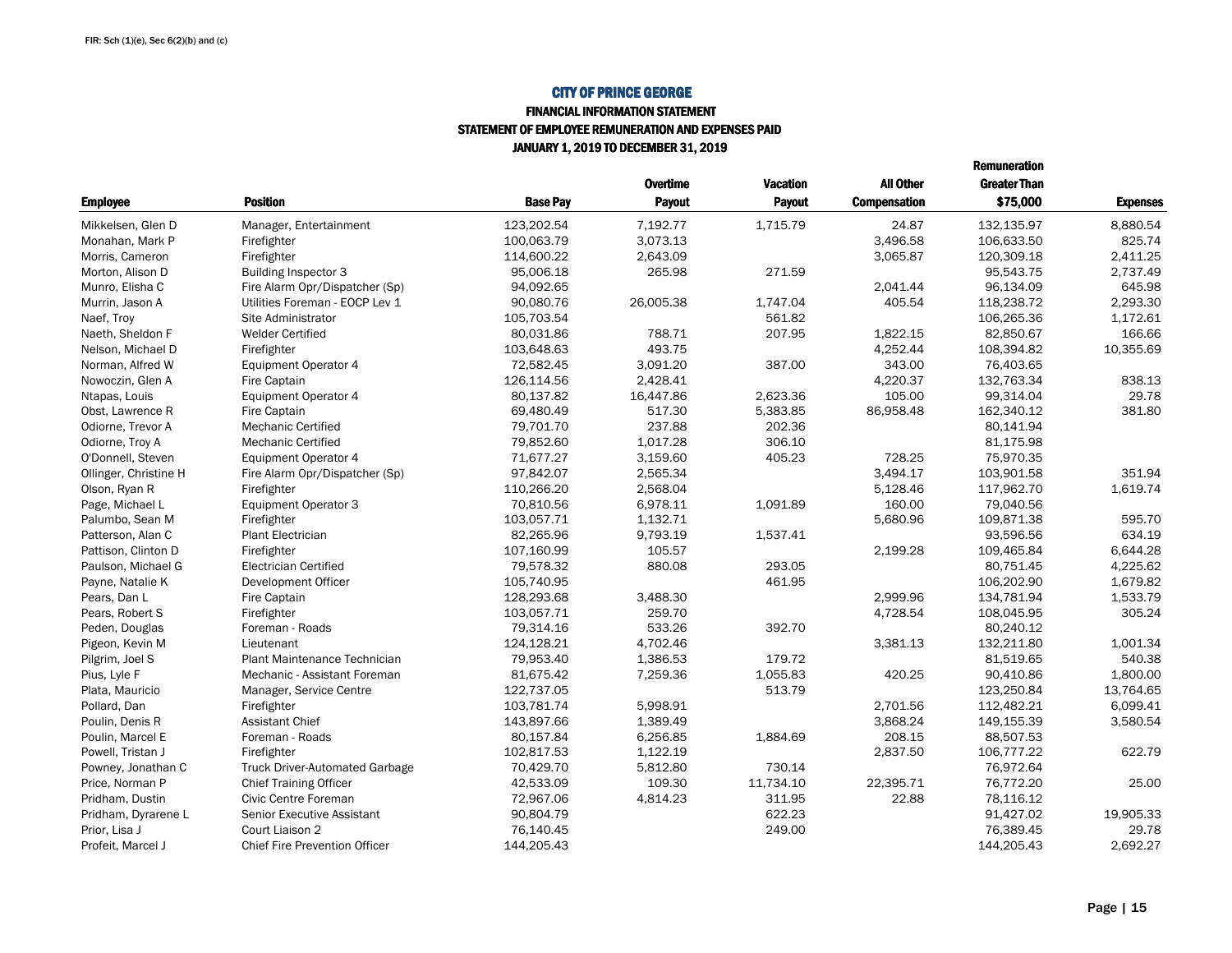#### FINANCIAL INFORMATION STATEMENTSTATEMENT OF EMPLOYEE REMUNERATION AND EXPENSES PAID

JANUARY 1, 2019 TO DECEMBER 31, 2019

|                                                       |                                       |                 | <b>Overtime</b> | <b>Vacation</b> | All Other           | <b>Greater Than</b> |                 |
|-------------------------------------------------------|---------------------------------------|-----------------|-----------------|-----------------|---------------------|---------------------|-----------------|
| <b>Employee</b>                                       | <b>Position</b>                       | <b>Base Pav</b> | Payout          | Payout          | <b>Compensation</b> | \$75,000            | <b>Expenses</b> |
| Provan, John W                                        | <b>Fire Prevention Captain</b>        | 115,216.33      |                 |                 |                     | 115,216.33          | 2,843.47        |
| Puhlmann, Tanja V                                     | <b>Engineering Asst - Dev Svcs</b>    | 78.580.17       |                 | 254.26          |                     | 78.834.43           | 59.09           |
| Quinn, Sean P                                         | <b>Emergency Fleet Technician</b>     | 79,307.86       | 1,944.28        | 713.05          |                     | 81,965.19           | 125.00          |
| Racicot, Mark AA                                      | Firefighter                           | 79,024.00       | 1.106.62        |                 | 1,421.00            | 81,551.62           | 1,152.73        |
| Rae, Randy G                                          | <b>Court Coordinator</b>              | 85.209.35       |                 | 314.92          |                     | 85.524.27           |                 |
| Rand, Robert K                                        | <b>Mechanic Certified</b>             | 79,701.70       | 142.73          | 293.73          |                     | 80,138.16           | 898.14          |
| Read, Douglas H                                       | Firefighter                           | 100,063.79      | 1,480.52        |                 | 2,627.66            | 104,171.97          | 58.25           |
| Richardson, John                                      | <b>Equipment Operator 3</b>           | 72,707.94       | 2,760.94        | 844.42          |                     | 76,313.30           |                 |
| Rivard, Justin A                                      | Firefighter                           | 102,916.06      | 2,015.64        |                 | 6.041.54            | 110,973.24          | 1,561.35        |
| Robichaud, Hubert L                                   | Water Pumphouse Opr2 Certified        | 70,366.62       | 20,433.25       | 2,013.26        |                     | 92,813.13           |                 |
| Rodgerson, Gerald L                                   | Firefighter                           | 102,484.29      | 4,112.60        |                 | 3,671.46            | 110,268.35          | 1.064.73        |
| Rogers, Douglas M                                     | Asst Mgr Police Support Serv          | 105,233.76      |                 | 452.28          |                     | 105,686.04          | 1,014.95        |
| Rogers, Richard G                                     | Firefighter                           | 92,420.68       | 2.551.61        |                 | 3.007.92            | 97,980.21           | 1,793.81        |
| Rowland, Christopher A                                | Firefighter                           | 101,809.17      | 3,244.72        |                 | 4,448.87            | 109,502.76          | 154.66          |
| Rubadeau-Tkachuk, Jennifer A Civic Events Coordinator |                                       | 75.584.22       |                 | 186.80          | 66.99               | 75.838.01           |                 |
| Russell, Peter                                        | Light Fleet Foreman                   | 82,695.16       | 933.62          | 556.66          |                     | 84,185.44           | 68.75           |
| Sagoo, Harmanpreet S                                  | <b>Engineering Assistant</b>          | 72,908.88       | 1,493.25        | 6,480.96        | 1,508.88            | 82,391.97           | 3,081.18        |
| Sandhu, Ramtirth S                                    | <b>Custodial Foreman</b>              | 77,593.46       | 10,428.82       | 887.47          | 910.00              | 89.819.75           |                 |
| Schaeffer, Kristiina                                  | Mgr, Infra Planning & Eng             | 133,921.20      |                 | 760.23          |                     | 134,681.43          | 9,700.28        |
| Schlick, Debbie                                       | Aquatic Programmer                    | 74,796.72       |                 | 469.83          | 7.18                | 75,273.73           |                 |
| Schloegl, Christopher N                               | Firefighter                           | 92,083.00       | 1.717.06        |                 | 3,128.94            | 96,929.00           | 1.231.97        |
| Scobie, Kevin H                                       | <b>Assistant Chief</b>                | 143,559.98      | 292.73          |                 | 3,825.31            | 147,678.02          | 478.30          |
| Scott, Kendall D                                      | Utilities Maintenance Foreman         | 82,693.87       | 17,492.96       | 1,119.49        |                     | 101,306.32          | 4,173.93        |
| Shaw, Tracy A                                         | Supervisor, Operations                | 104,988.29      | 1.822.74        | 654.81          | 21.24               | 107,487.08          | 2.065.22        |
| Sheen, Clayton A                                      | Mgr., Emergency Programs              | 110,450.65      | 1,567.33        |                 | 2,221.44            | 114,239.42          | 11,676.03       |
| Shrimpton, Julie A                                    | <b>Environmental Coordinator</b>      | 67,465.52       | 2,794.17        | 10,306.09       | 7,986.16            | 88,551.94           | 4,107.69        |
| Sieben, Brenda L                                      | Supervisor, Real Estate Svcs          | 105,428.56      |                 | 562.18          |                     | 105,990.74          | 2,889.78        |
| Siemens, Tristan A                                    | Firefighter                           | 100,140.45      | 219.92          |                 | 3,225.92            | 103,586.29          | 768.98          |
| Sinclair, Ian D                                       | <b>Engineering Assistant</b>          | 78,580.17       | 1.652.53        | 356.48          |                     | 80,589.18           | 1.528.69        |
| Sisson, Cheryl                                        | Jail Guard                            | 72,897.26       | 5,753.53        |                 | 944.50              | 79,595.29           |                 |
| Skaar, Kip                                            | <b>Chief Training Officer</b>         | 132,923.62      |                 |                 |                     | 132,923.62          | 9.840.71        |
| Smith, Cody E                                         | Firefighter                           | 99,726.11       | 2,881.42        |                 | 2,517.36            | 105,124.89          | 621.70          |
| Smith, Cory A                                         | Spvr, Water Pumphouse & Trades        | 110,139.21      |                 | 554.93          |                     | 110.694.14          | 4,909.55        |
| Smith, Dallas A                                       | Firefighter                           | 100,175.29      | 134.92          |                 | 7,026.16            | 107,336.37          | 1.851.96        |
| Smith, Jason B                                        | Firefighter                           | 104,891.67      | 2.011.75        |                 | 1.847.58            | 108,751.00          | 6,358.88        |
| Smith, Scott R                                        | Utility Serviceperson-Cert'd          | 69,367.74       | 15,093.97       | 607.56          | 130.00              | 85,199.27           |                 |
| Smith, Zachary W                                      | Engineering Asst - Asset Mgmt         | 78,186.45       | 159.28          | 227.90          |                     | 78,573.63           | 3,665.47        |
| Soltis, Kathleen                                      | <b>City Manager</b>                   | 265,725.35      |                 | 12,037.96       |                     | 277,763.31          | 19,385.35       |
| Sonawane, Sheela P                                    | <b>Procurement Supervisor</b>         | 105,428.50      |                 | 371.55          |                     | 105,800.05          | 1,745.73        |
| Spenrath, Jason                                       | Programmer/Analyst 3                  | 87,369.42       | 354.64          | 521.30          | 1,462.50            | 89,707.86           | 6.094.82        |
| Spooner, Tanya M                                      | <b>Emergency Programs Coordinator</b> | 89,461.11       |                 | 662.93          |                     | 90,124.04           | 4,307.98        |

Remuneration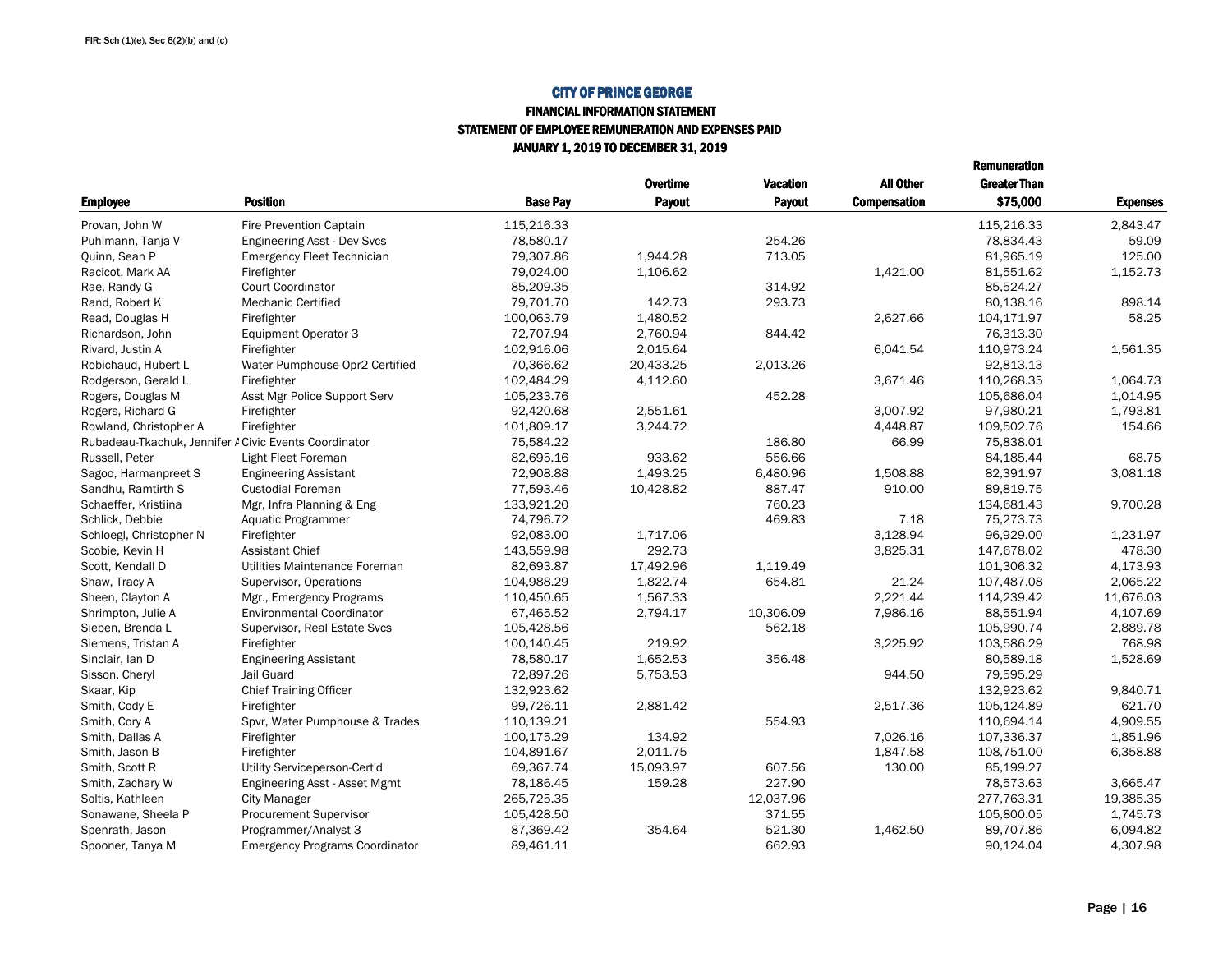#### FINANCIAL INFORMATION STATEMENT STATEMENT OF EMPLOYEE REMUNERATION AND EXPENSES PAIDJANUARY 1, 2019 TO DECEMBER 31, 2019

|                             |                                   |                 |                 |                 |                     | <b>Remuneration</b> |                 |
|-----------------------------|-----------------------------------|-----------------|-----------------|-----------------|---------------------|---------------------|-----------------|
|                             |                                   |                 | <b>Overtime</b> | <b>Vacation</b> | <b>All Other</b>    | <b>Greater Than</b> |                 |
| <b>Employee</b>             | <b>Position</b>                   | <b>Base Pay</b> | <b>Payout</b>   | Payout          | <b>Compensation</b> | \$75,000            | <b>Expenses</b> |
| Stachoski, Michael R        | Firefighter                       | 103.029.57      | 3,739.56        |                 | 2,509.38            | 109.278.51          | 144.66          |
| Stanker, Mandy M            | Supervisor, Current Planning      | 97,731.40       |                 | 614.88          |                     | 98,346.28           | 4,584.09        |
| Steiger, Jared G E          | Firefighter                       | 103,593.59      | 2,277.03        |                 | 1,394.10            | 107,264.72          | 2,229.24        |
| Stevens, Lynda E            | <b>HR Systems Specialist</b>      | 90.804.72       |                 | 398.26          |                     | 91,202.98           | 327.58          |
| Stevens, Weston K           | Firefighter                       | 104,437.39      | 119.59          |                 | 2,842.40            | 107,399.38          | 6.859.06        |
| Stibrany, Keith J           | Foreman - Parks                   | 92,756.81       | 4,102.53        | 1,446.99        |                     | 98,306.33           | 476.19          |
| Summerfeld, Gerry K         | Equipment Operator 4              | 72,407.05       | 2,069.98        | 436.35          | 162.00              | 75,075.38           |                 |
| Switzer, Joan M             | Suprv, Info Priv & Rec Mgmt       | 96.923.50       | 758.68          | 494.59          |                     | 98,176.77           | 1,063.57        |
| Telford, Craig A            | <b>GIS Supervisor</b>             | 104,978.52      |                 | 459.78          |                     | 105,438.30          | 3,035.80        |
| Thew, Kimberley A           | <b>Disability Mgmt Specialist</b> | 104.528.48      |                 | 371.32          |                     | 104.899.80          | 2.955.53        |
| Thirkettle, Sean L          | <b>HVAC Technician</b>            | 82,030.91       |                 | 266.70          |                     | 82,297.61           | 4,766.57        |
| Thorne, Kevin D             | Firefighter                       | 100,063.79      | 3,331.00        |                 | 1,984.84            | 105,379.63          | 368.88          |
| Tindill, Jody W             | Controller/Finance &Facilities    | 90.227.10       |                 |                 |                     | 90,227.10           |                 |
| Tkachuk, Warren J           | Utility Serviceperson-Cert'd      | 69.438.76       | 7.047.02        | 1.238.03        | 70.00               | 77.793.81           |                 |
| Toninato, David R           | <b>Welding Foreman</b>            | 82,694.19       | 1,061.38        | 525.66          |                     | 84,281.23           | 68.75           |
| Toninato, Dennis E          | Lieutenant                        | 121,550.09      | 2,722.88        |                 | 2,524.04            | 126,797.01          | 1,443.33        |
| Trevelyan, Robert L         | Firefighter                       | 102,193.19      | 772.57          |                 | 1,375.06            | 104,340.82          | 808.48          |
| Trudel, Matthew A           | Utility Serviceperson-Cert'd      | 70,436.41       | 12,506.44       | 1.281.48        | 456.54              | 84.680.87           |                 |
| Trujillo, Joe               | Equipment Operator 4              | 74,682.28       | 565.44          | 1,055.00        | 251.63              | 76,554.35           |                 |
| Tycholis, Myles C           | Manager, Event Services           | 122,737.05      |                 | 540.60          |                     | 123,277.65          | 3,905.36        |
| Vachon, Cathy               | Fire Alarm Opr/Dispatcher (Sp)    | 98,179.75       | 66.35           |                 | 1,901.89            | 100,147.99          | 818.88          |
| Valentine, Brian A          | Fire Training Branch Captain      | 121,034.60      | 2,990.09        |                 | 2,285.98            | 126,310.67          | 3.074.80        |
| van Adrichem, Robert FM     | Director, External Relations      | 182,657.58      |                 | 1,374.96        |                     | 184,032.54          | 6,229.30        |
| Vliegenthart, Christopher D | <b>Transportation Supervisor</b>  | 95,715.52       | 1,376.94        | 651.73          |                     | 97,744.19           | 5,494.26        |
| Voell, Paul E               | Equipment Operator 3              | 70,032.80       | 14.277.76       | 1,791.92        | 162.01              | 86,264.49           |                 |
| Waddington, Ryan J          | Firefighter                       | 100,942.12      | 3.462.48        |                 | 4.800.70            | 109.205.30          | 2.945.42        |
| Ward, L Dean                | Parks Supervisor                  | 87,121.58       | 13,250.89       | 3,089.83        | 6.67                | 103,468.97          | 982.83          |
| Ward, Larry A               | Supervisor-Parks & Solid Waste    | 112,636.23      |                 | 556.17          |                     | 113,192.40          | 88.12           |
| Warner, Cliff               | Deputy Fire Chief                 | 155,138.70      | 6,052.37        | 8,678.30        |                     | 169,869.37          | 13,672.90       |
| Wasnik, Deanna L            | Manager, Development Svcs         | 134,271.10      |                 | 801.25          |                     | 135.072.35          | 6,373.88        |
| Watkins, Claire M           | Env Tech - IPM, Vegetation        | 80,158.19       | 304.72          | 545.09          |                     | 81,008.00           | 1,459.98        |
| Wedel, William G            | Mgr, Utilities Division           | 138,298.92      | 2,276.44        | 932.02          |                     | 141,507.38          | 7,398.05        |
| Weightman, Matthew F        | Utility Serviceperson-Cert'd      | 70,867.57       | 20,632.80       | 1,423.26        | 180.00              | 93,103.63           |                 |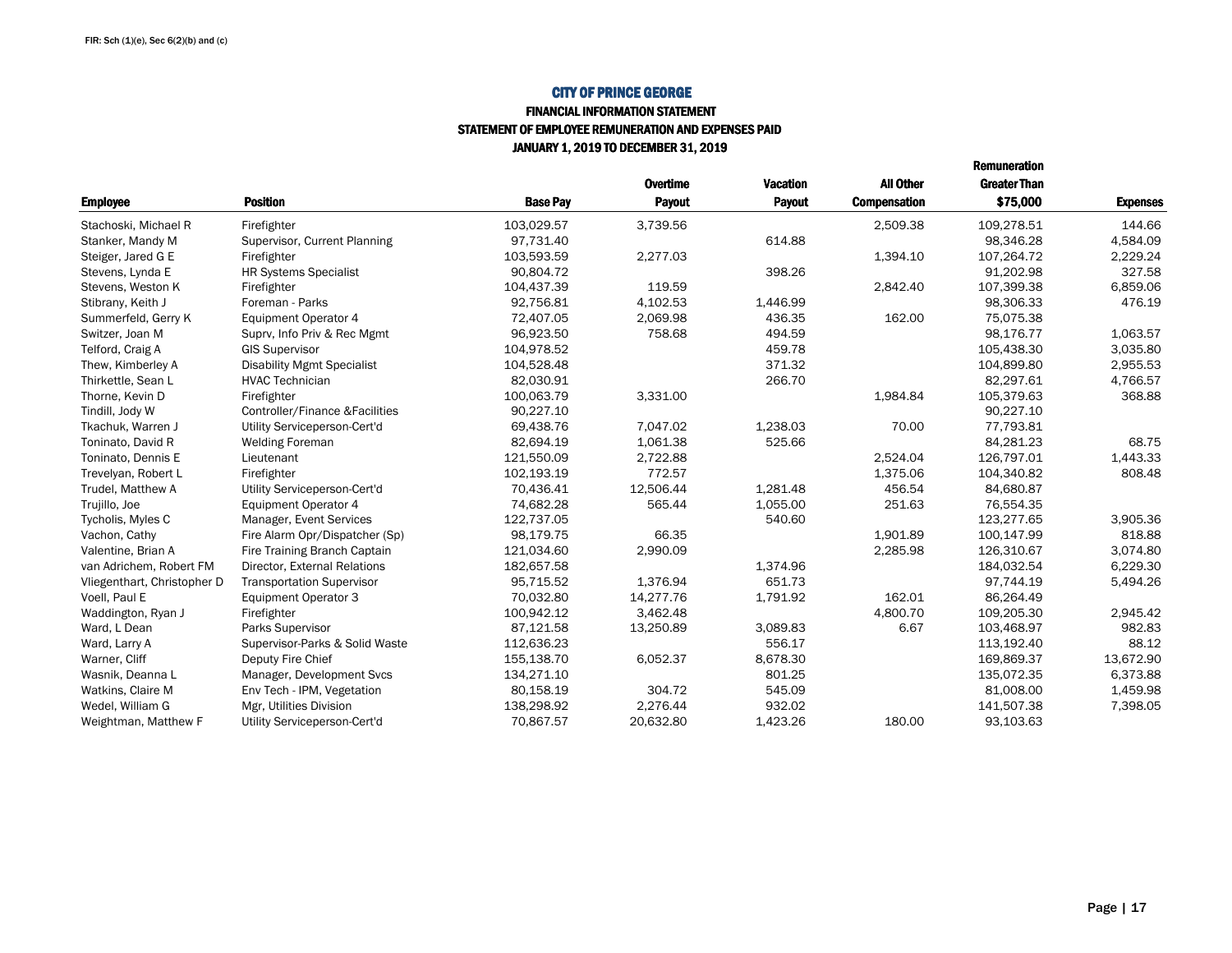#### FINANCIAL INFORMATION STATEMENTSTATEMENT OF EMPLOYEE REMUNERATION AND EXPENSES PAID

JANUARY 1, 2019 TO DECEMBER 31, 2019

|                                           |                                     |           |                      |      | Overtime        | <b>Vacation</b> | <b>All Other</b>    | <b>Greater Than</b>    |     |                 |
|-------------------------------------------|-------------------------------------|-----------|----------------------|------|-----------------|-----------------|---------------------|------------------------|-----|-----------------|
| <b>Employee</b>                           | <b>Position</b>                     |           | <b>Base Pay</b>      |      | <b>Payout</b>   | <b>Payout</b>   | <b>Compensation</b> | \$75,000               |     | <b>Expenses</b> |
| Weis, Wayne                               | Firefighter                         |           | 104,054.82           |      | 1,262.47        |                 | 5,458.38            | 110,775.67             |     | 1,562.59        |
| Wells, lan C                              | Gen Mgr, Planning & Dev             |           | 198,418.11           |      |                 | 11,305.06       |                     | 209,723.17             |     | 14,637.20       |
| Welygan, Bill                             | Foreman - Roads                     |           | 77.598.97            |      | 1.980.68        | 353.47          | 209.66              | 80.142.78              |     |                 |
| White, Aaron R                            | Water Systems Technician            |           | 72.070.62            |      | 5,181.30        | 570.03          |                     | 77,821.95              |     | 1,858.98        |
| Whitwham, Robert D                        | Gen Mgr, Community Svcs             |           | 197,156.66           |      |                 | 1,775.18        |                     | 198.931.84             |     | 3.931.84        |
| Wicki, Tamara C                           | Supervisor, Pension & Benefits      |           | 105,428.62           |      |                 | 661.62          |                     | 106,090.24             |     | 1,698.47        |
| Wieler, David J                           | <b>Technical Support Specialist</b> |           | 78,186.45            |      | 6,948.59        | 1,423.56        |                     | 86,558.60              |     | 1,172.61        |
| Wilkinson, Fred                           | Fire Captain                        |           | 128.400.02           |      | 1,549.14        |                 | 2,758.62            | 132.707.78             |     | 1,239.20        |
| Williams, Benjamin TL                     | Firefighter                         |           | 103,535.91           |      | 1.579.99        |                 | 5,180.56            | 110,296.46             |     | 4,885.41        |
| Williams, Steven JC                       | Electrical/Mechanical Foreman       |           | 83,358.82            |      | 11,524.19       | 560.02          |                     | 95.443.03              |     | 4,547.60        |
| Willms, Peter                             | Supervisor, IT Operations           |           | 123,187.08           |      |                 | 917.82          |                     | 124,104.90             |     | 3,260.71        |
| Wilson, Eric P                            | <b>Construction Coordinator</b>     |           | 94,752.63            |      | 696.16          | 710.23          |                     | 96,159.02              |     | 270.00          |
| Wilson, Randy T                           | Utilities Foreman - EOCP Lev 1      |           | 91,275.90            |      | 11,185.73       | 834.81          | 70.00               | 103,366.44             |     | 6,959.46        |
| Winkel, Eric J                            | Mechanic - Assistant Foreman        |           | 81.675.45            |      | 13.921.12       | 1,072.97        | 452.25              | 97.121.79              |     | 1,800.00        |
| Winkel, Jay                               | Firefighter                         |           | 105,523.04           |      | 781.39          |                 | 3,057.90            | 109,362.33             |     | 6,574.93        |
| Wiseman, Jordan B                         | <b>Shop Supervisor</b>              |           | 109,755.32           |      |                 |                 |                     | 109,755.32             |     | 4,853.42        |
| Witala, Tiffany L                         | <b>Cemetery Caretaker</b>           |           | 82,262.01            |      | 2,628.21        | 430.22          |                     | 85,320.44              |     | 3,755.54        |
| Wolitski, Jason                           | Fire Captain                        |           | 123,842.02           |      | 1,320.81        |                 | 3,729.22            | 128,892.05             |     | 934.11          |
| Woodhouse, Kevin                          | Fire Captain                        |           | 127,183.03           |      | 707.08          |                 | 3,288.02            | 131,178.13             |     | 1,478.14        |
| Woods, Robert B                           | Programmer/Analyst 3                |           | 85,797.21            |      | 1,040.43        | 495.11          |                     | 87,332.75              |     | 1,710.82        |
| Worthington, James D                      | Manager, Aquatics Division          |           | 127,791.44           |      |                 | 374.84          |                     | 128,166.28             |     | 867.28          |
| Young, Stefanie A                         | HR Advisor, Recruitment             |           | 100,283.46           |      |                 | 466.75          |                     | 100,750.21             |     | 796.55          |
| Zapotichny, David J                       | Firefighter                         |           | 99.388.67            |      | 3.061.85        |                 | 6.577.26            | 109.027.78             |     | 1,686.44        |
| Zielinski, Andrew M                       | Fire Prevention Inspector           |           | 100,116.36           |      | 33.83           |                 | 983.62              | 101,133.81             |     | 781.13          |
| Remuneration over \$75,000 and expenses:  |                                     | 344<br>\$ | 33,962,121.02 \$     |      | 1,138,412.61 \$ | 301,456.50 \$   | 558,524.05          | 35,960,514.18 \$<br>\$ |     | 737,419.19      |
| Remuneration under \$75,000 and expenses: |                                     | 670       | 24,234,566.86        |      | 356,897.64      | 206,556.65      | 238,805.60          | 25,036,826.75          |     | 584,774.90      |
|                                           |                                     |           | 1014 \$58,196,687.88 | - \$ | 1.495.310.25 \$ | 508.013.15      | \$<br>797.329.65    | \$60,997,340.93        | \$. | 1,322,194.09    |

Employer portion paid to Receiver General - \$2,817,367.21

FIR: Sch 1, Sec 6(7)(a) and (b):

There was one severance agreement under which payment commenced between the City of Prince George and its unionized employeesduring the fiscal year 2019.

This agreement represented two and a half months of compensation.

There were no severance agreements under which payment commenced between the City of Prince George and its non-unionized employees during the fiscal year 2019. Remuneration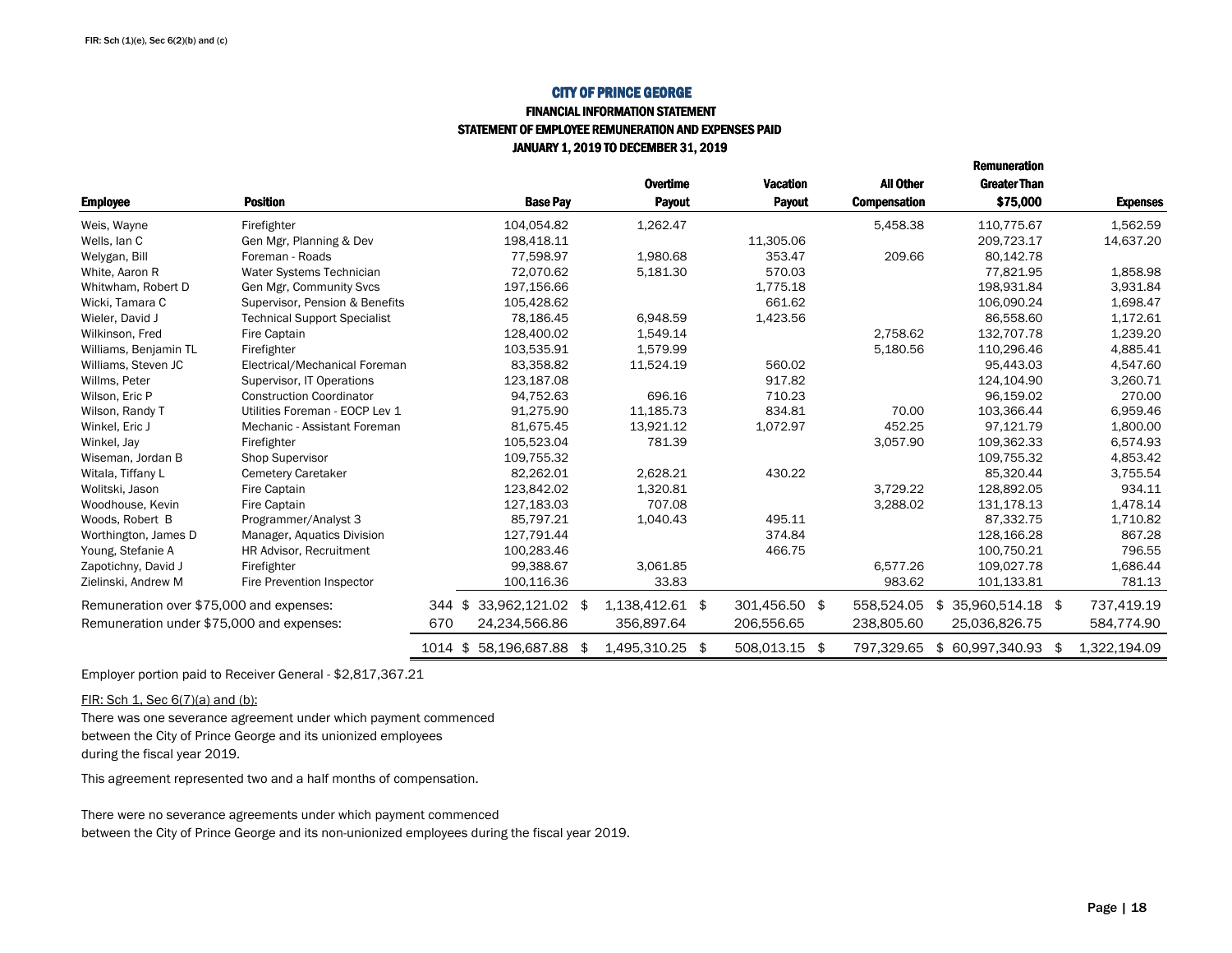# CITY OF PRINCE GEORGE FINANCIAL INFORMATION2019 ELECTED OFFICIALS - REMUNERATION, EXPENSES, AND BENEFITS PAID

| Name               | <b>Position</b> | <b>Taxable</b><br>Non-Expense<br>Portion |    | <b>Taxable</b><br>Vehicle<br>Allowance |    | <b>Total</b><br>S.168(1)(a) |    |           |          | <b>Expenses *</b><br>S.168(1)(b) | <b>Benefits</b><br>S.168(1)(c) | Contracts **<br>S.168(1)(d) |
|--------------------|-----------------|------------------------------------------|----|----------------------------------------|----|-----------------------------|----|-----------|----------|----------------------------------|--------------------------------|-----------------------------|
|                    |                 | \$                                       | \$ |                                        | \$ |                             | \$ |           | \$       |                                  |                                |                             |
| Everitt, Frank     | Councilor       | 37.736.25                                |    |                                        |    | 37.736.25                   |    | 7.157.07  | 111.11   | no                               |                                |                             |
| Frizzell, Garth, A | Councilor       | 37.736.25                                |    |                                        |    | 37.736.25                   |    | 17,829.96 | 111.11   | no                               |                                |                             |
| Hall, Lyn FJ       | Mayor           | 129,517.26                               |    | 9,000.00                               |    | 138,517.26                  |    | 16,016.43 | 4.652.25 | no                               |                                |                             |
| Krause, Murry      | Councilor       | 37.736.25                                |    |                                        |    | 37.736.25                   |    | 7,660.67  | 111.11   | no                               |                                |                             |
| McConnachie, Terri | Councilor       | 37.736.25                                |    |                                        |    | 37,736.25                   |    | 3.902.06  | 111.11   | no                               |                                |                             |
| Ramsay, Cori       | Councilor       | 37.736.25                                |    |                                        |    | 37,736.25                   |    | 7.194.37  | 111.11   | no                               |                                |                             |
| Sampson, Kyle      | Councilor       | 37.736.25                                |    |                                        |    | 37.736.25                   |    | 6,692.86  | 111.11   | no                               |                                |                             |
| Scott, Susan       | Councilor       | 37.736.25                                |    |                                        |    | 37.736.25                   |    | 1,838.97  | 111.11   | no                               |                                |                             |
| Skakun, Brian      | Councilor       | 37,736.25                                |    |                                        |    | 37,736.25                   |    | 2,325.28  | 111.11   | no                               |                                |                             |
|                    |                 | 431,407.26                               |    | 9,000.00                               |    | 440,407.26                  |    | 70,617.67 | 5,541.13 |                                  |                                |                             |

\*GST not included

\*\* Contracts reported under S.107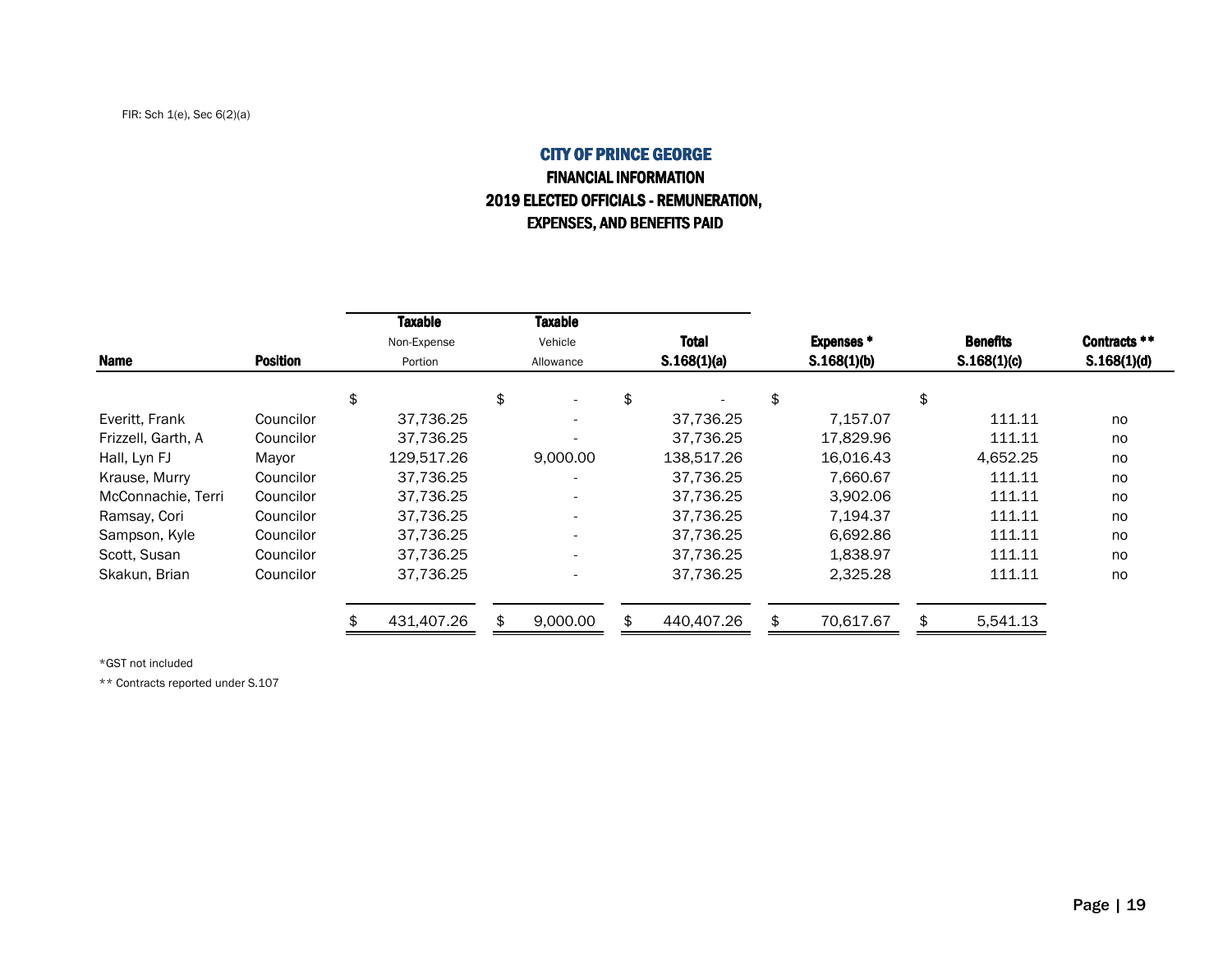## FINANCIAL INFORMATION STATEMENT

### RECONCILIATION OF SUPPLIER PAYMENTS TO FINANCIAL STATEMENTS

AS AT DECEMBER 31, 2019

| Payment to Suppliers [Sec 7(1)(a) and (b)]                          | \$<br>212,554,692 |
|---------------------------------------------------------------------|-------------------|
| Payment to Suppliers - Grants [Sec 7(2)(b)]                         | 5,683,601         |
| Employee expenditures [included in Sec 6(2)(b) and (c)]             | 1,322,194         |
| Employee expenditures - Elected Officials [included in Sec 6(2)(a)] | 70,618            |
| Total payments per Financial Information Statements                 | 219,631,105       |
| Add:                                                                |                   |
| <b>Salaries and Benefits</b>                                        | 70,587,493        |
| Depreciation of tangible capital assets                             | 25,555,104        |
| Expenses incurred by Other Controlled Entities                      | 5,624,000         |
| Less:                                                               |                   |
| Net change in inventories                                           | (76, 944)         |
| Net change in prepaid expenses                                      | (726, 721)        |
| Capital expenditures                                                | (58, 643, 000)    |
| Employee's portion of payroll deductions                            | (20, 272, 831)    |
| Payments made to other taxing authorities                           | (45,079,355)      |
| Debt principal payments                                             | (11,690,396)      |
| <b>Consolidated entries</b>                                         | (6,248,263)       |
| Provisions, accruals and other net adjustments                      | (3,544,192)       |
| Amount per Consolidated Statement of Operations                     | \$<br>175,116,000 |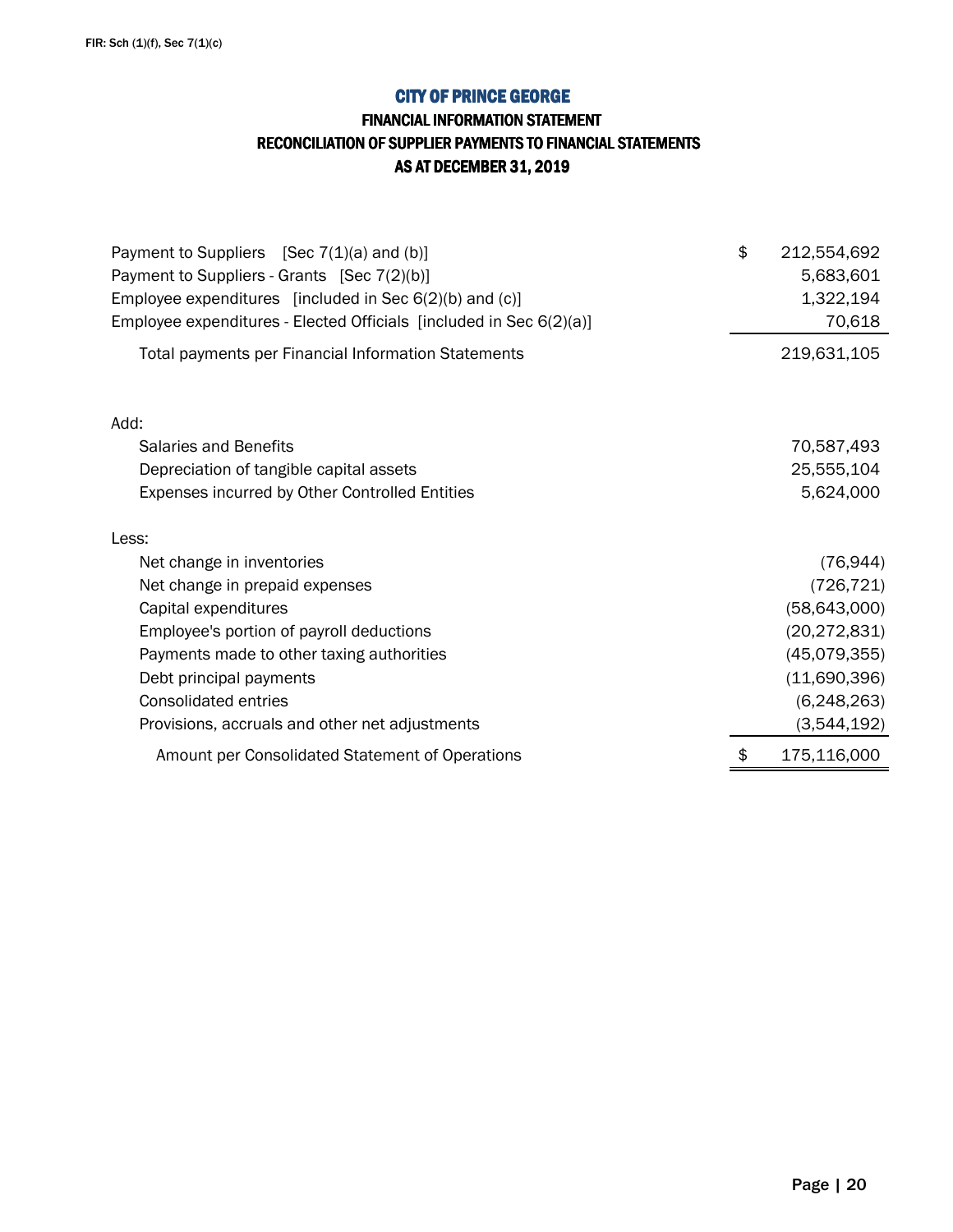# FINANCIAL INFORMATION STATEMENT INDIVIDUAL SUPPLIERS JANUARY 1, 2019 TO DECEMBER 31, 2019

| <b>Supplier</b>                                | <b>Amount</b>    |
|------------------------------------------------|------------------|
| 0778604 BC Ltd Dba Steve's Excavating          | \$<br>345,838.51 |
| 0786688 BC Ltd                                 | 30,000.00        |
| 0867363 BC Ltd Dba Pro's Concrete              | 889,391.81       |
| 0879035 BC Ltd                                 | 34,817.19        |
| 0978994 BC Ltd                                 | 57,485.96        |
| 1035035 BC Ltd                                 | 102,000.00       |
| 1082262 BC Ltd                                 | 3,000,000.00     |
| 1127695 BC Ltd                                 | 43,433.21        |
| 20th Ave & Victoria Street                     | 100,000.00       |
| 5 Star Towing Inc                              | 36,144.83        |
| 6ix Sigma Productions Ltd                      | 55,497.07        |
| A&T Project Developments Inc                   | 8,937,444.29     |
| <b>Acapulco Pools Limited</b>                  | 237,986.05       |
| <b>Access Machinery</b>                        | 104,080.48       |
| Accurate Gauge Ltd                             | 95,572.22        |
| Acme Janitor Service Ltd                       | 44,723.05        |
| Acme Parking Lot Maintenance Ltd               | 27,778.89        |
| <b>Acres Enterprises Ltd</b>                   | 4,579,085.29     |
| <b>Admiral Roofing Ltd</b>                     | 27,071.78        |
| <b>Adz Forest Resources Ltd</b>                | 32,445.00        |
| Aecom Canada Limited                           | 71,661.45        |
| Agency For The Performing Arts, Inc.           | 172,896.41       |
| Air Canada                                     | 58,331.37        |
| All Pro Plumbing & Heating Inc                 | 238,808.87       |
| Alliance Traffic Group Inc                     | 329,802.39       |
| Allpoints Fire Protection Ltd                  | 142,335.85       |
| Ally Emergency Management Inc                  | 44,777.40        |
| Altec Industries Ltd                           | 139,684.43       |
| Always "On" Ups Systems Inc                    | 30,761.21        |
| Ambleside Live Entertainment Inc               | 372,115.03       |
| Ambrus Investments Ltd                         | 28,386.89        |
| Amco Wholesale                                 | 32,124.46        |
| An Association Advocating For Women & Children | 29,500.00        |
| Andesite Holdings Ltd                          | 359,313.18       |
| <b>Andrew Sheret Limited</b>                   | 122,396.56       |
| Anisoft Group Inc                              | 35,410.33        |
| Aon                                            | 1,125,026.92     |
| Art Knapps                                     | 39,936.60        |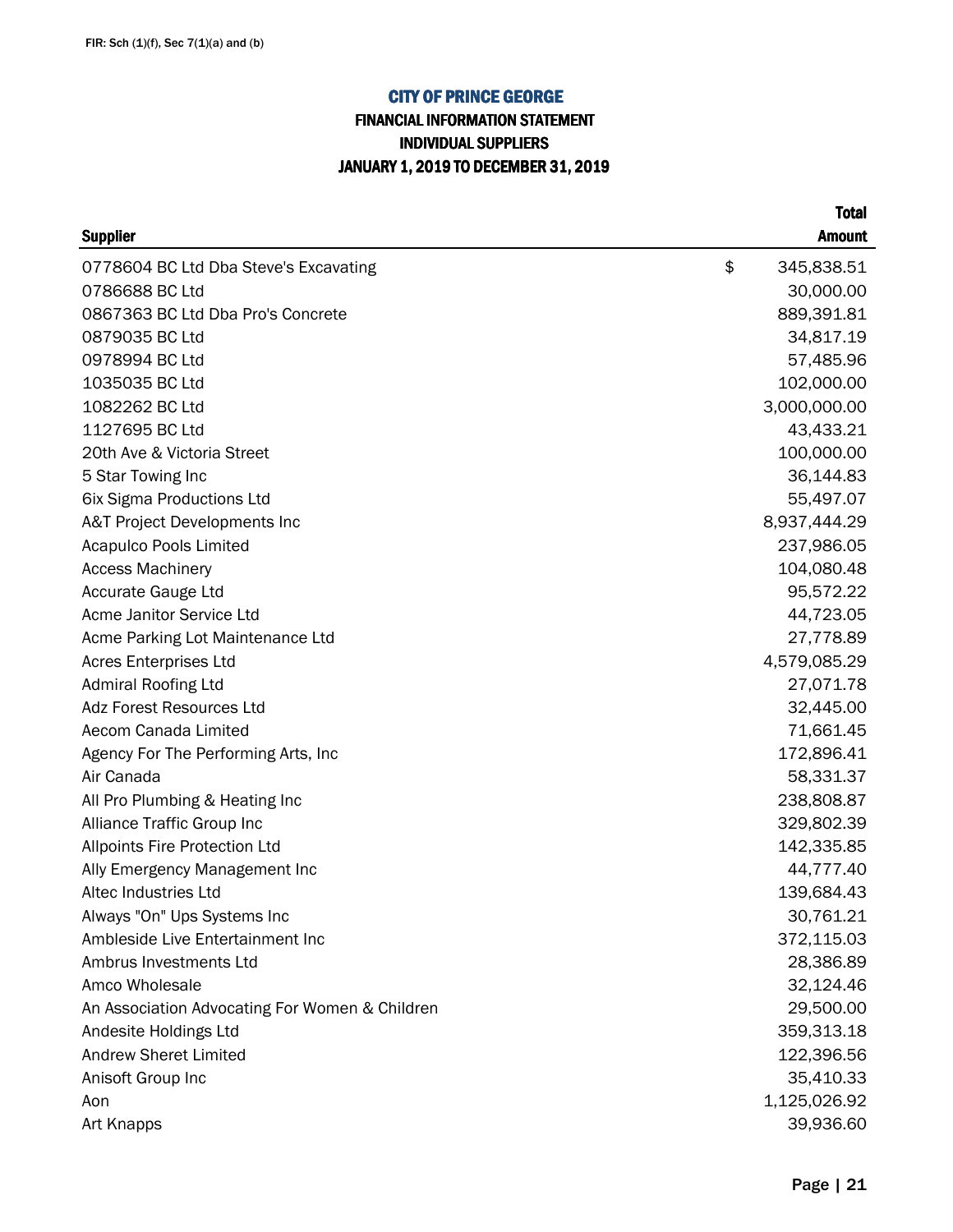# FINANCIAL INFORMATION STATEMENT INDIVIDUAL SUPPLIERS JANUARY 1, 2019 TO DECEMBER 31, 2019

| <b>Supplier</b>                              | <b>Amount</b> |
|----------------------------------------------|---------------|
| Assa Abloy Entrance Systems                  | 67,059.98     |
| Associated Engineering (BC) Ltd              | 278,675.67    |
| <b>ATS Traffic</b>                           | 99,075.34     |
| <b>B.L.C. Limited</b>                        | 29,691.53     |
| <b>Bank Of Montreal</b>                      | 50,301.77     |
| <b>Bater Electric Ltd</b>                    | 34,223.45     |
| <b>BC Assessment Authority</b>               | 700,095.38    |
| <b>BC</b> Hydro                              | 4,620,021.14  |
| <b>BC SPCA North Cariboo Branch</b>          | 176,808.50    |
| <b>BC Transit</b>                            | 5,006,783.31  |
| Bearcom Canada Corp.                         | 280,367.48    |
| Bircher, Brenda                              | 137,236.11    |
| <b>BK Two-Way Radio</b>                      | 133,287.02    |
| <b>Black Diamond Solutions</b>               | 31,711.08     |
| <b>Blue Oceans Satellite Systems Inc</b>     | 74,414.29     |
| Bluestein Export Import Inc                  | 52,694.75     |
| <b>Bob's BobCat Service</b>                  | 144,847.50    |
| <b>Bragg Construction Ltd</b>                | 95,041.75     |
| <b>Brandt Tractor Ltd</b>                    | 309,416.02    |
| <b>Brock White Canada</b>                    | 25,079.17     |
| <b>Bryant Electric Ltd</b>                   | 48,296.93     |
| <b>BVD Law Corporation</b>                   | 40,000.00     |
| Canada Post Corporation                      | 107,084.40    |
| Canadian Linen and Uniform                   | 106,116.42    |
| <b>Canadian Red Cross</b>                    | 31,540.39     |
| Capital Building Supplies/Rona               | 35,162.29     |
| Cariboo Chrome and Hydraulics Ltd            | 27,104.93     |
| <b>Carscadden Stokes Mcdonald Arthitects</b> | 31,080.03     |
| Cascade Wear BC Ltd                          | 32,659.90     |
| Cascadia Sport Systems                       | 553,619.55    |
| <b>CBS Parts Ltd</b>                         | 29,005.44     |
| CDW Canada                                   | 123,720.00    |
| <b>Chandos Construction Ltd</b>              | 26,250.00     |
| Chem-Aqua Inc                                | 63,399.92     |
| <b>Chernoff Thompson Architects North</b>    | 198,720.99    |
| Chieftain Auto Parts                         | 88,474.83     |
| CI Investments                               | 28,000.00     |
| Clean Energy Consulting Inc                  | 97,429.59     |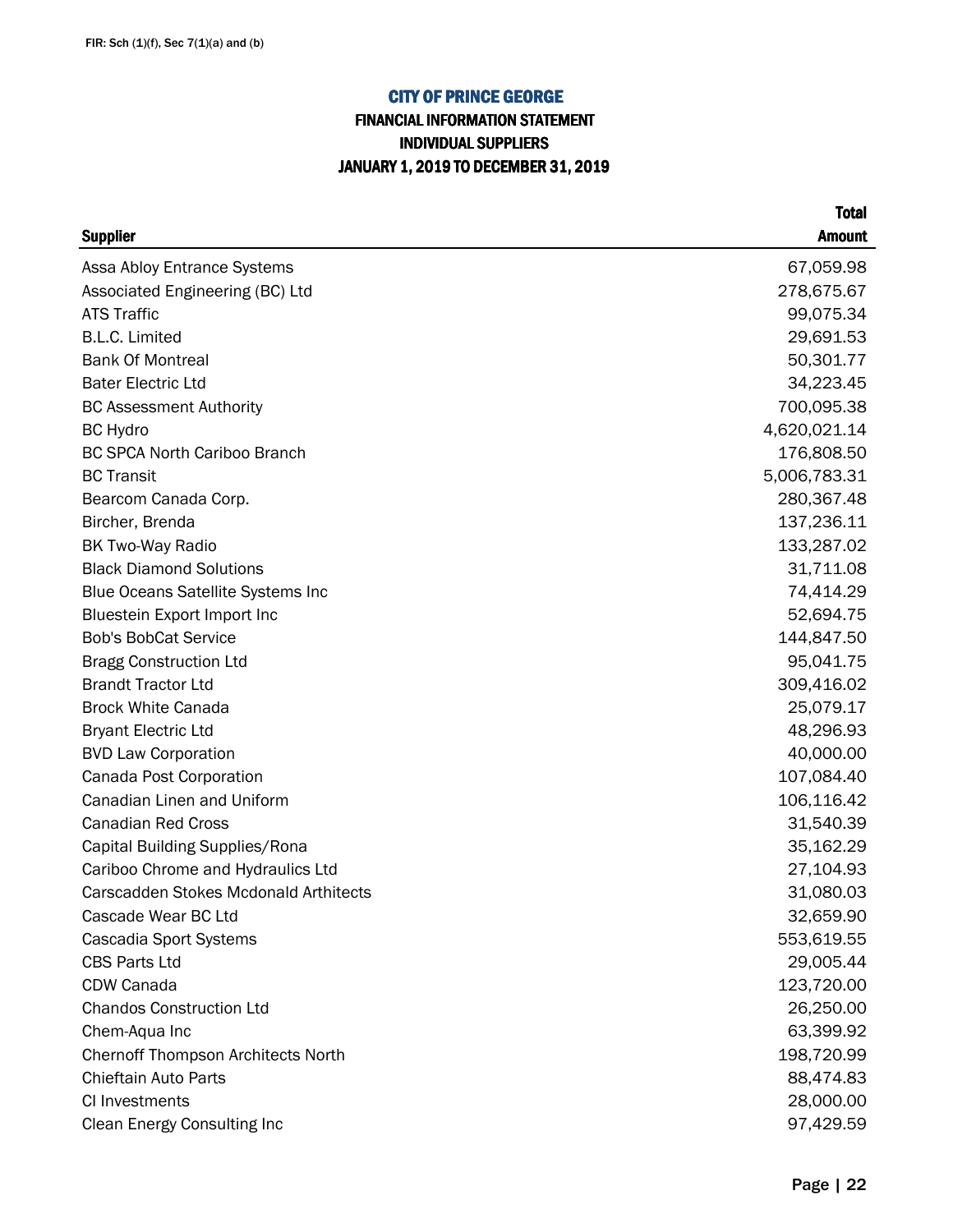# FINANCIAL INFORMATION STATEMENT INDIVIDUAL SUPPLIERS JANUARY 1, 2019 TO DECEMBER 31, 2019

| <b>Supplier</b>                             | <b>Amount</b> |
|---------------------------------------------|---------------|
| <b>Commercial Aquatic</b>                   | 50,653.53     |
| <b>Community Energy Association</b>         | 77,816.65     |
| <b>Community Futures Fraser Fort George</b> | 35,070.00     |
| Compass Group Canada (Beaver) Ltd           | 1,233,824.12  |
| <b>Con Site Construction Limited</b>        | 47,609.03     |
| <b>Concert Realty Services Ltd</b>          | 1,430,328.73  |
| Convergint Technologies Ltd                 | 60,848.67     |
| <b>Corestock Industrial Supply</b>          | 52,849.82     |
| <b>Corix Control Solutions LP</b>           | 37,267.93     |
| <b>Corporate Express</b>                    | 76,722.30     |
| Crocker Equipment Co Ltd                    | 147,070.14    |
| Cupe Local #1048                            | 369,143.10    |
| Cupe Local #399                             | 276,964.27    |
| <b>Curtis-Elite Security Ltd</b>            | 28,036.52     |
| Dart Drug Awareness Recovery Team           | 100,780.22    |
| Datoff Bros Construction Ltd                | 1,599,684.17  |
| <b>DB Perks &amp; Associates</b>            | 132,993.31    |
| Devcon Industrial Services Ltd              | 169,500.75    |
| Dialog BC Inc                               | 57,693.03     |
| Diamond Head Consulting Ltd                 | 65,856.12     |
| Dominion Govlaw LLP                         | 95,342.94     |
| Driving Force Prince George                 | 26,475.02     |
| Duka Environmental Services Ltd             | 79,761.86     |
| <b>DWB Consulting Services Ltd</b>          | 130,004.68    |
| E B Horsman & Son                           | 159,466.87    |
| Econolite Canada Inc                        | 94,405.26     |
| Eds Group Inc                               | 39,918.90     |
| <b>Eecol Electric Corp</b>                  | 172,626.12    |
| Enterprise Rent-A-Car                       | 32,619.45     |
| Equity Plumbing & Heating Ltd               | 62,764.00     |
| <b>ERM Focus Services Inc</b>               | 26,250.00     |
| <b>Escribe Software Ltd</b>                 | 39,743.20     |
| <b>Esolutions Group Ltd</b>                 | 122,668.94    |
| <b>ESRI Canada Ltd</b>                      | 278,478.54    |
| Fair Value Contracting Ltd                  | 69,825.00     |
| <b>Finning Canada</b>                       | 30,557.84     |
| Fiore Group Training Inc                    | 25,648.02     |
| <b>Fireworks Consulting Inc</b>             | 38,603.25     |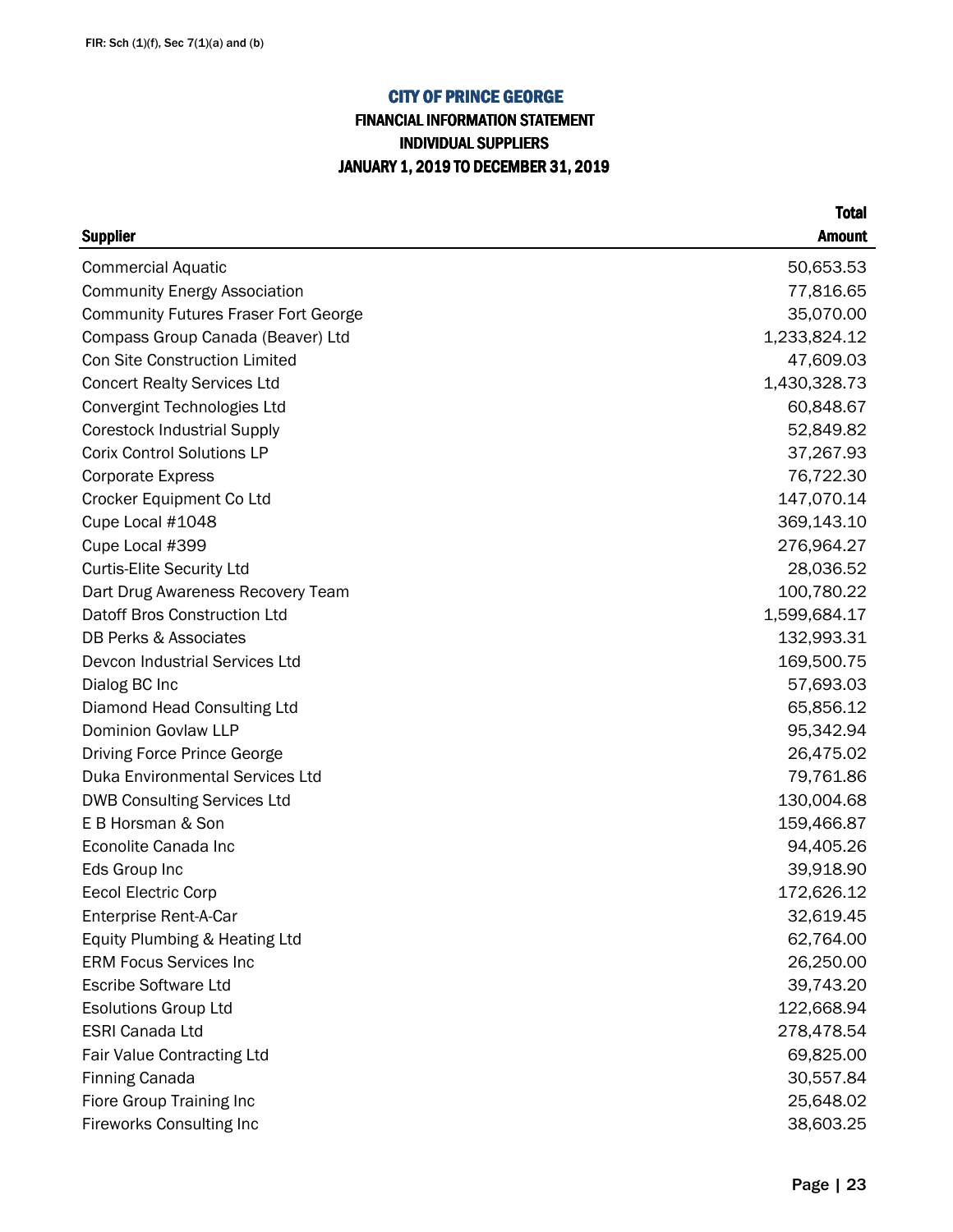# FINANCIAL INFORMATION STATEMENT INDIVIDUAL SUPPLIERS JANUARY 1, 2019 TO DECEMBER 31, 2019

| <b>Supplier</b>                               | <b>Amount</b> |
|-----------------------------------------------|---------------|
| Flocor                                        | 325,984.37    |
| <b>Flowpoint Environmental Systems LP</b>     | 101,779.68    |
| <b>Forbes Industrial Contractors Ltd</b>      | 154,311.15    |
| Fort Garry Industries Ltd                     | 48,114.16     |
| Fortis BC                                     | 594,103.20    |
| Fortwood Homes & Sons Ltd                     | 156,144.22    |
| Fourquest Energy Inc                          | 77,473.09     |
| Fraser Fort George Regional Hospital District | 7,533,429.98  |
| <b>Fred Surridge Ltd</b>                      | 158,637.55    |
| FVB Energy Inc                                | 38,202.09     |
| Geonorth Engineering Ltd                      | 60,943.34     |
| Geosys Technology Solutions Ltd               | 140,276.32    |
| <b>GFI Environmental Inc</b>                  | 32,989.02     |
| Global Roadway Maintenance Inc                | 243,967.50    |
| Golam, Mohammad                               | 193,585.00    |
| <b>Golder Associates Ltd</b>                  | 27,961.27     |
| Gordon A. Mcintosh Inc                        | 35,938.31     |
| <b>GPS Construction Ltd</b>                   | 38,719.35     |
| Great-West Life Assurance Company             | 2,560,588.43  |
| Greg Jago Trucking                            | 53,671.66     |
| <b>Guillevin International Company</b>        | 322,333.59    |
| Habitat System Incorporated                   | 199,360.73    |
| Harris & Company                              | 101,695.40    |
| HCMA Architecture + Design                    | 690,107.15    |
| <b>HDR Architecture Associates Inc</b>        | 642,665.50    |
| Homewood Health Inc                           | 36,862.09     |
| <b>Houle Electric Ltd</b>                     | 173,165.56    |
| Hyperion Research Ltd                         | 38,812.09     |
| <b>Hypertec Systems Inc</b>                   | 116,690.99    |
| IA Financial Group                            | 45,340.50     |
| International Association of Fire Fighters    | 278,313.48    |
| IBM Canada Ltd                                | 32,733.21     |
| IC Expert Painting                            | 28,184.70     |
| <b>IDL Projects Inc</b>                       | 10,637,059.70 |
| <b>IGI Resources</b>                          | 192,259.87    |
| <b>Industrial Scaffold Services LP</b>        | 51,295.93     |
| Inland Control & Services Inc                 | 413,974.40    |
| Inland Divers Underwater Service Ltd          | 27,496.49     |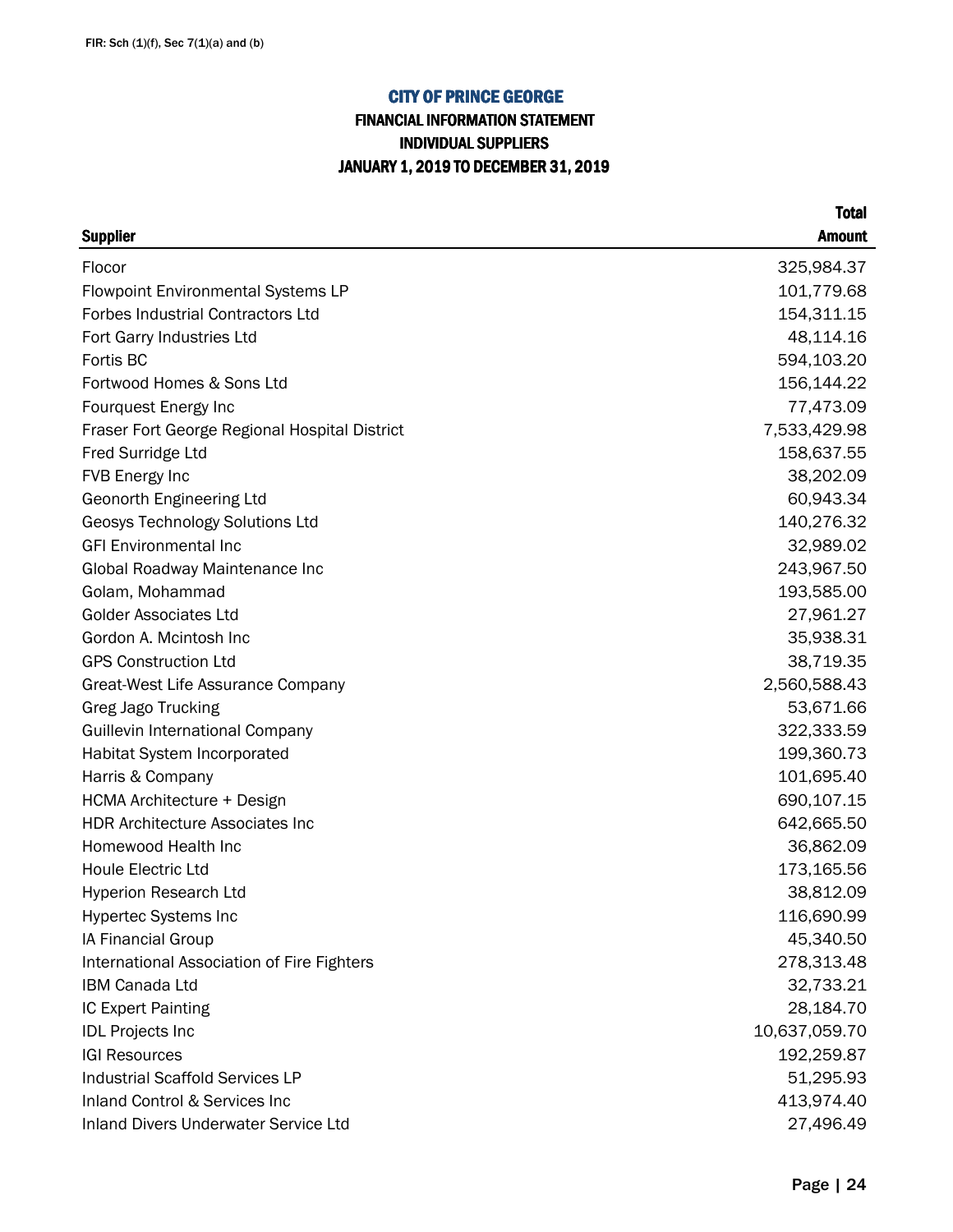## FINANCIAL INFORMATION STATEMENT INDIVIDUAL SUPPLIERS JANUARY 1, 2019 TO DECEMBER 31, 2019

| <b>Supplier</b>                        | <b>Amount</b> |
|----------------------------------------|---------------|
| Inland Kenworth Ltd                    | 887,104.04    |
| Insight Canada Inc                     | 61,832.21     |
| Insight Insurance & Risk Management    | 107,775.00    |
| Insightsoftware.Com Inc                | 27,387.48     |
| Insurance Corporation of BC            | 201,895.00    |
| Intelligent Workforce Software         | 45,078.00     |
| Interior Offroad Equipment             | 62,615.20     |
| <b>ION United</b>                      | 30,016.85     |
| <b>ISP3 Solution Providers Inc</b>     | 47,633.25     |
| James Western Star Truck & Trailer Ltd | 87,106.01     |
| Jim Pattison Group                     | 84,377.50     |
| Joe Roberts Construction & Consulting  | 225,946.99    |
| John Deere                             | 113,377.56    |
| Jonathan Morgan & Company Ltd          | 26,917.66     |
| Justice Institute of BC                | 55,973.90     |
| K & I Enterprises                      | 213,523.91    |
| Kal-Tire                               | 177,488.71    |
| Kendrick Equipment Ltd                 | 47,487.04     |
| <b>Kidd Contractors Ltd</b>            | 69,010.90     |
| Kidd Ventures Ltd                      | 27,405.00     |
| Kimbo Design                           | 87,937.50     |
| Kleysen Group LP                       | 470,825.01    |
| <b>Kode Contracting Ltd</b>            | 251,438.73    |
| Kolenko Productions Inc                | 71,999.97     |
| Konica Minolta                         | 192,507.04    |
| Kossler Holdings Inc                   | 27,104.40     |
| <b>KPMG</b>                            | 70,901.25     |
| L & L Landscape & Design Ltd           | 34,335.84     |
| L&M Engineering Ltd                    | 232,532.56    |
| Lafarge Canada Inc                     | 1,022,973.81  |
| <b>Lakeland Mills Ltd</b>              | 224,870.04    |
| Land Title and Survey Authority        | 26,850.00     |
| Lateral Innovations                    | 224,457.72    |
| Load'Em Up Contracting Ltd             | 407,299.35    |
| Lobol Enterprises Ltd                  | 64,771.88     |
| Loomis Express                         | 26,500.52     |
| <b>Manulife Financial</b>              | 69,969.98     |
| Mar-Tech Underground Services Ltd      | 221,380.76    |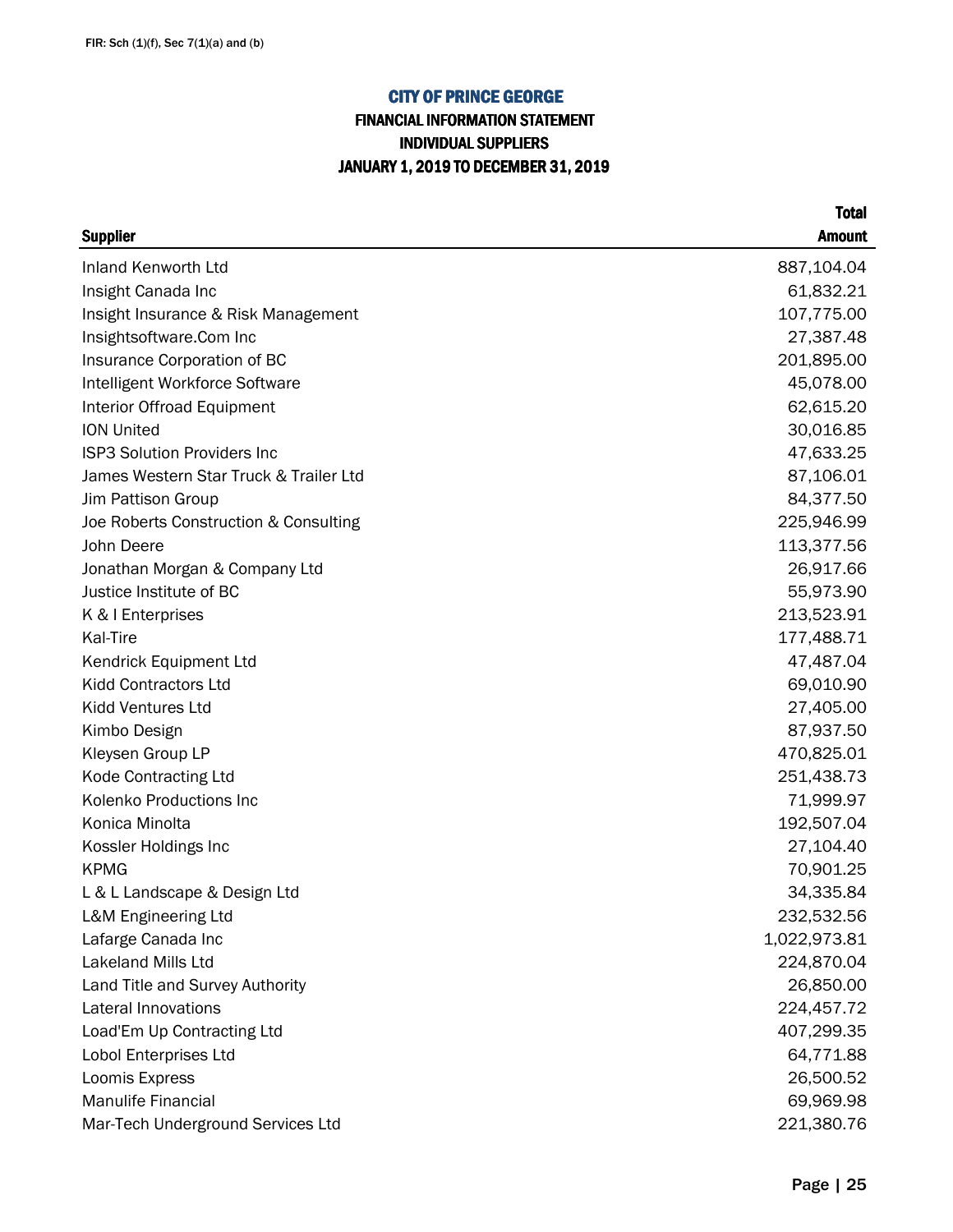# FINANCIAL INFORMATION STATEMENT INDIVIDUAL SUPPLIERS JANUARY 1, 2019 TO DECEMBER 31, 2019

| <b>Supplier</b>                            | <b>Amount</b> |
|--------------------------------------------|---------------|
| Mason, Lisa                                | 50,000.00     |
| <b>McElhanney Ltd</b>                      | 563,131.36    |
| MDB Insight Inc                            | 53,156.25     |
| <b>Meerholz Canada</b>                     | 38,910.63     |
| Michelin Canada                            | 26,666.31     |
| <b>Microsoft Corporation</b>               | 381,658.59    |
| Midway Purnel Sanitary Supply PG Ltd       | 374,818.59    |
| Minister of Finance & Corporate Relations  | 14,166,156.15 |
| Ministry of Transportation Infrastucture   | 573,375.58    |
| Modern Tool BC Ltd                         | 72,999.65     |
| <b>Moneris</b>                             | 160,481.65    |
| Morfco Supplies Ltd                        | 115,520.87    |
| Morguard                                   | 215,115.85    |
| Motion Industries (Canada) Inc             | 45,403.18     |
| Mundi SDR Development Inc                  | 122,771.47    |
| Municipal Finance Authority of BC          | 2,584,533.18  |
| <b>Municipal Pension Plan</b>              | 11,259,946.42 |
| Nahanni Construction Ltd                   | 96,335.41     |
| Napp Enterprises Ltd                       | 1,719,559.92  |
| Nata Reforestation and Management Inc      | 30,448.42     |
| National Process Equipment Inc             | 44,622.83     |
| Nedco                                      | 27,013.20     |
| Neopost Canada Ltd                         | 34,821.72     |
| Nevco Scoreboard Company Ulc               | 167,849.16    |
| New-Line Hose & Fittings                   | 75,089.91     |
| NLFD Auto Ltd Dba Prince George Motors     | 497,668.79    |
| Norcan Consulting Ltd                      | 36,564.96     |
| Norm Edgson Trucking                       | 66,167.31     |
| North Central Local Government Association | 28,643.79     |
| Northern Development Initiative Trust      | 192,755.80    |
| Northern Food Equipment                    | 36,935.33     |
| Northern Hardware & Furniture              | 54,908.15     |
| <b>Northern Industrial Sales</b>           | 34,655.60     |
| Northern Lites Technology Ltd              | 63,602.68     |
| <b>Northern Metalic Sales</b>              | 65,286.06     |
| Northern Trailer Sales & Service           | 29,097.94     |
| Northlands Water & Sewer Supplies Ltd      | 313,502.74    |
| Northway Glass Inc                         | 27,470.54     |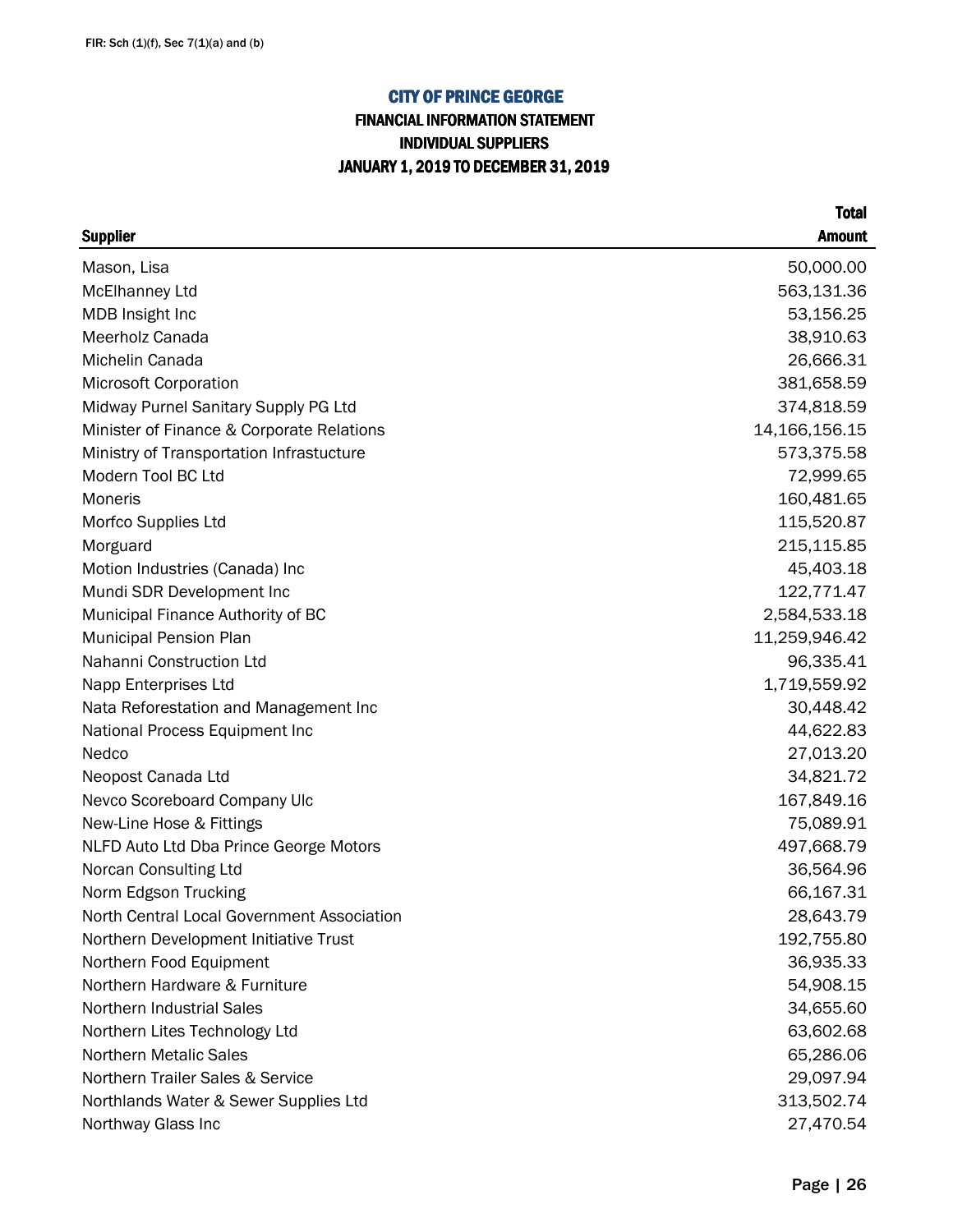## FINANCIAL INFORMATION STATEMENT INDIVIDUAL SUPPLIERS JANUARY 1, 2019 TO DECEMBER 31, 2019

| <b>Supplier</b>                              | <b>Amount</b> |
|----------------------------------------------|---------------|
| Northwest Tech-Con Systems Ltd               | 49,582.82     |
| Nova Pole International Inc                  | 108,479.84    |
| NR Motors Ltd                                | 53,599.14     |
| Nutrien Ag Solutions (Canada)                | 53,398.82     |
| Oakcreek Golf & Turf Inc                     | 49,920.33     |
| O'Malley, Mj (Dr)                            | 28,665.00     |
| <b>Onsite Engineering Ltd</b>                | 32,889.64     |
| Open Text Corporation                        | 171,115.51    |
| <b>Optinet Systems Inc</b>                   | 37,562.84     |
| Opus International Consultants (Canada)      | 33,205.64     |
| Oracle Corporation Canada Inc                | 179,764.85    |
| Orca Health & Safety Consulting Inc          | 30,453.75     |
| Organized Crime Agency Of BC                 | 95,849.67     |
| P McCallum Contracting                       | 311,585.72    |
| Paladin Security Group Ltd                   | 478,038.30    |
| Paolucci Holdings Ltd                        | 210,336.90    |
| Papyrus Printing Ltd                         | 51,477.35     |
| Peak Environmental Ltd                       | 39,315.15     |
| Peterbilt Pacific Inc                        | 52,165.39     |
| PG Downtown Business Improvement Association | 309,150.00    |
| Pinchin Ltd                                  | 131,480.30    |
| Pittman Asphalt Co Ltd                       | 5,479,286.92  |
| Pjs Systems Inc                              | 28,031.53     |
| Pomeroy Lodging                              | 32,896.80     |
| Powershift Solutions Group Ltd               | 31,336.04     |
| Premium Truck & Trailer Inc                  | 103,182.50    |
| Prince George Air Improvement Roundtable     | 60,000.00     |
| Prince George Citizen (The)                  | 148,916.53    |
| Prince George Cougars Hockey Club            | 174,894.91    |
| <b>Prince George Gymnastics Society</b>      | 63,507.39     |
| Prince George Native Friendship Centre       | 93,724.69     |
| Prince George Public Library                 | 34,875.75     |
| Prince George Ready Mix                      | 44,923.35     |
| Prince George Taxi Holdings Co Ltd           | 234,484.76    |
| Prince George Truck & Equipment (2000) Ltd   | 28,238.46     |
| Prince Sheet Metal & Heating Ltd             | 43,653.96     |
| Prinoth Ltd                                  | 187,351.07    |
| Proactive Resolutions Inc                    | 64,593.80     |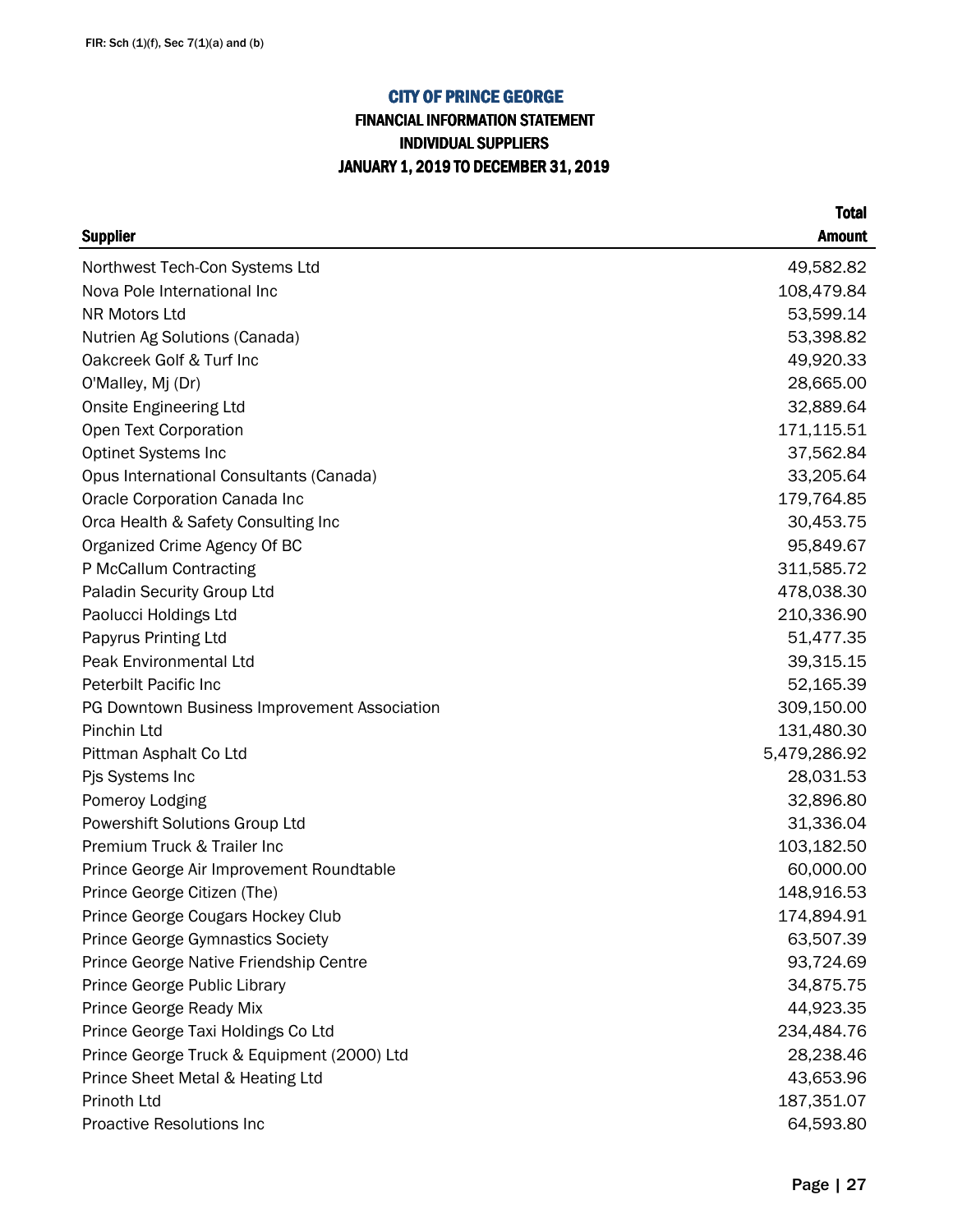## FINANCIAL INFORMATION STATEMENT INDIVIDUAL SUPPLIERS JANUARY 1, 2019 TO DECEMBER 31, 2019

| <b>Supplier</b>                         | <b>Amount</b> |
|-----------------------------------------|---------------|
| <b>Product Distribution Centre</b>      | 31,198.67     |
| Progrus Constructors Inc                | 488,539.99    |
| Pruftechnik                             | 36,512.00     |
| Purolator Inc                           | 25,064.15     |
| R H Jones & Son Mechanical Ltd          | 100,209.91    |
| R Radloff & Associates Inc              | 193,571.43    |
| Rascal Flatts Touring Inc               | 199,421.29    |
| Read Jones Christoffersen               | 43,287.97     |
| <b>Receiver General For Canada</b>      | 44,591,647.47 |
| Regional District of Fraser Fort George | 19,809,669.91 |
| <b>Resonance Consultancy Ltd</b>        | 67,038.13     |
| Rocklands Talent & Management Inc       | 31,385.18     |
| Rock-Tech Paving Ltd                    | 117,538.65    |
| <b>Rocky Mountain Energy</b>            | 146,946.78    |
| Rocky Mountain Phoenix                  | 845,748.81    |
| Rolling Mix Concrete (BC) Ltd           | 86,973.05     |
| Rollins Machinery Ltd                   | 168,666.46    |
| Round Skate Corp                        | 87,350.45     |
| Royal Bank of Canada                    | 26,866.00     |
| <b>Ruskin Construction Ltd</b>          | 35,003.51     |
| Russell Hendrix Foodservice Equipment   | 33,545.16     |
| Sakamoto Promotions Inc                 | 34,519.92     |
| Save On Foods                           | 26,084.45     |
| <b>Scalar Decisions Inc</b>             | 96,031.31     |
| School District #57                     | 476,624.90    |
| Scouten, Katherine R                    | 26,906.25     |
| Sealtec Industries Ltd                  | 51,196.28     |
| Shanahan's Ltd                          | 66,269.92     |
| Shaw Cable                              | 47,588.99     |
| Sherine Industries Ltd                  | 69,507.38     |
| Side Show Production Ltd                | 164,514.40    |
| Simay Investments Ltd                   | 84,382.20     |
| SIr Consulting (Canada) Ltd             | 33,871.36     |
| <b>Smith Cameron Process Solutions</b>  | 44,632.00     |
| Snaring River Holdings Ltd              | 294,126.01    |
| Soap Tech, LLC                          | 30,169.73     |
| Southern Butler Price LLP               | 43,325.86     |
| Speedee Mills Office Productivity       | 127,288.48    |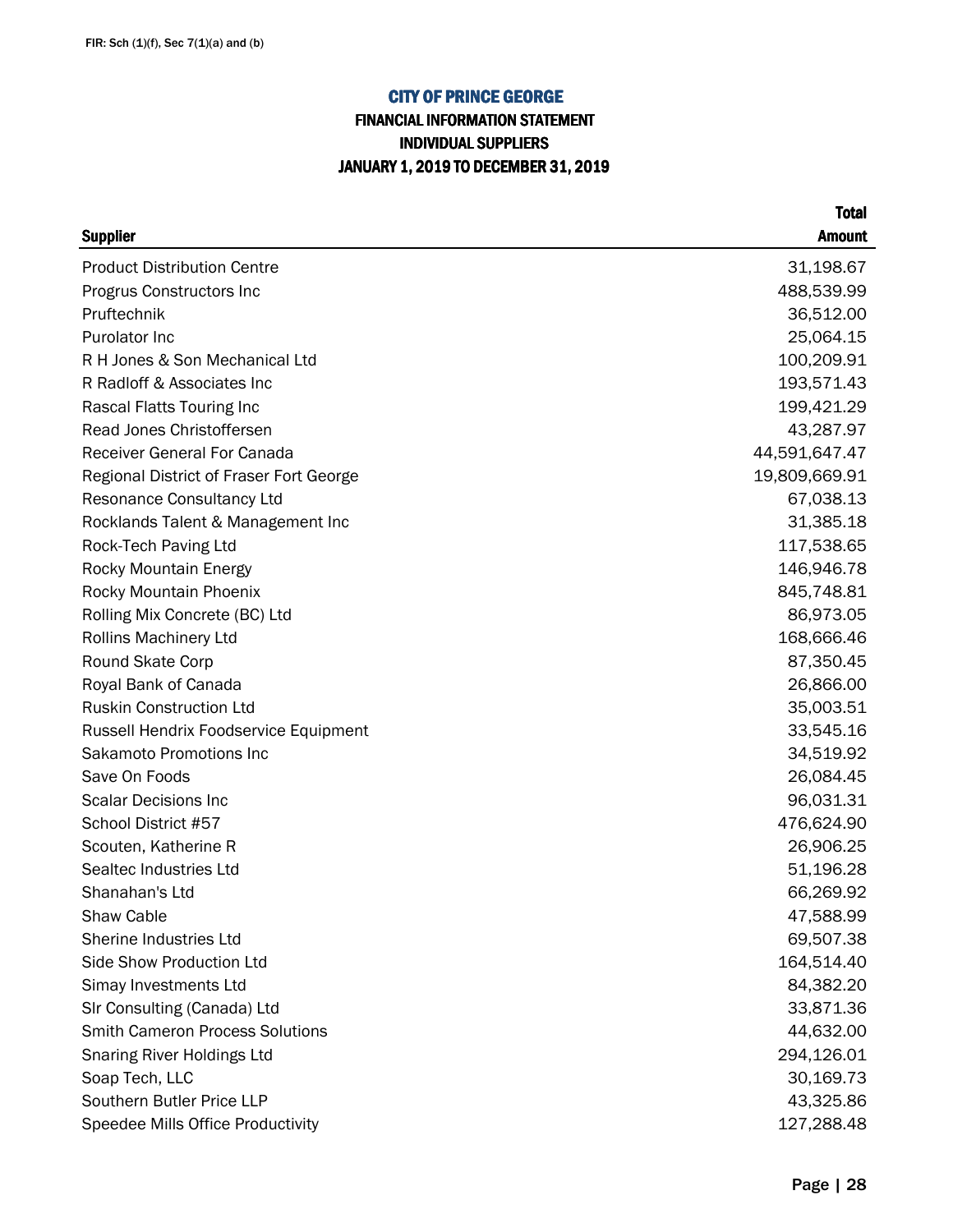## FINANCIAL INFORMATION STATEMENT INDIVIDUAL SUPPLIERS JANUARY 1, 2019 TO DECEMBER 31, 2019

| <b>Supplier</b>                               | <b>Amount</b> |
|-----------------------------------------------|---------------|
| Splash Media Group Inc                        | 34,448.85     |
| <b>Spruce Capital Feeds Ltd</b>               | 27,794.25     |
| <b>Stantec Consulting Ltd</b>                 | 427,873.69    |
| <b>Staples</b>                                | 27,665.49     |
| <b>Star West Petroleum Ltd</b>                | 52,763.60     |
| <b>Sumas Environmental Services Ltd</b>       | 32,247.25     |
| Summit Valve and Controls Inc                 | 92,993.46     |
| Sun Life Financial                            | 439,807.50    |
| <b>Suncor Energy</b>                          | 1,547,895.93  |
| <b>Superior Fencing Ltd</b>                   | 34,673.10     |
| <b>Technical Safety BC</b>                    | 33,479.72     |
| Telus                                         | 320,463.37    |
| <b>Tempest Development Group</b>              | 115,984.90    |
| <b>Terrawest Environmental Inc</b>            | 43,467.50     |
| <b>Terus Construction Ltd</b>                 | 853,659.39    |
| Textile Image Inc                             | 26,070.34     |
| The Feldman Agency Inc                        | 40,250.00     |
| The Filter Shop At B.G.E.                     | 42,947.29     |
| The Get Go Inc                                | 25,633.81     |
| <b>Tiger Calcium Services Inc</b>             | 207,708.14    |
| <b>Tourism Prince George Society</b>          | 1,388,562.21  |
| Trident Lock & Security Ltd                   | 42,996.13     |
| <b>True North Automation</b>                  | 373,722.82    |
| Twin Rivers Developments (1981) Ltd           | 4,922,002.35  |
| <b>Two Rivers Gallery</b>                     | 50,689.04     |
| Two Roads Consulting Inc                      | 149,921.85    |
| <b>Tyr Sport</b>                              | 27,042.82     |
| Uncle John's Greenhouse                       | 48,504.29     |
| Union of BC Municipalities                    | 36,957.63     |
| United Rentals Of Canada Inc                  | 40,938.36     |
| University of Northern British Columbia       | 75,938.31     |
| Vector Corrosion Technologies Ltd             | 1,434,883.28  |
| Venture Elevator Inc                          | 64,238.97     |
| <b>Viking Construction Ltd</b>                | 550,743.28    |
| Vista Radio Ltd                               | 54,248.50     |
| Waste Management of Canada Corporation        | 93,069.70     |
| <b>Waterhouse Environmental Services Corp</b> | 87,696.00     |
| Wawanesa Mutual Insurance Company             | 46,295.50     |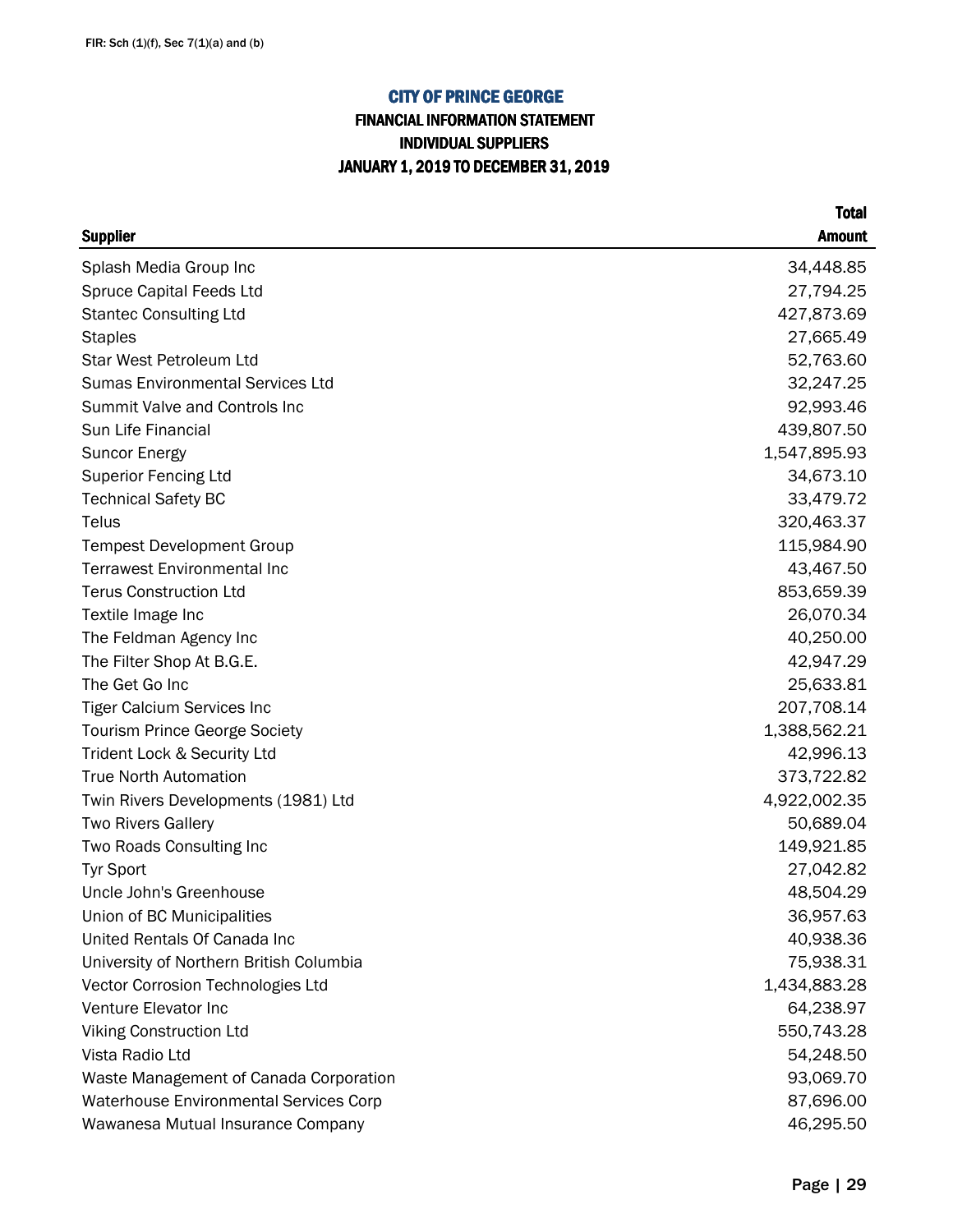## FINANCIAL INFORMATION STATEMENT INDIVIDUAL SUPPLIERS JANUARY 1, 2019 TO DECEMBER 31, 2019

|                                           | <b>Total</b>            |
|-------------------------------------------|-------------------------|
| <b>Supplier</b>                           | <b>Amount</b>           |
| We Consulting & Benefits Services Ltd     | 32,147.88               |
| Wesco Distribution Canada LP              | 58,145.64               |
| West Fraser Electro/Mechanical Ltd        | 40,835.34               |
| Westcana Electric Inc                     | 411,932.68              |
| Westjet                                   | 64,121.78               |
| Westvac Industrial Ltd                    | 143,931.86              |
| White Spruce Enterprises (1981) Ltd       | 82,803.84               |
| <b>Whitelaw Twining</b>                   | 25,980.87               |
| Williams Machinery Ltd                    | 46,089.33               |
| Wolf, Norm                                | 209,897.09              |
| Worksafe BC                               | 1,005,867.46            |
| WSP Canada Group Ltd                      | 284,115.23              |
| Yellowhead Road & Bridge(Fort George)Ltd  | 84,870.11               |
| Young Anderson                            | 64,637.79               |
| Suppliers greater than \$25,000:          | \$205,842,675.11<br>356 |
| Suppliers less than or equal to \$25,000: | 2372<br>6,712,016.51    |
|                                           | 2728 \$212,554,691.62   |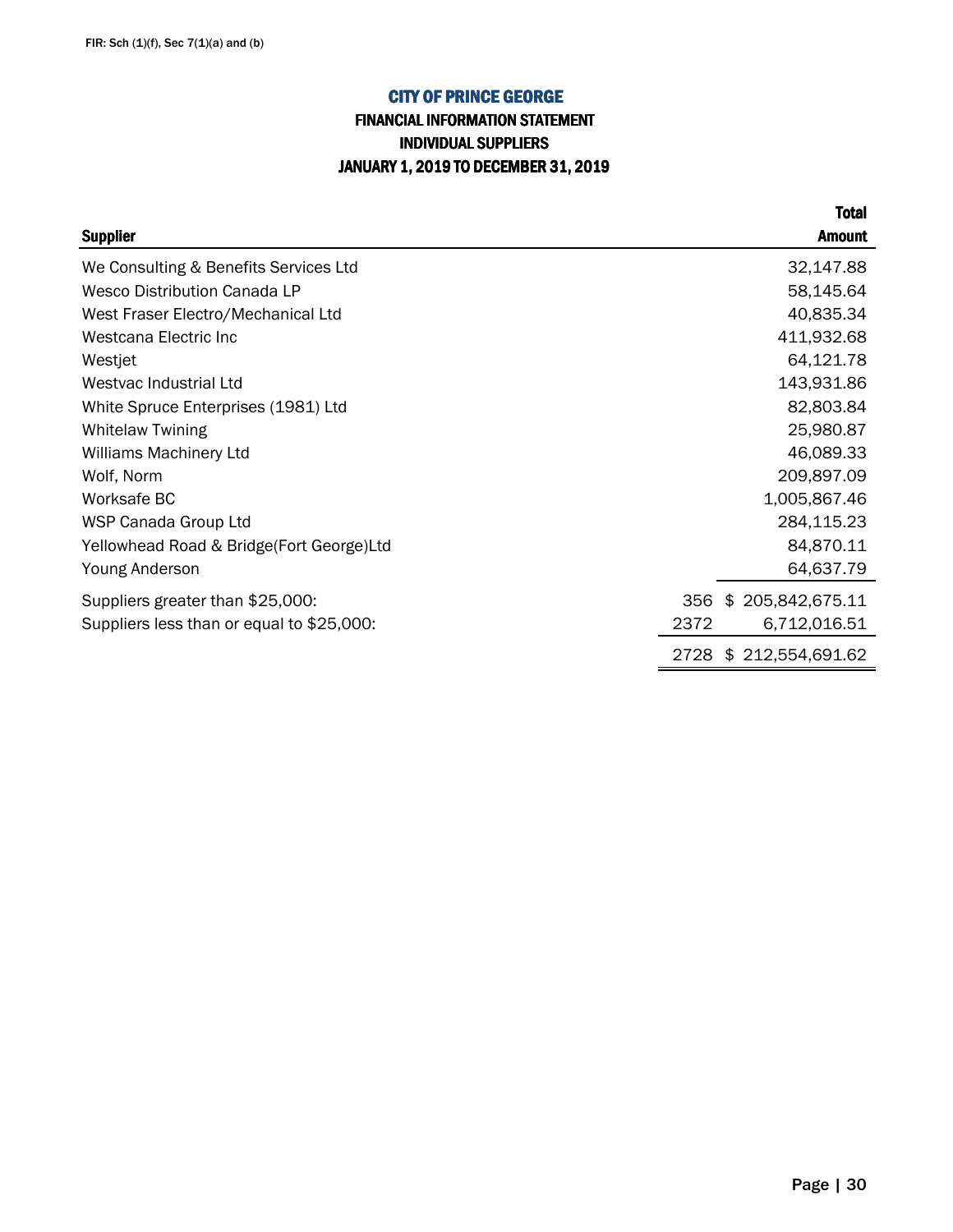## INDIVIDUAL SUPPLIERS - GRANTS JANUARY 1, 2019 TO DECEMBER 31, 2019 FINANCIAL INFORMATION STATEMENT

|                                              |      | <b>Total</b>       |
|----------------------------------------------|------|--------------------|
| <b>Supplier</b>                              |      | <b>Amount</b>      |
| <b>Canadian Curling Association</b>          |      | \$<br>300,000.00   |
| Community Arts Council of PG & District      |      | 73,668.00          |
| PG Downtown Business Improvement Association |      | 123,091.50         |
| <b>PG Public Library</b>                     |      | 3,683,401.00       |
| Prince George Barracuda Swim Club            |      | 33,514.00          |
| <b>Prince George Community Foundation</b>    |      | 25,000.00          |
| <b>Prince George Folkfest Society</b>        |      | 25,506.00          |
| Prince George Native Friendship Centre       |      | 102,900.00         |
| Prince George Symphony Orchestra Society     |      | 64,960.00          |
| Regional District of Bulkley - Nechako       |      | 50,000.00          |
| The Exploration Place                        |      | 25,000.00          |
| <b>Theatre North West Society</b>            |      | 121,689.00         |
| <b>Tourism Prince George Society</b>         |      | 328,000.00         |
| University of Northern British Columbia      |      | 306,000.00         |
| Grants greater than \$25,000:                | 14\$ | 5,262,729.50       |
| Grants less than or equal to \$25,000:       | 86   | 420,871.70         |
|                                              | 100  | \$<br>5,683,601.20 |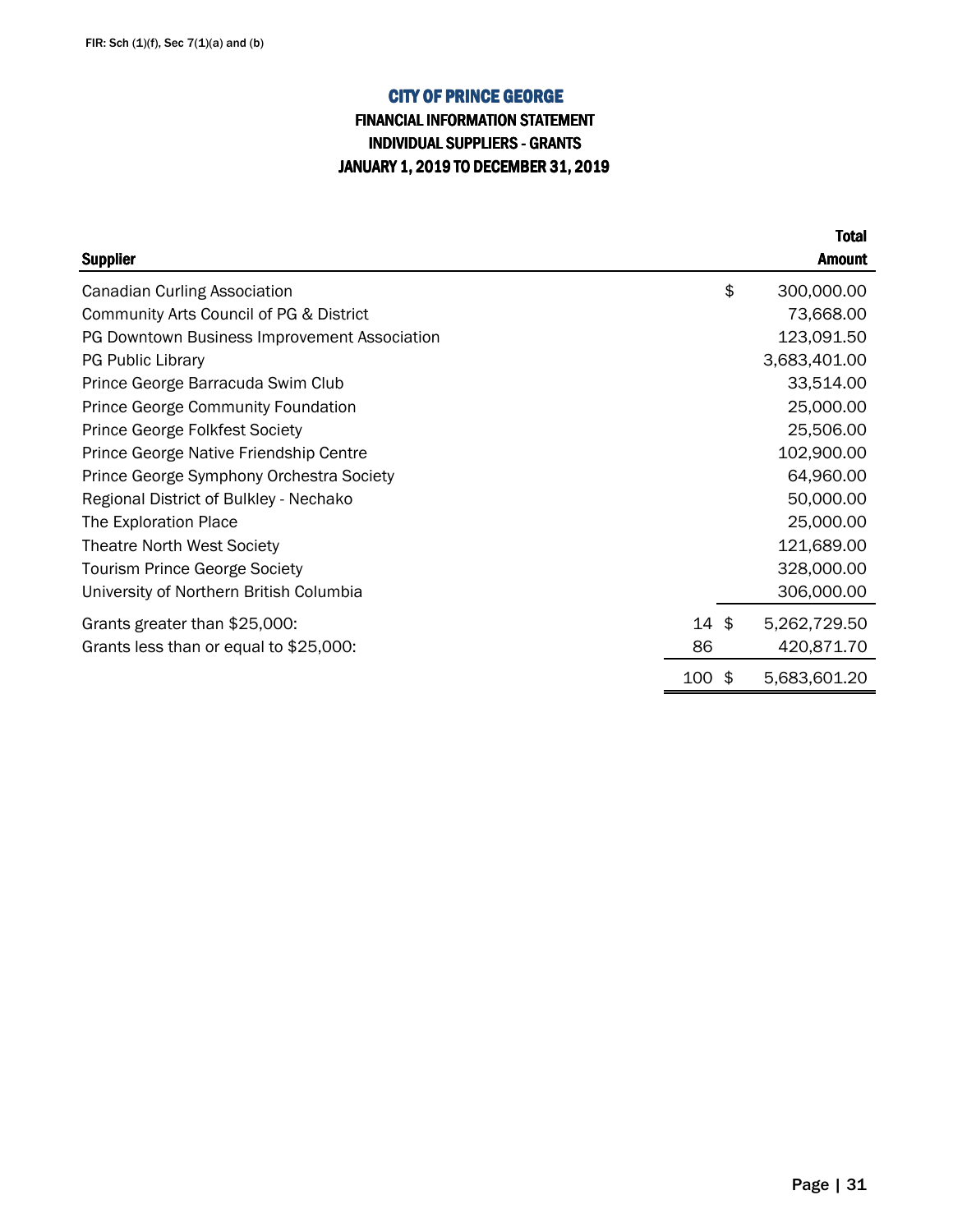

The undersigned, as authorized by the Financial Information Regulation, Schedule 1, subsection 9(2), approves all the statements and schedules included in this statement of Financial Information, produced under the **Financial Information Act**.

Hris Dalio

(signature)

- Name: Kris Dalio
- Position: Director of Finance
- Date: August 18, 2020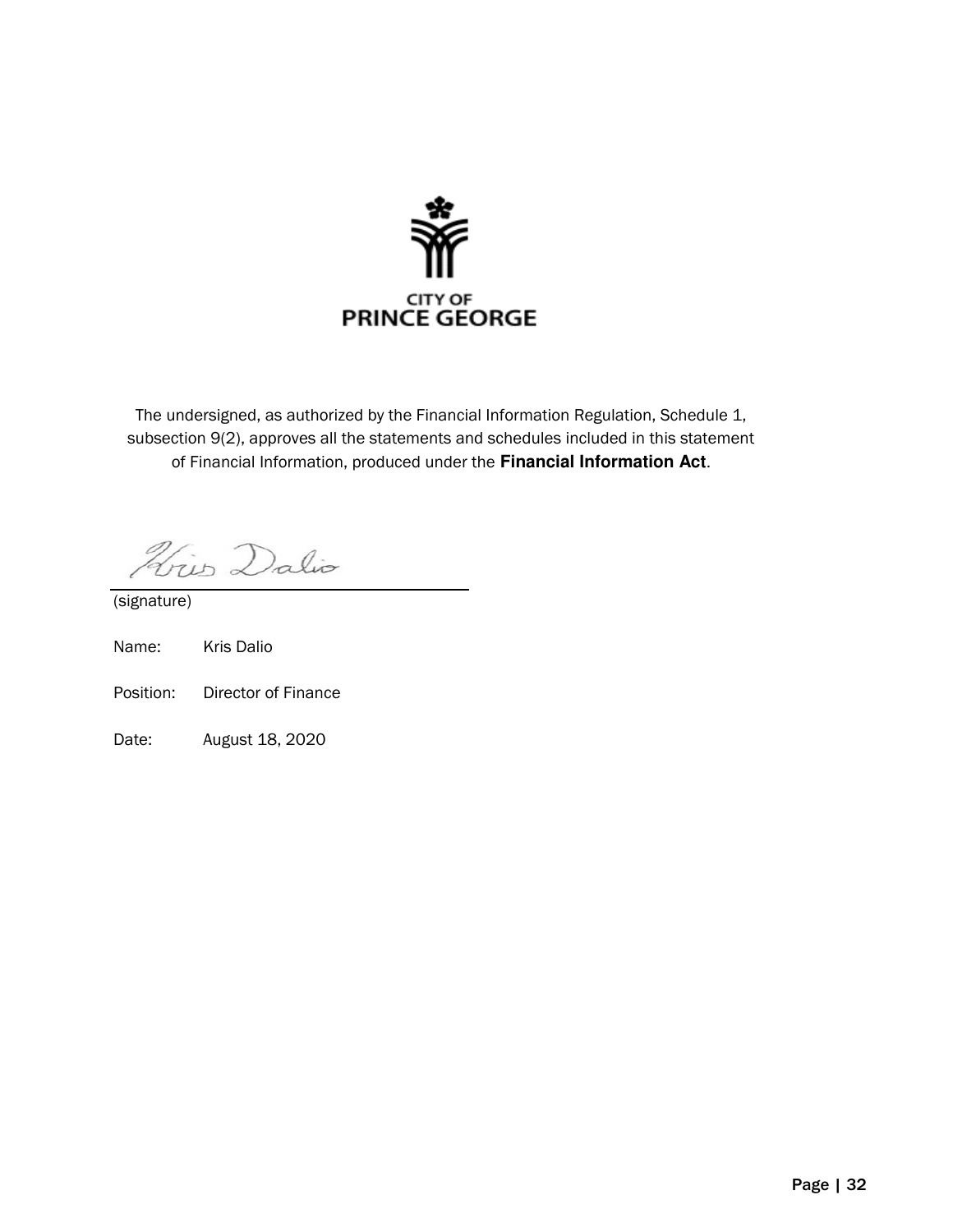

The undersigned, as authorized by the Financial Information Regulation, Schedule 1, subsection 9(2), approves all the statements and schedules included in this statement of Financial Information, produced under the **Financial Information Act**.

(signature)

| Lyn Hall<br>Name: |
|-------------------|
|-------------------|

Position: Mayor

Date: August 18, 2020